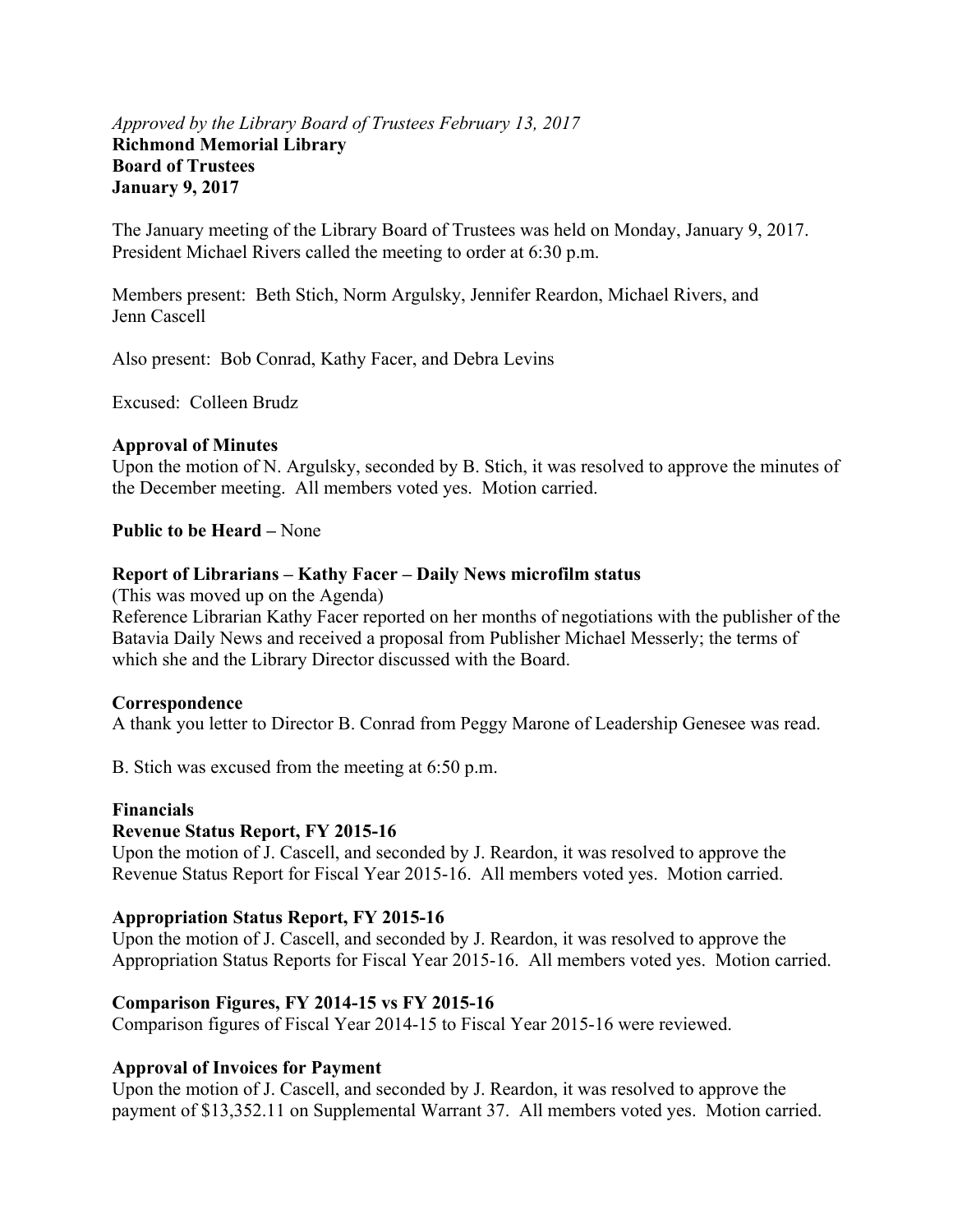Upon the motion of J. Cascell, and seconded by J. Reardon, it was resolved to approve the manual checks on Warrant 42. The amount of \$2,367.41 was received by  $P \& A$  Administrative Services for December Health Care costs. All members voted yes. Motion carried.

Upon the motion of J. Cascell, and seconded by J. Reardon, it was resolved to approve the payment of \$1,391.08 on Supplemental Warrant 40. All members voted yes. Motion carried.

Upon the motion of J. Cascell, and seconded by J. Reardon, it was resolved to approve the payment of \$165,250.86 on Warrant 39. All members voted yes. Motion carried.

#### **Report of Librarian Reports of Librarians**

The Board reviewed the monthly reports from Reference Librarian Kathleen Facer, Community and Adult Services Librarian Leslie DeLooze, and Youth Services Librarian Andrea Fetterly.

#### **"To Save Books…" articles and comment**

A couple of articles and comments regarding librarian tactics to save books from being discarded was reviewed and discussed.

#### **Old Business**

President M. Rivers asked if there were any outside groups declined per the clause added to the Meeting Room Policy. None had to be declined per Director R. Conrad.

#### **New Business**

#### **Approval of minimum wage increase for library pages**

Upon the motion of N. Argulsky, seconded by J. Cascell, the minimum wage increase to \$9.70 per hour was acknowledged and approved for library pages. All members voted yes. Motion carried.

#### **Approval of 2017 standard mileage**

Upon the motion of N. Argulsky, seconded by J. Reardon, the Internal Revenue Service 2017 optional standard mileage rate was acknowledged and approved. All members voted yes. Motion carried.

#### **Adjournment**

Upon the motion of J. Cascell, seconded by J. Reardon, the meeting was adjourned at 7:11 p.m. All members voted yes. Motion carried.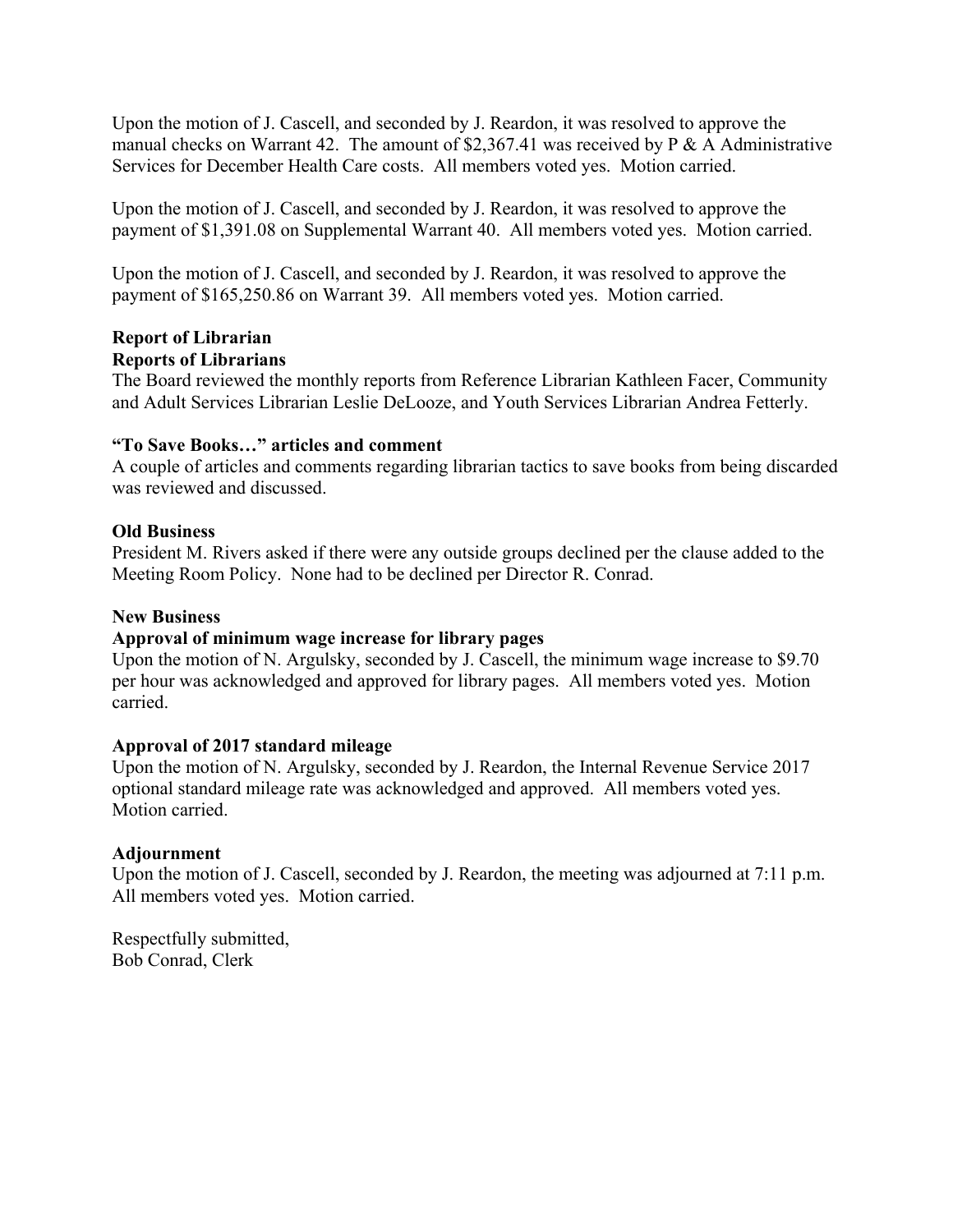#### *Approved by the Library Board of Trustees March 13, 2017* **Richmond Memorial Library Board of Trustees February 13, 2017**

The February meeting of the Library Board of Trustees was held on Monday, February 13, 2017. President Michael Rivers called the meeting to order at 6:30 p.m.

Members present: Beth Stich, Norm Argulsky, Jennifer Reardon, Michael Rivers, and Jenn Cascell

Also present: Colleen Brudz, Bob Conrad, and Debra Levins

#### **Approval of Minutes**

Upon the motion of J. Cascell and seconded by J. Reardon, it was resolved to approve the minutes of the January meeting. All members voted yes. Motion carried.

#### **Public to be Heard -** None

#### **Correspondence**

#### **Letter of Resignation, Colleen O'Donnell**

Director B. Conrad informed the Board that part-time Library Clerk Colleen O'Donnell submitted her letter of resignation effective February 25, 2017. Colleen has been a dedicated RML employee for 7 years. She has accepted a full-time job offer elsewhere. Upon the motion of B. Stich, seconded by J. Reardon, it was resolved to accept the resignation of Colleen O'Donnell. All members voted yes. Motion Carried.

#### **Notice of Termination of Lease – Bookworm Café – Krystyna Stefanik**

A letter of termination of the Bookworm Café lease was reviewed by the board. The Café will vacate at the end of May 2017. Suggestions of possible community service organizations that might be interested were discussed.

#### **Financials**

#### **December 2016 Summary of Revenues and Appropriations**

Upon the motion of N. Argulsky, seconded by B. Stich, it was resolved to approve the December 2016 Summary of Revenues and Appropriations. All members voted yes. Motion carried.

#### **Comparison Figures, December 2016**

Comparison figures of 2014-15 vs 2015-16 Revenues and Appropriations were reviewed.

#### **December 2016 Bank Reconciliation**

Upon the motion of N. Argulsky, seconded by B. Stich, it was resolved to approve the December 2016 Bank Reconciliation. All members voted yes. Motion carried.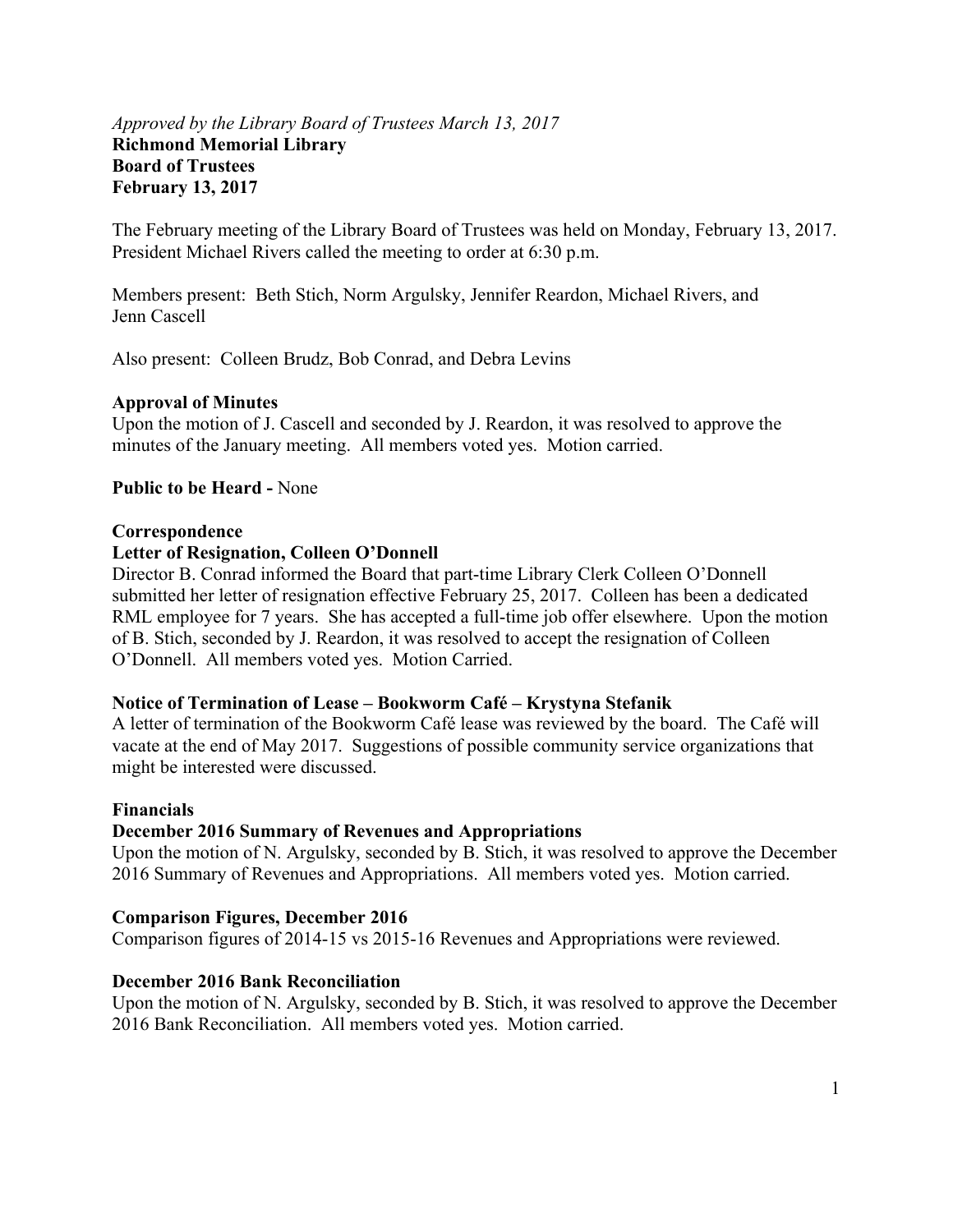#### **January 2017 Summary of Revenues and Appropriations**

Upon the motion of N. Argulsky, seconded by B. Stich, it was resolved to approve the January 2017 Summary of Revenues and Appropriations. All members voted yes. Motion carried.

#### **Bank Reconciliation, January 2017**

Upon the motion of N. Argulsky, seconded by B. Stich, it was resolved to approve the January 2017 Bank Reconciliation. All members voted yes. Motion carried.

#### **Approval of Invoices for Payment**

Upon the motion of N. Argulsky, seconded by B. Stich, it was resolved to approve the payment of \$11,172.88 on Supplemental Warrant 41. All members voted yes. Motion carried.

Upon the motion of N. Argulsky, seconded by B. Stich, it was resolved to approve the manual check on Warrant 48. The amount of \$1,782.71 was received by P & A Administrative Services for January 2017 Health Care costs. All members voted yes. Motion carried.

Upon the motion of N. Argulsky, seconded by B. Stich, it was resolved to approve the payment of \$10,597.94 on Supplemental Warrant 46. All members voted yes. Motion carried.

Upon the motion of N. Argulsky, seconded by B. Stich, it was resolved to approve the payment of \$43,840.84 on Warrant 45. All members voted yes. Motion carried.

#### **Report of Librarians**

The Board reviewed and discussed the monthly reports from Reference Librarian Kathleen Facer, Community and Adult Services Librarian Leslie DeLooze, and Youth Services Librarian Andrea Fetterly.

#### **Library Statistics**

| December 2016                |        |
|------------------------------|--------|
| <b>Materials Circulation</b> | 13,806 |
| <b>Ebooks</b>                | 622    |
| Freegal Downloads            | 512    |
| Zinio                        | 89     |
| Hoopla                       | 153    |
| <b>Internet Usage</b>        | 2,300  |
| <b>Literacy Stations</b>     | 276    |
| Attendance                   | 11,863 |
| Website Usage                | 6,224  |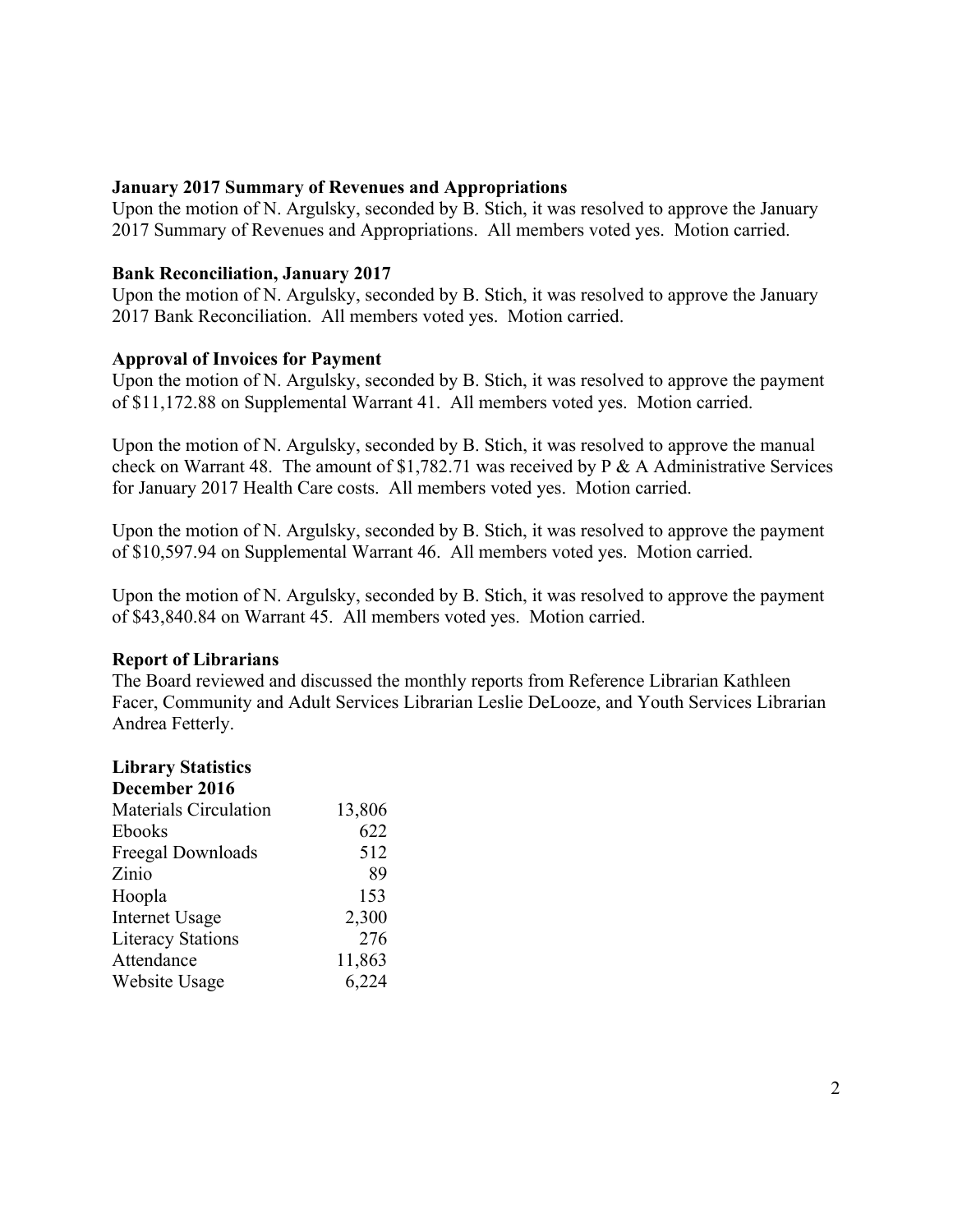| <b>January 2017</b>          |        |
|------------------------------|--------|
| <b>Materials Circulation</b> | 15,642 |
| <b>Ebooks</b>                | 663    |
| Freegal Downloads            | 461    |
| Zinio                        | 154    |
| Hoopla                       | 197    |
| <b>Internet Usage</b>        | 2,450  |
| <b>Literacy Stations</b>     | 371    |
| Attendance                   | 13,974 |
| Website Usage                | 7,579  |
|                              |        |

#### **Old Business** - None

#### **New Business**

# **Adoption of Proposed Changes to Circulation Policy and Application for Library Card**

Upon the motion of J. Cascell, and seconded by B. Stich, the proposed changes to the Circulation Policy and Application for a Library card were approved with the amendments discussed. All members voted yes. Motion carried.

#### **2017-18 Budget Vote/Trustee Election Resolutions (for Appointing the Board of Registration, Filing of Notices, and Identity Rules & Regulations for New Voters)**

UPON THE MOTION OF B. Stich, seconded by J. Cascell, the following 5 (five) resolutions were adopted: All members voted yes. Motion carried.

#### **1) RESOLUTION APPOINTING BOARD OF REGISTRATION**

RESOLVED that, pursuant to section 2606 of Education Law, the Board of Trustees of Richmond Memorial Library, Batavia, Genesee County, New York hereby appoints a Board of Registration for the term of one (1) year, consisting of one (1) member which number the Board of Trustees deems necessary, to wit, the following person:

#### Ms. Debra Levins

BE IT RESOLVED, that the Board of Trustees hereby designates Richmond Memorial Library, 19 Ross Street, Batavia, New York, which is a place within the said Batavia City School District, as the place where such Board of Registration shall oversee for the purpose of preparing a register of qualified voters of the District pursuant to Section 2606 of Education Law, and the compensation for Ms. Debra Levins is hereby fixed at a stipend of \$210.00.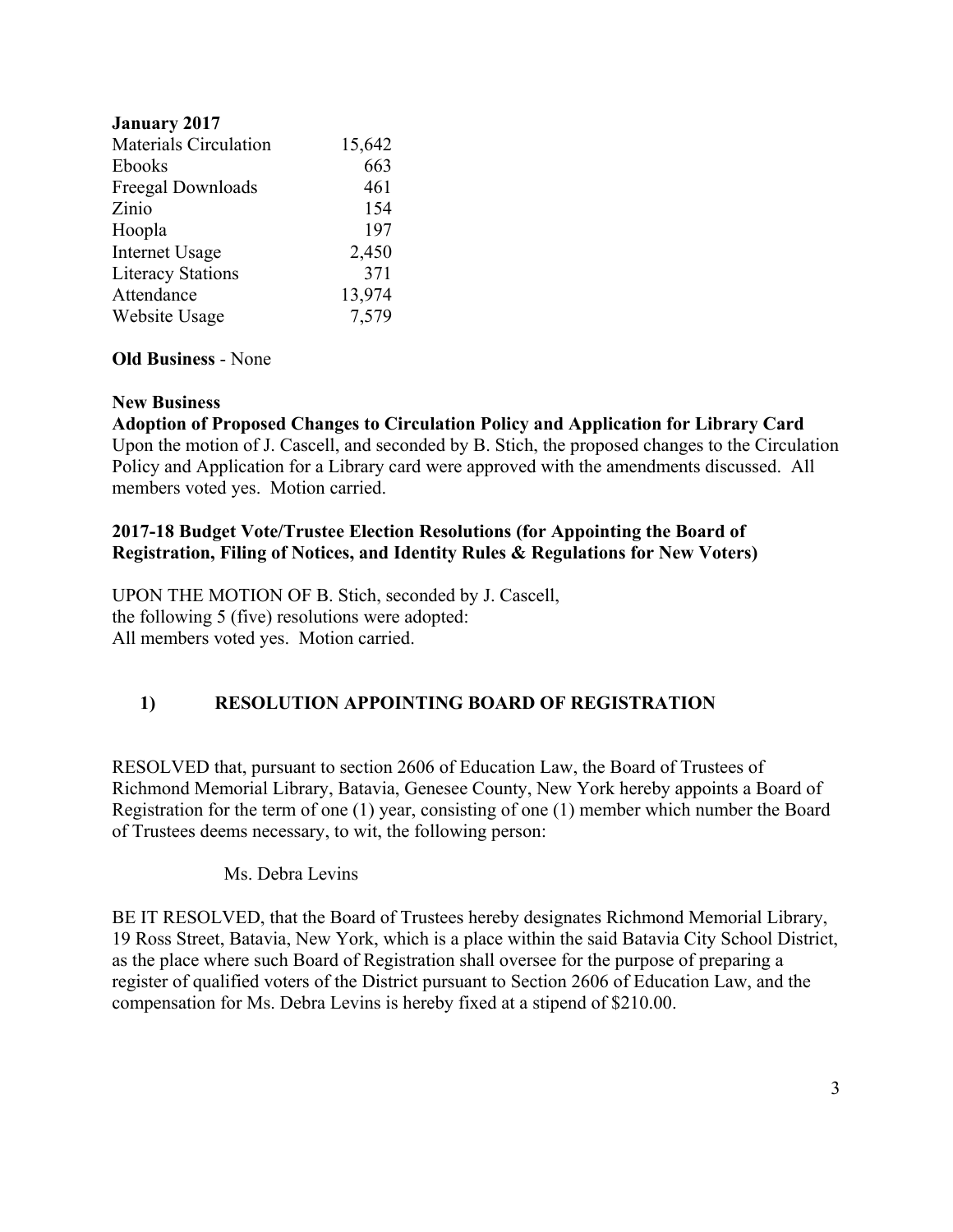By the order of the Board of Trustees Richmond Memorial Library Dated: February 13, 2017

> Robert Conrad, Clerk of the Board of Trustees of Richmond Memorial Library

#### **2) RESOLUTION NOTICING TIME AND PLACE OF REGISTRATION OF VOTERS FOR SPECIAL DISTRICT MEETING OF RICHMOND MEMORIAL LIBRARY, 19 ROSS STREET, BATAVIA, NEW YORK**

BE IT RESOLVED, that the said Board of Registration is hereby directed to meet on April 11, 2017 at Richmond Memorial Library, 19 Ross Street, Batavia, New York, during the hours of 1:00 o'clock PM to 5:00 o'clock PM and from 7:00 o'clock PM to 9:00 o'clock PM, for the purpose of preparing the registers for the forthcoming special district meeting,

BE IT FURTHER RESOLVED, that this Board of Trustees shall publish a notice of registration, and the clerk is hereby directed to do so, once in each of the two (2) weeks preceding the  $11<sup>th</sup>$  of April, to wit, on March 30th and April 6th in the *Batavia Daily News*, which notice shall be in the following form:

#### **NOTICE OF TIME AND PLACE OF REGISTRATION OF VOTERS FOR SPECIAL DISTRICT MEETING RICHMOND MEMORIAL LIBRARY, BATAVIA, GENESEE COUNTY, NEW YORK**

NOTICE IS HEREBY GIVEN that for the purpose of preparing registers of the qualified voters of the City School District of the City of Batavia, New York, at Richmond Memorial Library, 19 Ross Street, Batavia, New York on April 11, 2017 from 1:00 o'clock PM to 5:00 o'clock PM and from 7:00 PM to 9:00 PM. "Any person otherwise qualified to vote who is not currently registered under permanent personal registration in the election district in which he or she resides, or who has moved to another residence within that district following the date of such registration, or who has not voted at a general election at least once in the last four successive calendar years, should, in order to be entitled to vote, present himself or herself personally for the registration or otherwise register at the Genesee County Board of Elections."

By order of the Board of Trustees Richmond Memorial Library Dated: February 13, 2017

> Robert Conrad, Clerk of the Board of Trustees of Richmond Memorial Library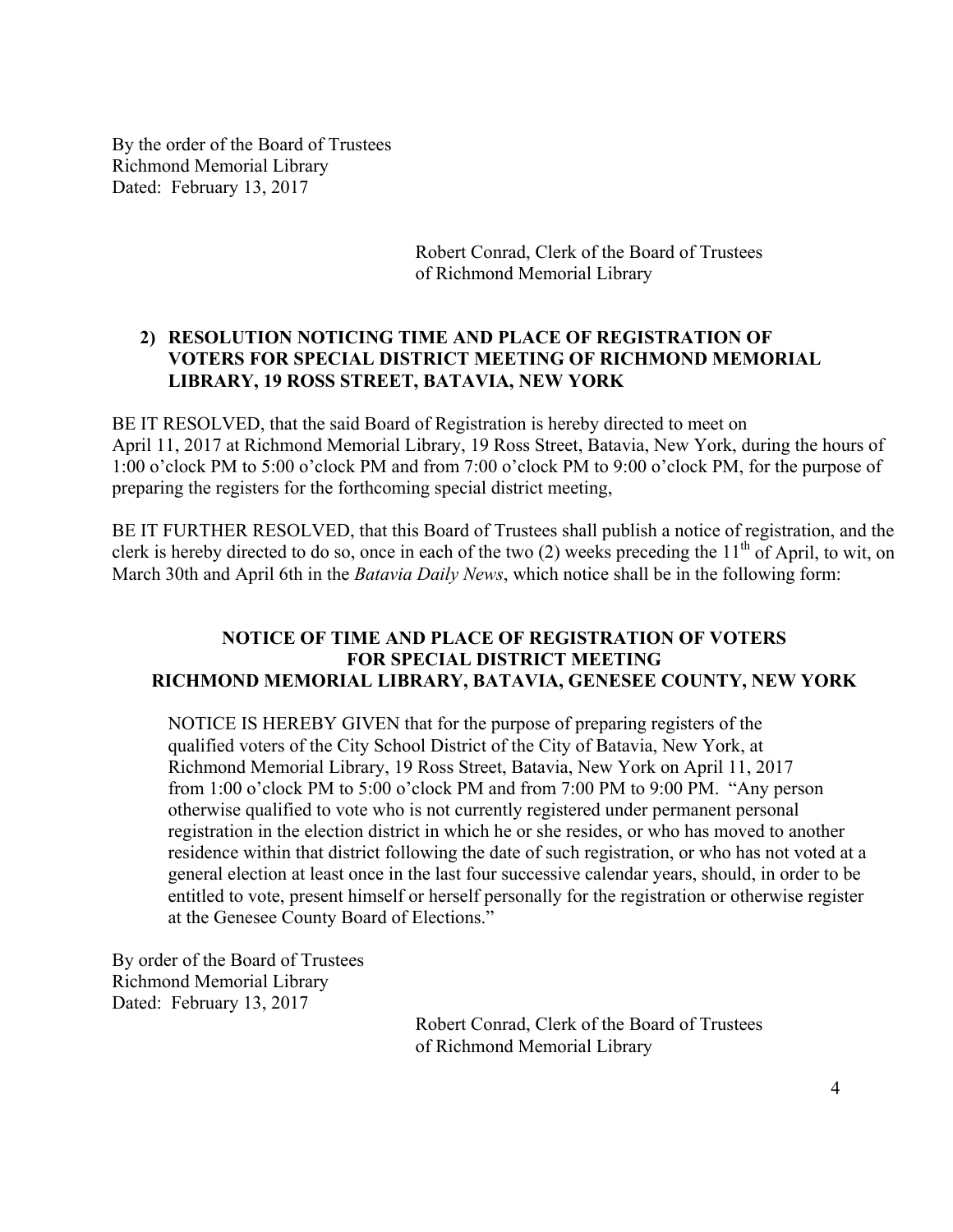#### **3) RESOLUTION TO NOTICE THE FILING OF REGISTERS FOR THE SPECIAL DISTRICT MEETING OF RICHMOND MEMORIAL LIBRARY, BATAVIA , GENESEE COUNTY, NEW YORK**

RESOLVED: that pursuant to Section 2606 of Education Law, the Board of Trustees of Richmond Memorial Library publish, and it hereby directs the clerk thereof so to do, a motion stating that the library election registers have been filed and noting that the Richmond Memorial Library, 19 Ross St., Batavia, New York as the place at which they are on file, and setting the hours to wit: from 9:00 o'clock AM to 5:00 o'clock PM in each week day other than Saturday from date of the notice up to May 4, 2017 when they will be open for inspection and such notice shall be published once in each of the two weeks preceding such election in the *Batavia Daily News*, as newspaper having a general circulation in said City School District of Batavia, to wit: on April 20 and April 27, 2017 which said notice shall be in the following form:

#### **NOTICE OF FILING OF REGISTERS SPECIAL DISTRICT MEETING RICHMOND MEMORIAL LIBRARY, BATAVIA, GENESEE COUNTY, NEW YORK**

NOTICE IS HEREBY GIVEN that the registers prepared as provided in section 2606 of the Education Law have been completed and have been filed in the Richmond Memorial Library and notice is further given that said registers will continue to be on file at the Richmond Memorial Library, 19 Ross St., and will be open for inspection from the hours of 9:00 o'clock AM to 5:00 o'clock PM in each week day other than Saturday from the date hereof up to the date of annual meeting to wit: May 4, 2017.

By order of the Board of Trustees Richmond Memorial Library Dated: February 13, 2017

> Robert Conrad, Clerk of the Board of Trustees of Richmond Memorial Library

#### **4) RESOLUTION NOTICING SPECIAL DISTRICT MEETING OF RICHMOND MEMORIAL LIBRARY**

RESOLVED, that pursuant to section 2004 of Education Law, that the Board of Trustees of Richmond Memorial Library, cause, and hereby does direct the clerk to cause a notice to be published four times within the seven weeks, next preceding such district meeting, the first publication to be at least forty-five days before said meeting on May 4, 2017, which dates of publication shall be on March 16, March 23, March 30 and April 6 in the following form: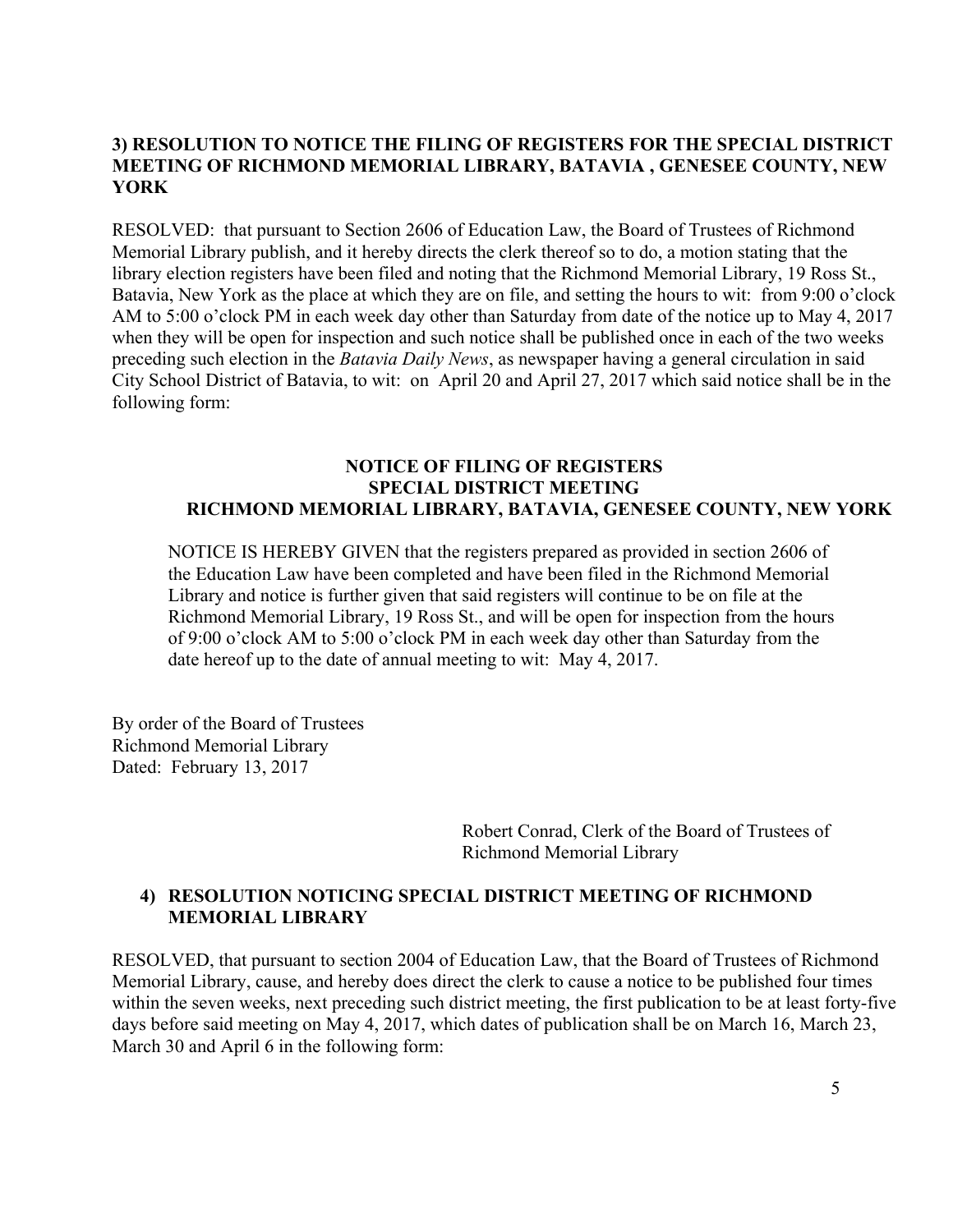#### **NOTICE OF SPECIAL DISTRICT MEETING OF BATAVIA CITY SCHOOL DISTRICT BATAVIA, GENESEE COUNTY, NEW YORK ON BEHALF OF RICHMOND MEMORIAL LIBRARY**

NOTICE IS HEREBY GIVEN, that a special district meeting of the qualified voters of the Batavia City School District, Batavia, Genesee County, New York, will be held at Richmond Memorial Library, 19 Ross Street, Batavia, New York on Thursday, May 4, 2017 during the hours of 9:00 o'clock AM to 9:00 o'clock PM, prevailing time, during which hours polls will be open for the purposes of voting, by paper ballot, upon the following items:

- (1) To adopt the Annual Library District Budget of Richmond Memorial Library for the fiscal year 2017-2018 and to authorize the requisite portion thereof to be raised by taxation on the taxable property of said School District; and,
- (2) To elect one (1) Trustee of Richmond Memorial Library to fill a five-year term commencing July 1, 2017 and ending June 30, 2022, as a result of the expiration of the term of office presently held by Beth Stich; and,

FURTHER NOTICE IS HEREBY GIVEN, that for the purposes of voting at such meeting on May 4, 2017, the polls will be open between the hours of 9:00 o'clock AM and 9:00 o'clock PM, prevailing time, and voting will be held in the Richmond Memorial Library, 19 Ross Street, Batavia, New York; and,

FURTHER NOTICE IS HEREBY GIVEN, that a copy of the statement of the amount of money which will be required for the ensuing year for Richmond Memorial Library's purposes, exclusive of public monies, may be obtained by any taxpayer in Batavia City School District during the seven days immediately preceding said meeting, except Sunday and holidays, from Richmond Memorial Library, located at 19 Ross Street, Batavia, New York, during the hours of 9:00 o'clock AM to 5:00 o'clock PM, prevailing time; and,

FURTHER NOTICE IS HEREBY GIVEN, that pursuant to Section 2017 of Education Law a public information meeting for purposes of discussion of the expenditure of funds and the budgeting thereof, will be held at Richmond Memorial Library, 19 Ross Street, Batavia, New York, on Monday, April 10, 2017 at 7:00 PM; and,

FURTHER NOTICE IS HEREBY GIVEN, that petitions nominating candidates for the office of Trustee of Richmond Memorial Library shall be filed in the Office of the Clerk of the Richmond Memorial Library, 19 Ross Street, Batavia, New York, not later than Tuesday, April 4, 2017 which petitions shall be filed between the hours of 9:00 o'clock AM to 5:00 o'clock PM, prevailing time. Vacancies on the library board are not considered separate, specific offices, and the nominating petitions, therefore, shall not describe any specific vacancies upon the library board for which the candidate is nominated. Each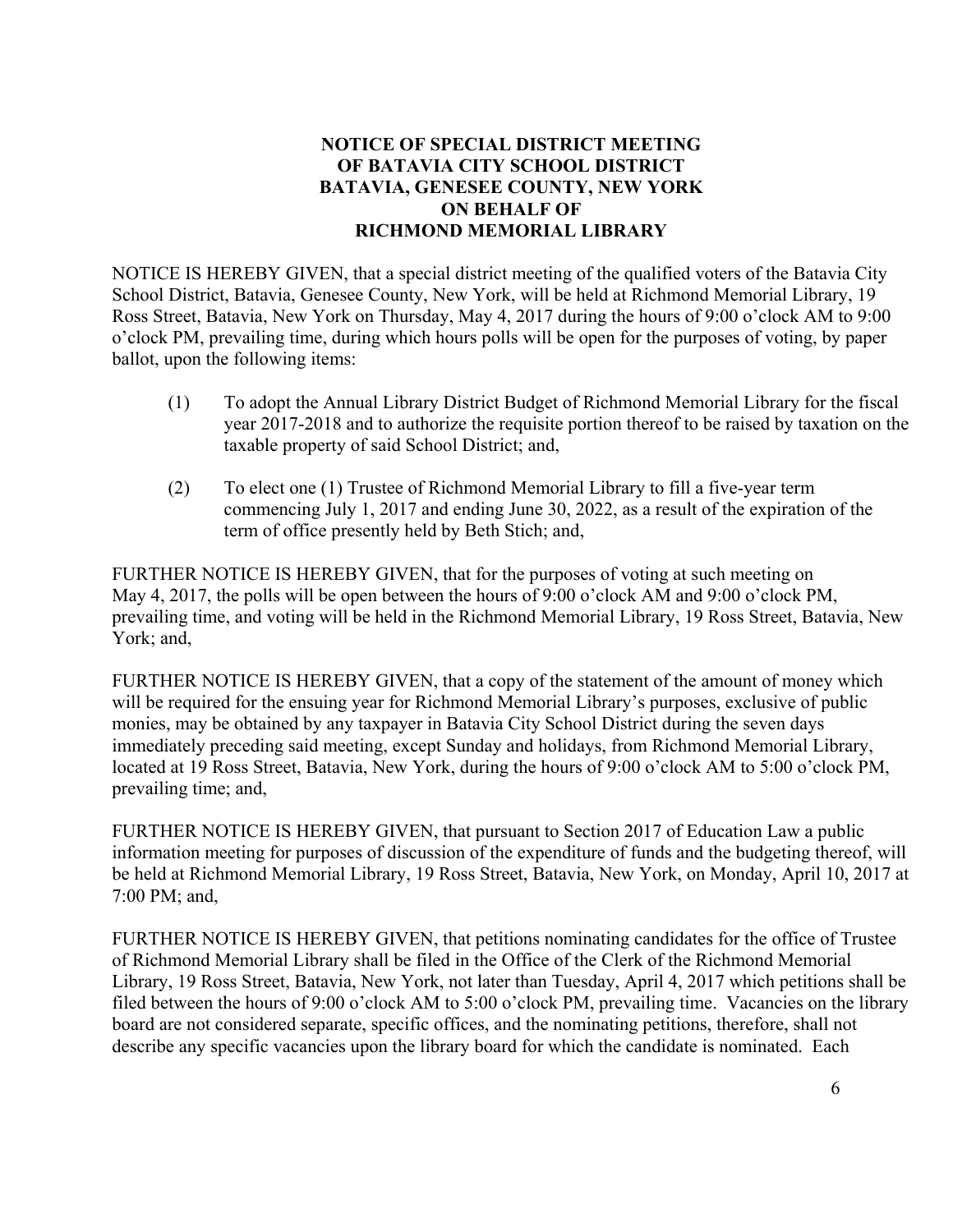petition must be directed to the Clerk of the Richmond Memorial Library, must be signed by at least twenty-five (25) qualified voters of the School District, and must state the residence of each signer, and the name and residence of the candidate; and,

FURTHER NOTICE IS HEREBY GIVEN, that personal registration of voters is required either pursuant to Section 2606 of Education Law or pursuant to article 5 of the Education Law. If a voter has heretofore registered pursuant to Section 2606 of Education Law and has voted at any annual or specific district meeting within the past four years, such voter is eligible to vote at this election; if a voter is registered and eligible to vote pursuant to Article 5 of the Election Law, such voter is also eligible to vote at this election. All other persons who wish to vote must register. The Board of Registration will meet for the purpose of registering all qualified voters of the District pursuant to Section 2606 of Education Law at Richmond Memorial Library on Tuesday, April 11, 2017 between the hours of 1:00 o'clock PM and 5:00 o'clock PM, and 7:00 o'clock PM and 9:00 o'clock PM, prevailing time, and in addition, voters may register at the Genesee County Board of Elections, to add any additional names to the register to be used at the aforesaid election, at which time any person will be entitled to have his or her name placed on such registers, providing that at the meeting of the Board of Registration he or she is known, or proven to the satisfaction of the Board of Registration to be then or thereafter entitled to vote at such public hearing or election for which such registers are prepared, and that the registers so prepared pursuant to section 2606 of the Education Law of the State of New York and the registration list prepared by the Board of Elections of Genesee County will be filed in the office of the Clerk of Richmond Memorial Library, 19 Ross Street, Batavia, New York and will be open for inspection by any qualified voter of the District between the hours of 9:00 o'clock AM to 5:00 o'clock PM, prevailing time, on and after April 20, 2017 and each day thereafter prior to the day set for the special district meeting, except holidays, Saturdays and Sundays; and,

FURTHER NOTICE IS HEREBY GIVEN, that pursuant to the provisions of 2018-a of the Education Law, absentee ballots for the election of Trustee of the Library and the adoption of the annual budget may be applied for at the Richmond Memorial Library, 19 Ross Street between the hours of 9:00 o'clock AM to 5:00 o'clock PM. Such application must be received by the Clerk of the Richmond Memorial Library by 4:00 o'clock PM on April 26, 2017 if the ballot is to be mailed to the voter or by 4:00 o'clock PM on May 3, 2017 if the ballot is to be delivered personally to the voter. Absentee ballots shall be available at Richmond Memorial Library during regular business hours beginning April 6, 2017. A list of all persons to whom absentee ballots shall have been issued will be available in the Richmond Memorial Library on each of the five (5) days prior to May 4, 2017, except Saturday, Sunday and holidays, and such list will be posted at the polling place in the Richmond Memorial Library on May 4, 2017.

By order of the Board of Trustees Richmond Memorial Library Dated: February 13, 2017

> Robert Conrad, Clerk of the Board of Trustees of Richmond Memorial Library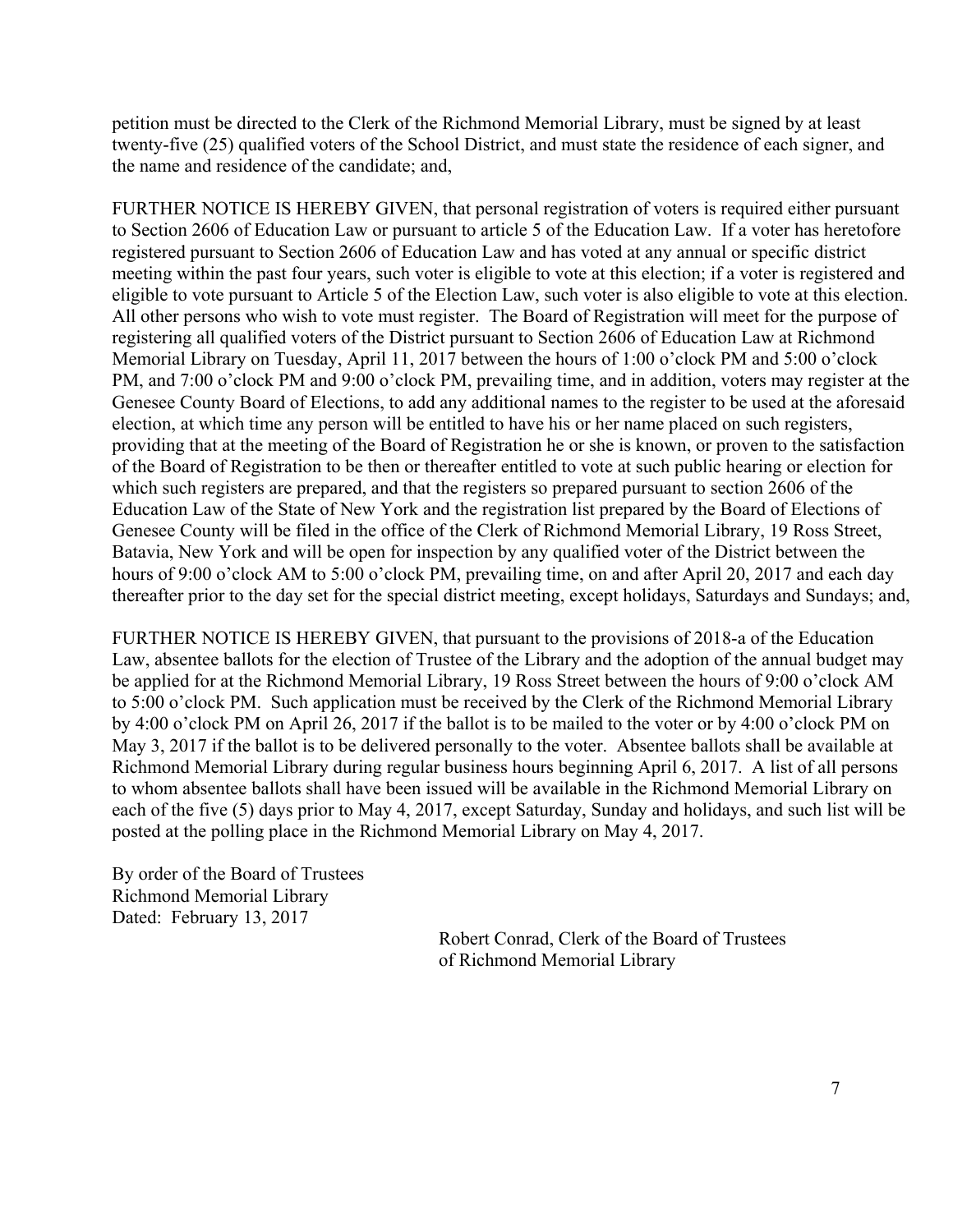#### **5) RESOLUTION APPROVING RULES AND REGULATIONS GOVERNING PROOF OF IDENTITY FOR NEW VOTERS**

RESOLVED: That pursuant to section 2607 of the Education Law, and establishing the same procedures approved by the Batavia Board of Education for governing proof of identity of new voters at their April 23, 1996 meeting, the Board of Trustees of Richmond Memorial Library hereby approves for the Special District Meeting of Richmond Memorial Library on May 4, 2017 the following rules and regulations:

#### **RULES AND REGULATIONS GOVERNING PROOF OF IDENTITY FOR NEW VOTERS**

- 1. A personal acquaintance by any one member of the Inspectors of Election shall be sufficient evidence to establish identity.
- 2. The production of a New York State Driver's license with a signature shall be sufficient evidence of identity.
- 3. The production of a Social Security card shall be sufficient evidence of identity.
- 4. The production of a Selective Service registration card shall be sufficient evidence of identity.
- 5. The making of a statement by the voter in writing before the chairman of the Inspectors of Election that he or she is the person who seeks to vote shall be sufficient proof of identity.

By order of the Board of Trustees Richmond Memorial Library Dated: February 13, 2017

> Robert Conrad, Clerk of the Board of Trustees of Richmond Memorial Library

#### **Resolution to Nominate a Candidate for Trustee of the NIOGA Library System**

Colleen Brudz's term as the Liaison between NIOGA Library Board and RML's Board is finished. B. Conrad suggested a possible candidate. Suggestions for replacement candidates were tabled until the next meeting in case there are other candidates interested.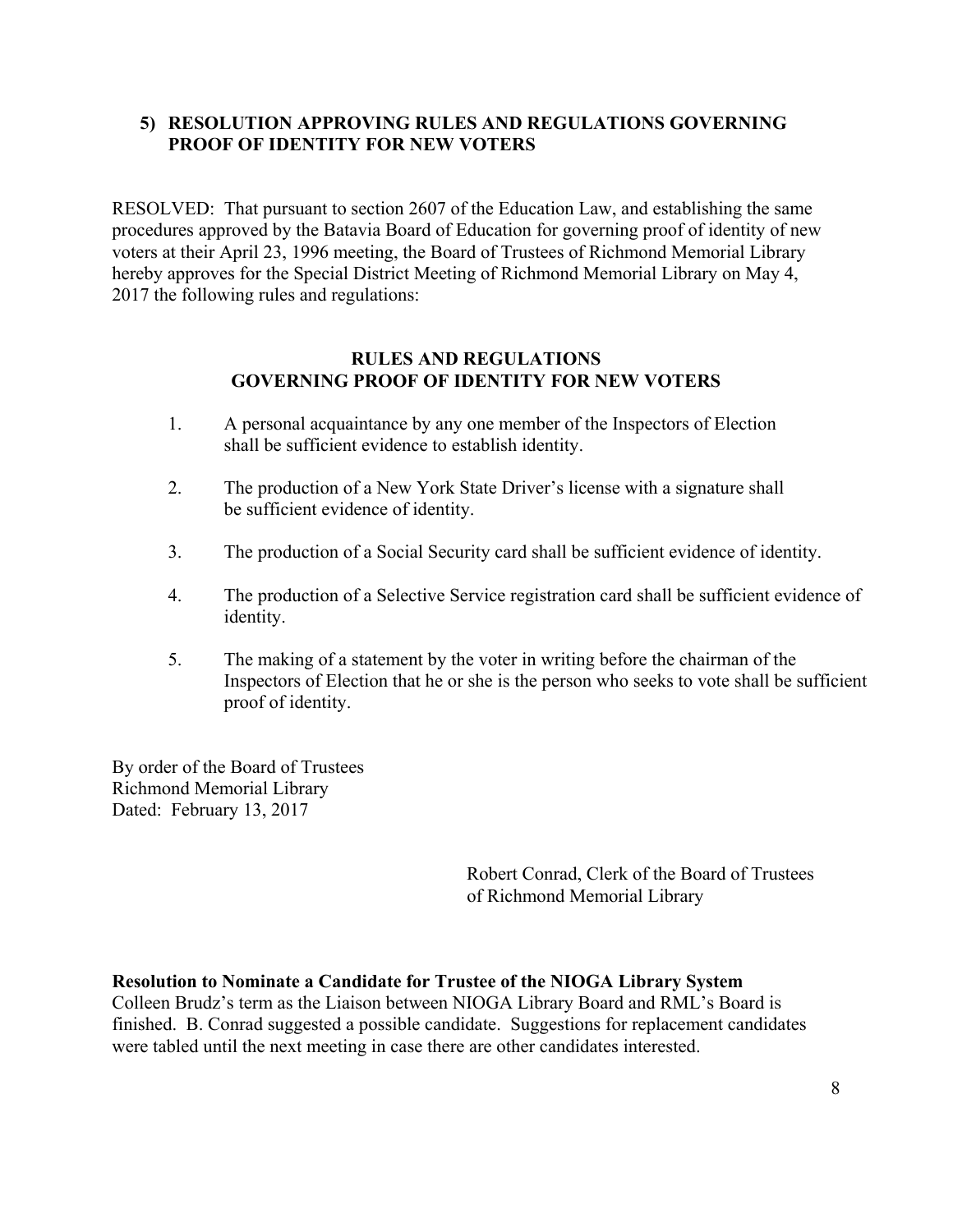#### **Executive Session**

Upon the motion of N. Argulsky, seconded by J. Reardon, it was resolved to go into executive session at 7:31 p.m. All members voted yes. Motion carried.

#### **Adjournment**

There being no further business, President Michael Rivers concluded the executive session, adjourning the board meeting at 7:46 p.m.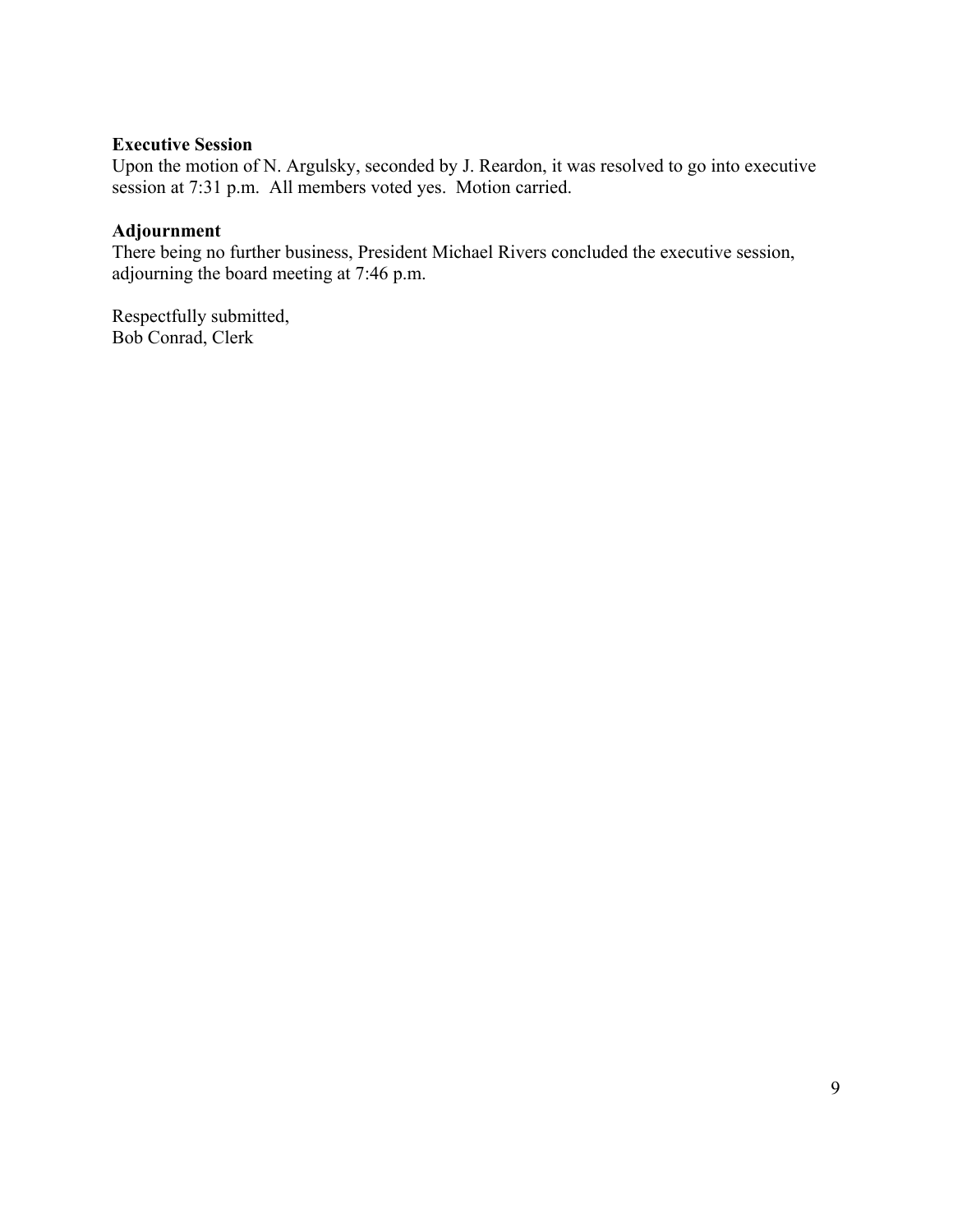#### *Approved by the Library Board of Trustees April 10, 2017*  **Richmond Memorial Library Board of Trustees March 13, 2017**

The March meeting of the Library Board of Trustees was held on Monday, March 13, 2017. President Michael Rivers called the meeting to order at 6:30 p.m.

Members present: Beth Stich, Jennifer Reardon, and Michael Rivers

Also present: Colleen Brudz, Bob Conrad, and Debra Levins

Excused: Norm Argulsky and Jenn Cascell

#### **Approval of Minutes**

Upon the motion of J. Reardon and seconded by B. Stich, it was resolved to approve the minutes of the February meeting. All members voted yes. Motion carried.

#### **Public to be Heard** – None

#### **Financials**

#### **Approval of Invoices for Payment**

Upon the motion of B. Stich, seconded by J. Reardon, it was resolved to approve the manual check on Warrant 50. The amount of \$5,728.52 was received by P & A Administrative Services for February Health Care costs. All members voted yes. Motion carried.

Upon the motion of B. Stich, seconded by J. Reardon, it was resolved to approve the payment of \$1,277.67 on Supplemental Warrant 54. All members voted yes. Motion carried.

Upon the motion of B. Stich, seconded by J. Reardon, it was resolved to approve the payment of \$26,745.35 on Warrant 53. All members voted yes. Motion carried.

#### **Capital Reserve Income through March 7, 2017**

Upon the motion of B. Stich, seconded by J. Reardon, it was resolved to approve the Capital Reserve Income through March 7, 2017. All members voted yes. Motion carried.

#### **Capital Reserve Expenditures and Balance through March 7, 2017**

Upon the motion of B. Stich, seconded by J. Reardon, it was resolved to approve the Capital Reserve Expenditures and Balance through March 7, 2017. All members voted yes. Motion carried.

#### **Report of Librarian**

#### **Addition to Agenda – Letter to Parents**

Director B. Conrad shared a letter with the Board that he plans to have distributed to students who congregate (in our lobby and on the library steps) while waiting for a ride after school. The letter explains that this impedes access to the library during its busiest hours and suggests alternative pick up plans.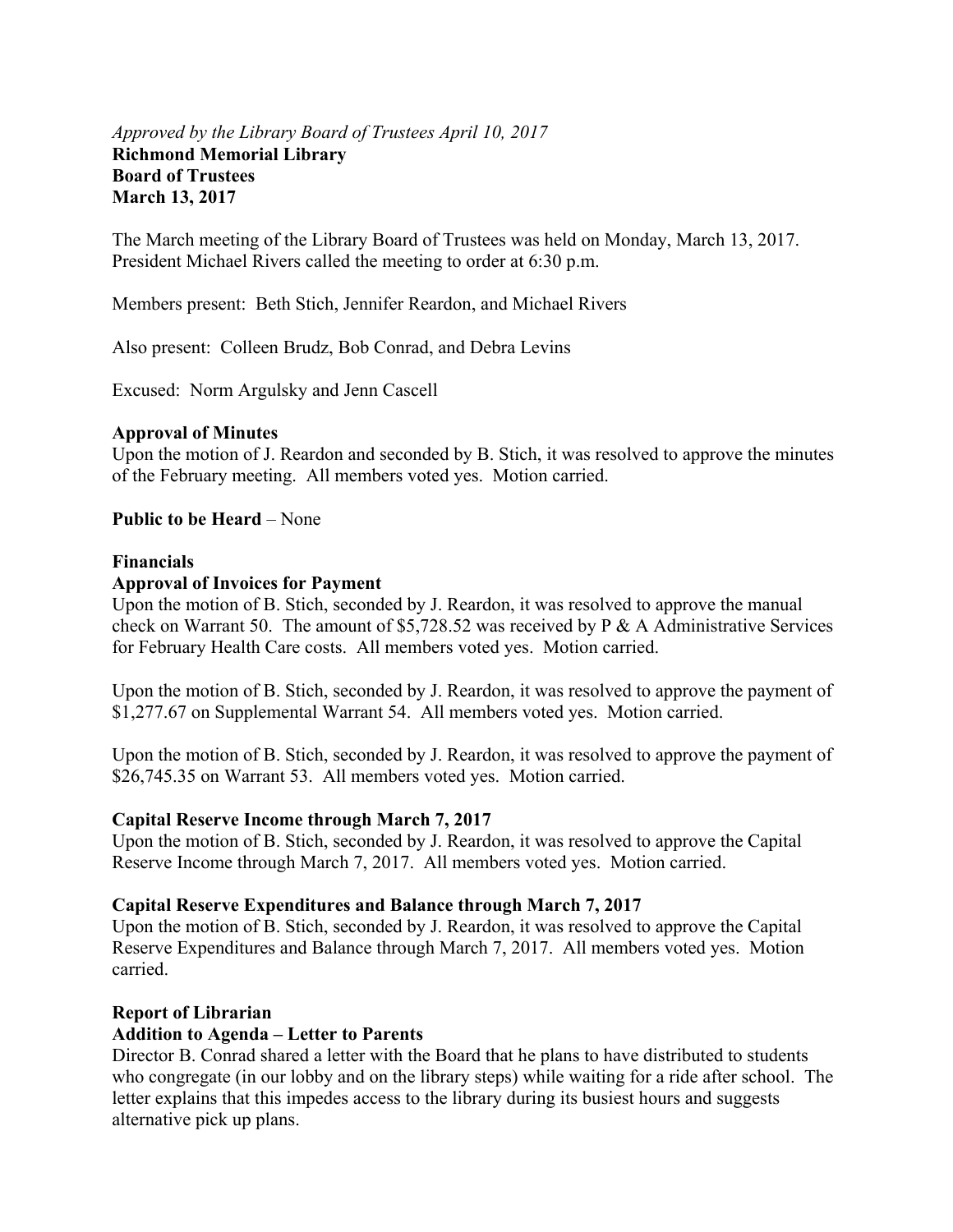M. Rivers requested "No Parking/No Standing" signs on both sides of the driveway, and/or painted fire lanes.

#### **Library Closed early (Wednesday, March 8, 2017)**

Director Conrad closed the Library early on Wednesday, March 8, 2017. This was due to the wind storm and concern for staff traveling home safely. Although the Library did not lose power, travel conditions were beginning to get hazardous as more power lines and miscellaneous items were blown into the streets. The media was contacted of the early closing.

On Thursday, March  $9<sup>th</sup>$ , almost every outlet was being used by patrons who had lost power in their homes.

#### **School District Art Reception, March 17<sup>th</sup>, 6 p.m.**

The Batavia City Schools Art Reception will be at 6 p.m. on March 17, 2017. B. Conrad will welcome parents, and mention upcoming programs as well as the Library vote date.

#### *Checkout Challenge:* **April 1-15, 2017**

The Checkout Challenge will run from Aprill  $1<sup>st</sup>$  through the  $15<sup>th</sup>$ . This initiative of the NIOGA Library System is an awareness campaign to bring attention to the fact that libraries offer much more than books. The challenge is dedicated to bringing new patrons through the doors. Prizes have been upgraded to garner more interest. Lawn signs will soon be available.

#### **Petitions for Library Trustee Position available March 9 through April 4, 2017**

Petitions for the library trustee position became available March  $9<sup>th</sup>$ . They are due to the front desk at RML by 5 p.m. on April 4, 2017.

#### **Friends of the Library's annual reception: April 7, 3pm**

Past and present book sale volunteers will be honored as Friends of the Year at the Friends Annual Reception on April  $7<sup>th</sup>$  at 3 p.m. Any board member that is available that day is welcomed and encouraged to do the proclamation.

# **Nioga Annual Dinner: May 18th, Terry's Corners Fire Hall, Gasport, NY**

The Nioga Annual Dinner will be on May 18<sup>th</sup> and will again be at Terry Corners Fire Hall in Gasport, NY.

#### **Reports of Librarians Kathy Facer, Leslie DeLooze**

The Board reviewed and discussed monthly reports from Reference Librarian Kathleen Facer and Community and Adult Services Librarian Leslie DeLooze.

#### **Combined Youth Services Report**

The combined youth services report by Youth Services Librarian Andrea Fetterly was reviewed and programs were discussed.

#### **Addition – Report Request Follow-up**

The director was asked to follow-up again on the lack of media services reports.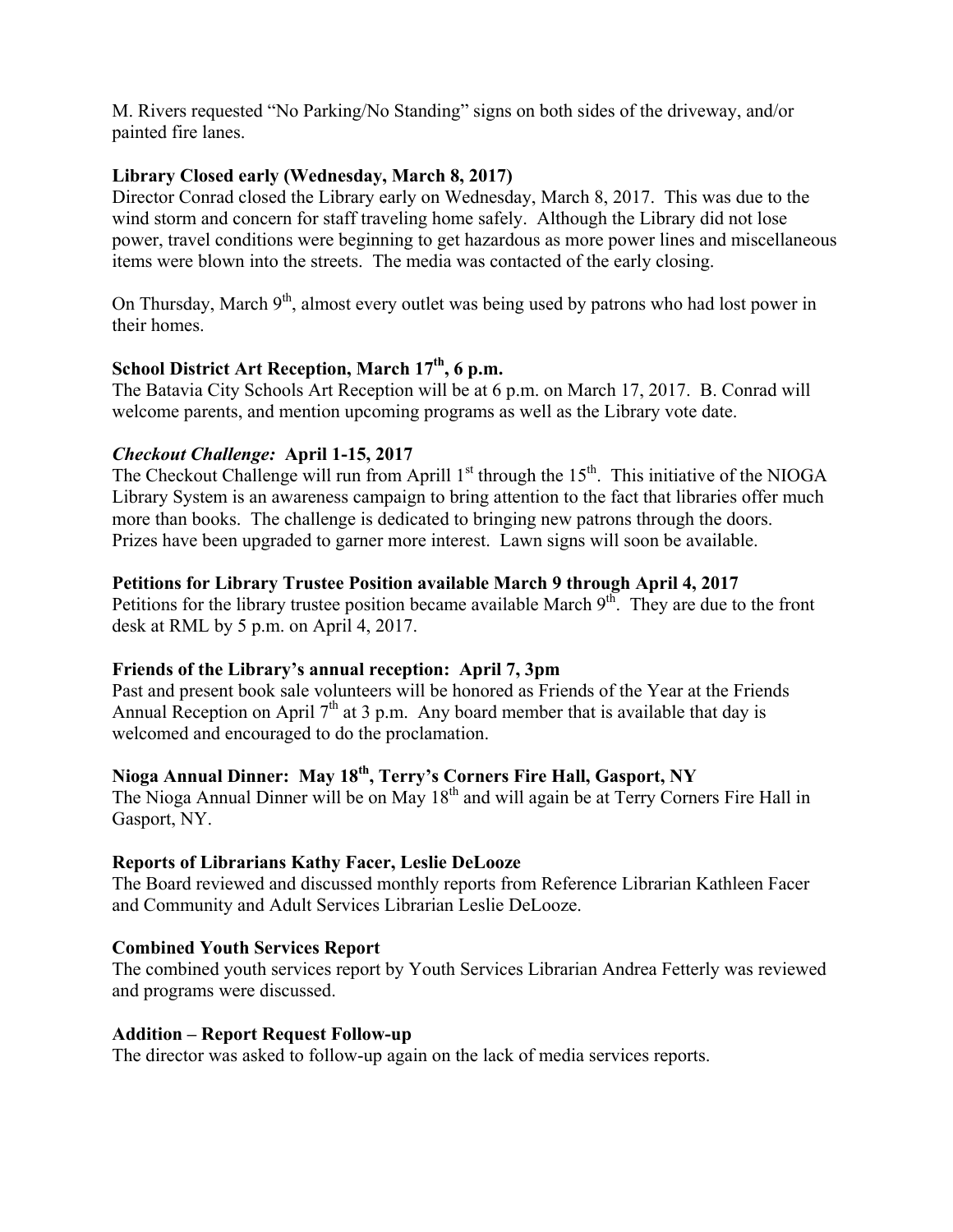#### **February 2017 Stats**

| 623    |                                                                           |
|--------|---------------------------------------------------------------------------|
| 466    |                                                                           |
| 102    |                                                                           |
| 165    |                                                                           |
| 2,260  |                                                                           |
| 421    |                                                                           |
| 13,588 |                                                                           |
| 5,587  |                                                                           |
|        | <b>Library Statistics - February 2017</b><br>Materials Circulation 15,536 |

#### **Old Business**

#### **Resolution to Nominate a Candidate for Trustee of the Nioga Library System**

Upon the motion of J. Reardon, seconded by B. Stich, it was resolved to approve Samantha Schafer as the candidate nominated by the Richmond Memorial Library Board of Trustees to the Nioga Library System Board of Trustees. All members voted yes. Motion carried.

#### **New Business**

#### **Approval of Revisions to Computer & Internet Use Policy**

Upon the motion of B. Stich, seconded by J. Reardon, it was resolved to approve the revisions to the Computer & Internet Use Policy as presented. All members voted yes. Motion carried.

#### **Approval of Appointment of Felicia Rynkowski as PT Library Clerk @ \$11.00/hr starting March 27, 2017**

Upon the motion of J. Reardon, seconded by B. Stich, it was resolved to approve the appointment of Felicia Rynkowski, effective March 27, 2017 as part-time library clerk at \$11.00 per hour. All members voted yes. Motion carried.

#### **Approval of Resolution Appointing Election Inspectors**

Upon the motion of B. Stich, seconded by J. Reardon, the following Resolution Appointing Election Inspectors was adopted. All members voted yes. Motion carried.

#### **RESOLUTION APPOINTING ELECTION INSPECTORS FOR MAY 4, 2017 BUDGET VOTE/TRUSTEE ELECTION**

RESOLVED: That pursuant to section 2607 of the Education Law this Board of Trustees of Richmond Memorial Library hereby appoints as Inspectors of Election for the Annual Budget Vote/Trustee Election to be held at Richmond Memorial Library on May 4, 2017 the following qualified voters residing in Batavia City School District:

> Debra Levins, Chairperson Barbara Matarazzo John Deleo Kathy Briggs

And the clerk is hereby directed to give written notice of the appointment to the persons so appointed, and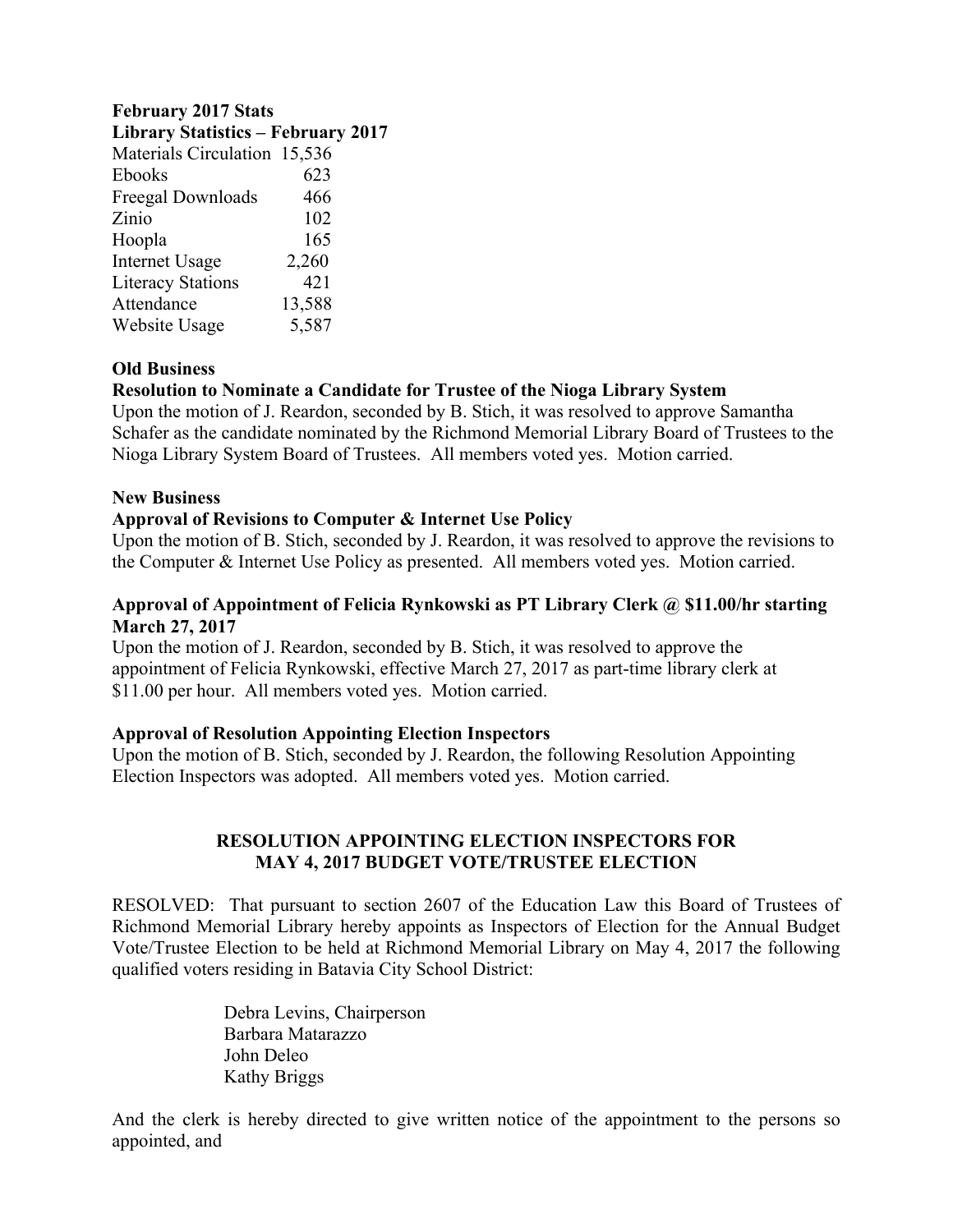BE IT FURTHER RESOLVED: That the compensation of each inspector is hereby fixed at \$135.00 and \$210.00 for the Chairperson.

By order of the Board of Trustees Richmond Memorial Library Dated: March 13, 2017

> Robert Conrad, Clerk of the Board of Trustees of Richmond Memorial Library

#### **Approval of Preliminary FY 2017-18 Budget and Proposition**

Approval of the Preliminary FY 2017-18 Budget and Proposition was tabled to allow salaries to be discussed in Executive Session.

#### **Approval of Annual Report**

Copies of the Annual Report were distributed. Approval was tabled to give the Board time to review it.

#### **Executive Session**

Upon the motion of B. Stich, seconded by J. Reardon, it was resolved to enter into executive session at 7:28 p.m. All members voted yes. Motion carried.

Upon the motion of B. Stich, seconded by J. Reardon, it was resolved to end executive session at 7:55 p.m.

#### **Approval of Preliminary FY 2017-18 Budget and Proposition**

Upon the motion of J. Reardon, seconded by B. Stich, it was resolved to approve the Preliminary FY 2017-18 Budget and Proposition. All members voted yes. Motion carried.

#### **Adjournment**

There being no further business, President Michael Rivers adjourned the meeting at 8:02 p.m.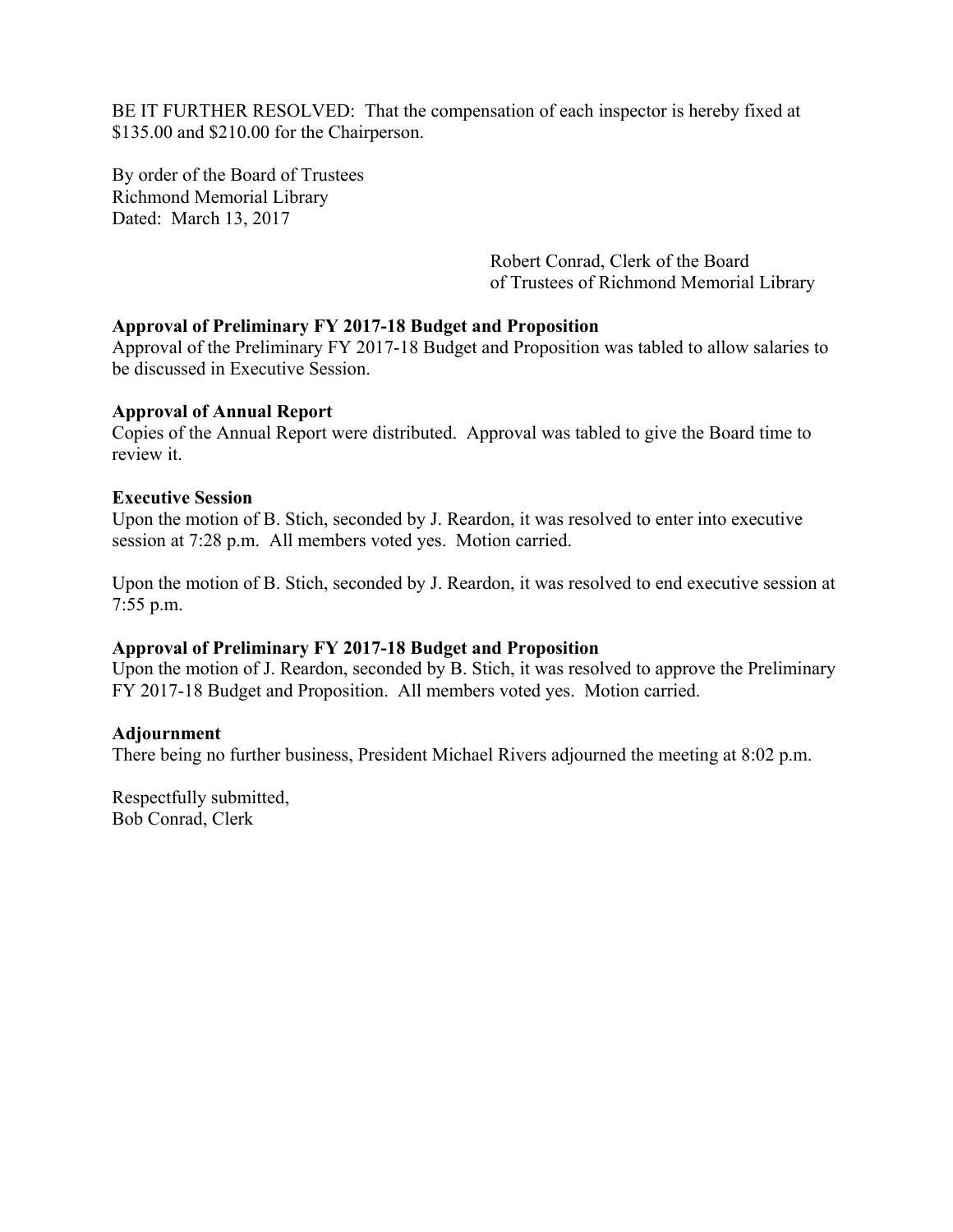*Approved by the Library Board of Trustees May 8, 2017*  **Richmond Memorial Library Board of Trustees April 10, 2017** 

## **Public Information Meeting**

A Public Information meeting of the Board of Trustees of Richmond Memorial Library was held on Monday, April 10, 2017. Director B. Conrad called the meeting to order at 7:00 PM. Trustees present were: Michael Rivers, Beth Stich, Jennifer Reardon, Norm Argulsky, and Jenn Cascell. Also present were: Colleen Brudz, Bob Conrad, Kathleen Facer, Debbie Levins, John Deleo, and Bonnie Dedo

## **Welcome/Introduction of Trustees**

Library Director Bob Conrad welcomed the attendees and introduced the members of the Library Board of Trustees.

## **Library Review/Budget Presentation**

B. Conrad presented a review of the Library's Mission Statement, the 2013-2017 long range goals, and major accomplishments with continuing plans of 2016-17. Major plans for 2017-18 and a proposed budget was also presented.

The budget newsletter was passed out and reviewed.

# **Public Comment** - None.

## **Adjournment**

With no further public comments, B. Conrad thanked all for attending the Public Information Meeting.

Upon the motion of M. Rivers, seconded by N. Argulsky, it was resolved to adjourn the meeting at 7:11 p.m. All members voted yes. Motion carried.

Prior to the Board Meeting Director B. Conrad gave Board Members a brief tour of the library café area which will be discussed at the board meeting.

# **Regular Meeting**

The regular April meeting of the Board of Trustees was held following the Public Information Meeting on Monday, April 10, 2017. President Michael Rivers called the meeting to order at 7:16 p.m.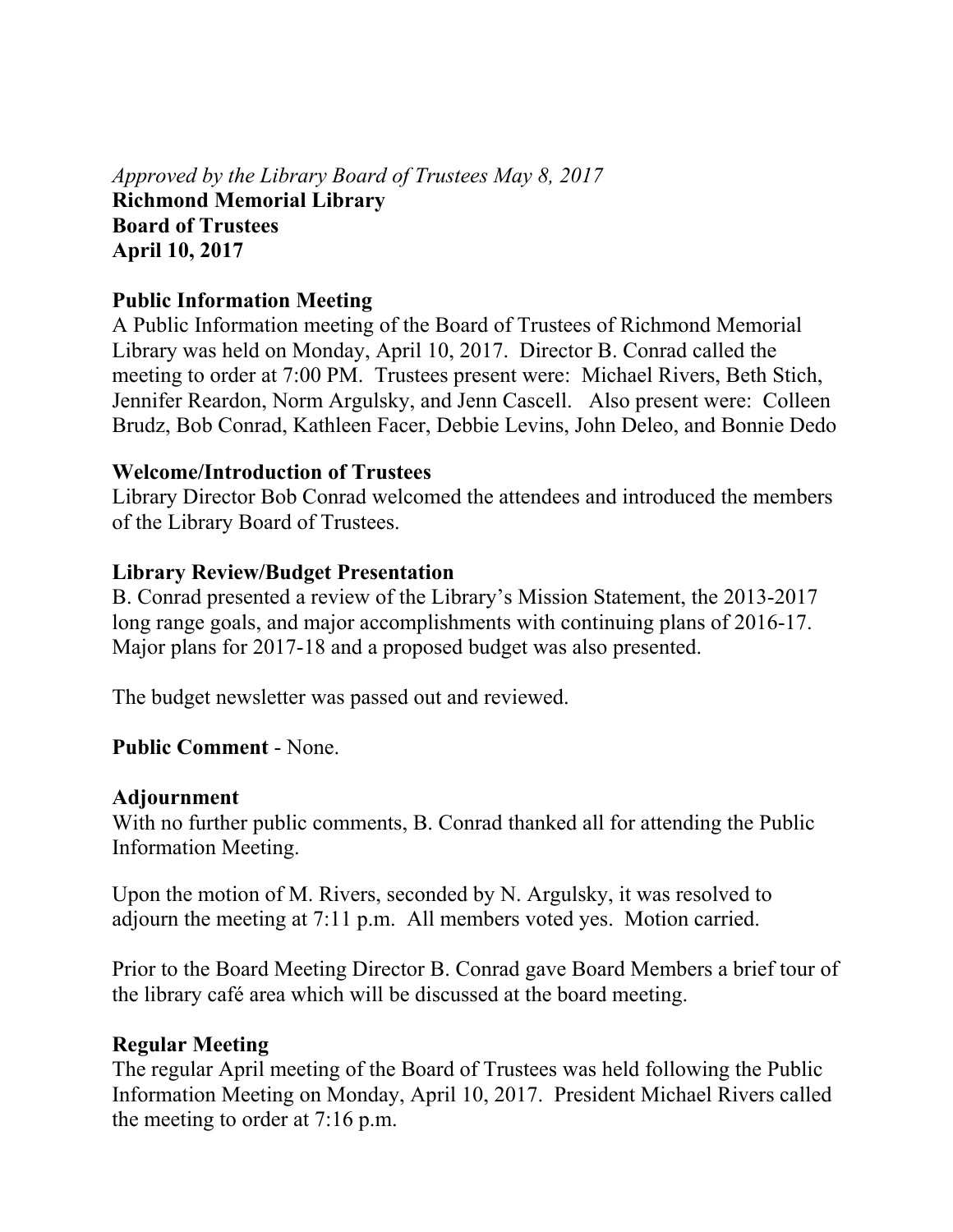Members present: Michael Rivers, Beth Stich, Jennifer Reardon, Norm Argulsky, and Jenn Cascell.

Also present were: Colleen Brudz, Bob Conrad and Debbie Levins.

# **Approval of Minutes**

Upon the motion of B. Stich, seconded by J. Reardon, it was resolved to approve the minutes of the March 13, 2017 meeting. All members voted yes. Motion carried.

# **Public to be Heard** - None

# **Financials**

# **February 2017 Summary of Revenues and Appropriations**

Upon the motion of N. Argulsky, seconded by J. Cascell, it was resolved to approve the February 2017 Summary of Revenues and Appropriations. All members voted yes. Motion carried.

## **February 2017 Bank Reconciliations**

Upon the motion of N. Argulsky, seconded by J. Cascell, it was resolved to approve the February 2017 Bank Reconciliations. All members voted yes. Motion carried.

# **Approval of Invoices for Payment**

Upon the motion of N. Argulsky, seconded by J. Cascell, it was resolved to approve the payment of \$1,342.27 on Supplemental Warrant 58. All members voted yes. Motion carried.

Upon the motion of N. Argulsky, seconded by J. Cascell, it was resolved to approve the manual check on Warrant 60. The amount of \$1,560.04 was received by P & A Administrative Services for March Health Care costs. All members voted yes. Motion carried.

Upon the motion of N. Argulsky, seconded by J. Cascell, it was resolved to approve the payment of \$27,148.05 on Warrant 61. All members voted yes. Motion carried.

# **Request for Budgetary Transfers**

Upon the motion of N. Argulsky, seconded by J. Cascell, it was resolved to approve a transfer of \$1,400.00 from Library Programs to Periodicals to cover needed magazine renewals. All members voted yes. Motion carried.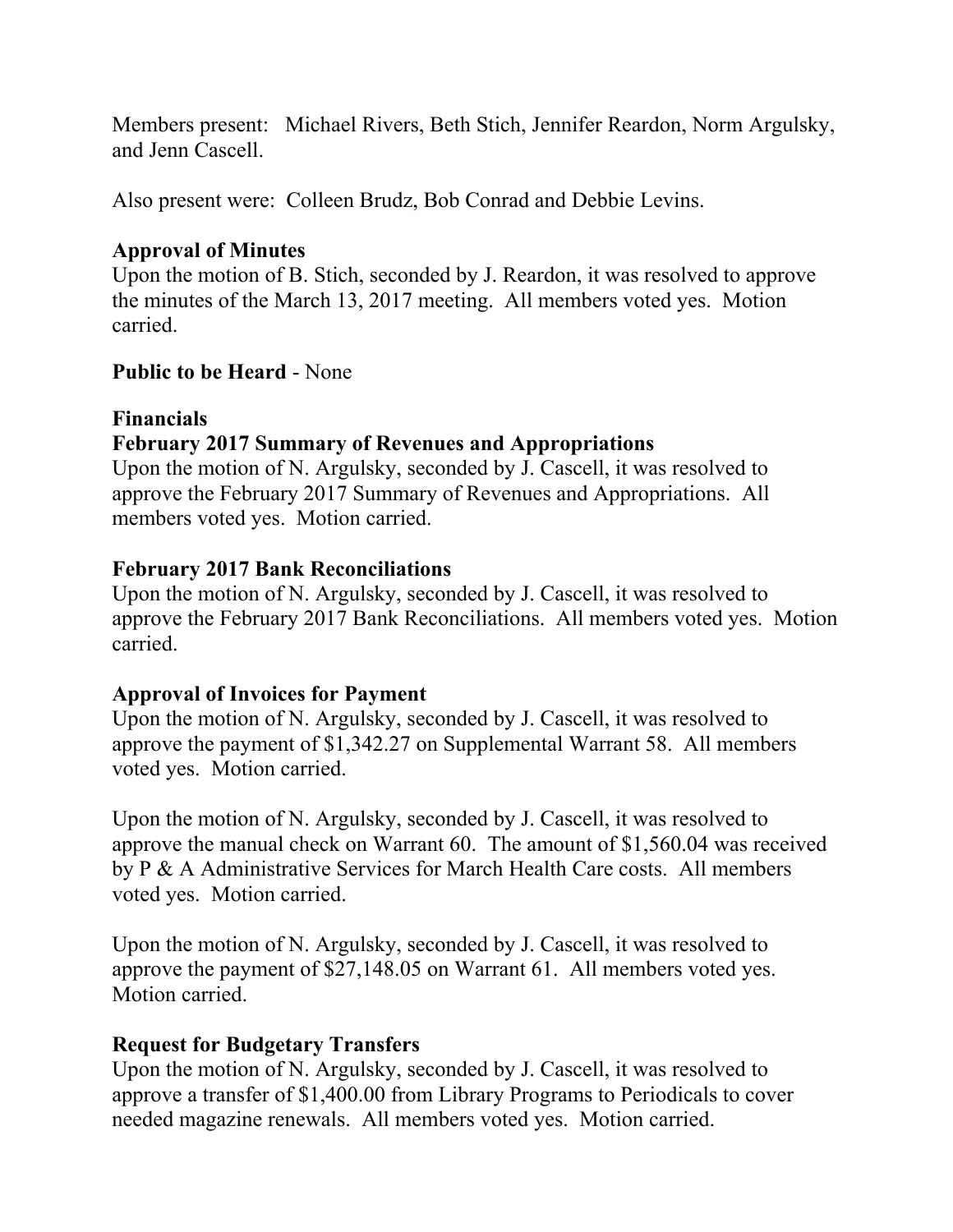# **Report of Librarian**

## **Reports of Librarians**

The Board reviewed the monthly reports from Reference Librarian Kathleen Facer, Community and Adult Services Librarian Leslie DeLooze, and Youth Services Librarian Andrea Fetterly.

# **March 2017 stats**

| 15,663 |
|--------|
| 606    |
| 382    |
| 149    |
| 200    |
| 2,295  |
| 424    |
| 15,172 |
| 7,361  |
|        |

# **Report of Buildings & Grounds Subcommittee**

The Building & Grounds Subcommittee met with the architects. They discussed the path to the library, the café area, and toured the building. Upon observing the café area, the idea of it being used as office space for the professional staff was suggested.

# **Old Business** – None

# **New Business**

# **Donation of photographic art from Jim Burns**

Upon the motion of J. Reardon, seconded by B. Stich, it was resolved to graciously accept the donation of three Images titled "Fall at Niagara", "Brooklyn Bridge", and "Times Circle" to the Richmond Memorial Library from Photographer Jim Burns. All members voted yes. Motion carried.

The Arts & Interiors subcommittee will decide where to display them in the Library.

# **Executive session to discuss security incidents**

Upon the motion of J. Cascell, seconded by J. Reardon, it was resolved to enter into Executive Session at 7:50 p.m. All members voted yes. Motion carried.

Upon the motion of J. Reardon, seconded by J. Cascell, it was resolved to end Executive Session at 8:04 p.m. All members voted yes. Motion carried.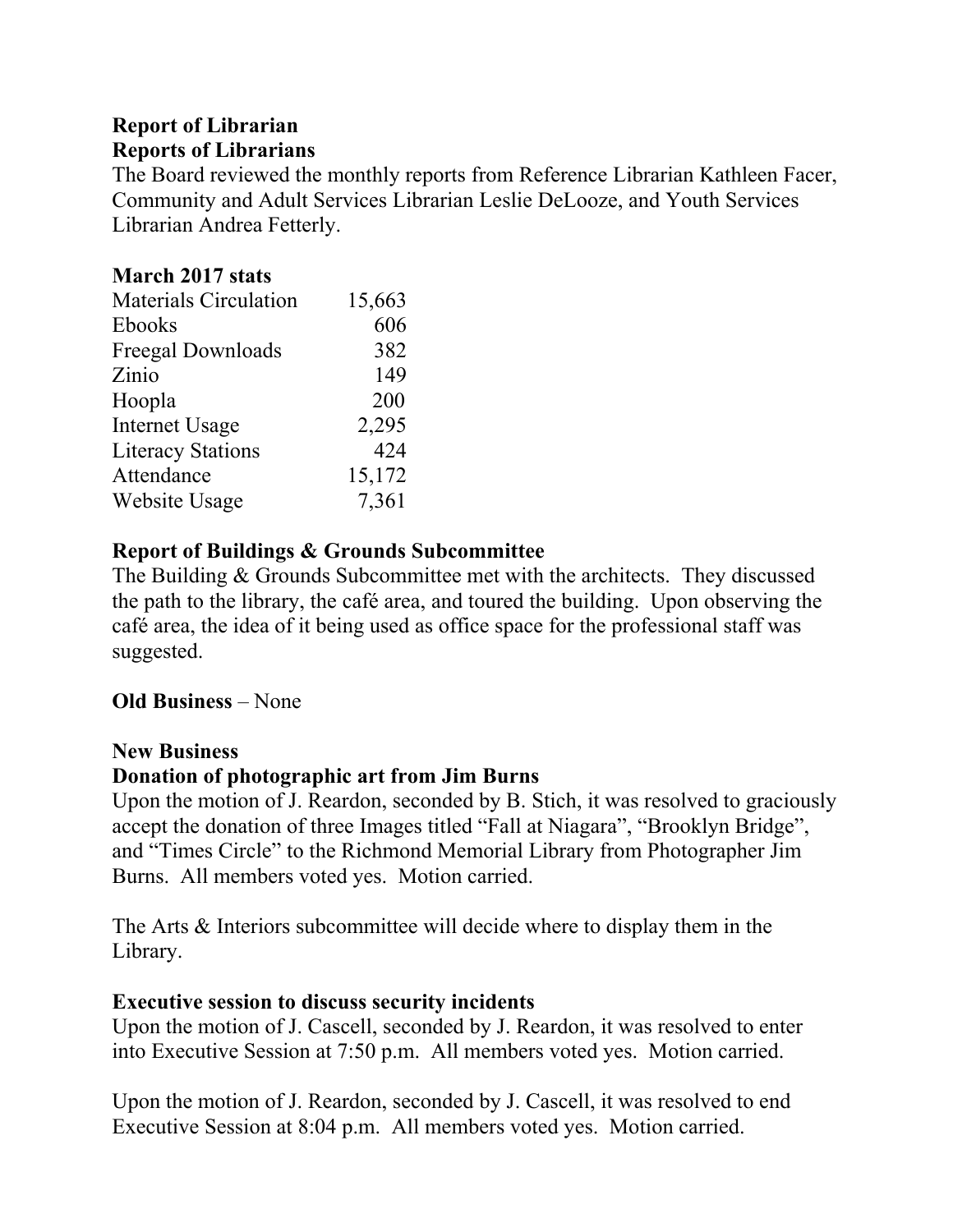Upon the motion of J. Reardon, seconded by B. Stich, it was resolved to approve the following Richmond Memorial Library bans:

Brennan & Braden Collister banned for a period of one year for a pattern of disrespect and misbehavior culminating in a threat of bodily harm to library staff.

Samuel Swan banned through September, 2017 for a pattern of misbehavior.

Fabian Vazquez for one year for actions on Friday, April 6, 2017, resulting in the destruction of one library rocking chair; ban shall be reduced to 6 months if Mr. Vazquez writes a letter of apology to the Friends of the Library explaining what happened and asking that they provide funds to replace the Library's rocking chair.

Meaisha Williams for a period of six months due to loud, rude, and disruptive behavior and vulgar language used against library staff and library patrons resulting in a call to the police on Thursday, April 5, 2017. During the period of this ban, Miss Williams may use the library accompanied by an adult caregiver.

All members voted yes. Motion carried.

## **Adjournment**

Upon the motion of J. Reardon, seconded by J. Cascell, it was resolved to adjourn the meeting at 8:09 p.m. All members voted yes. Motion carried.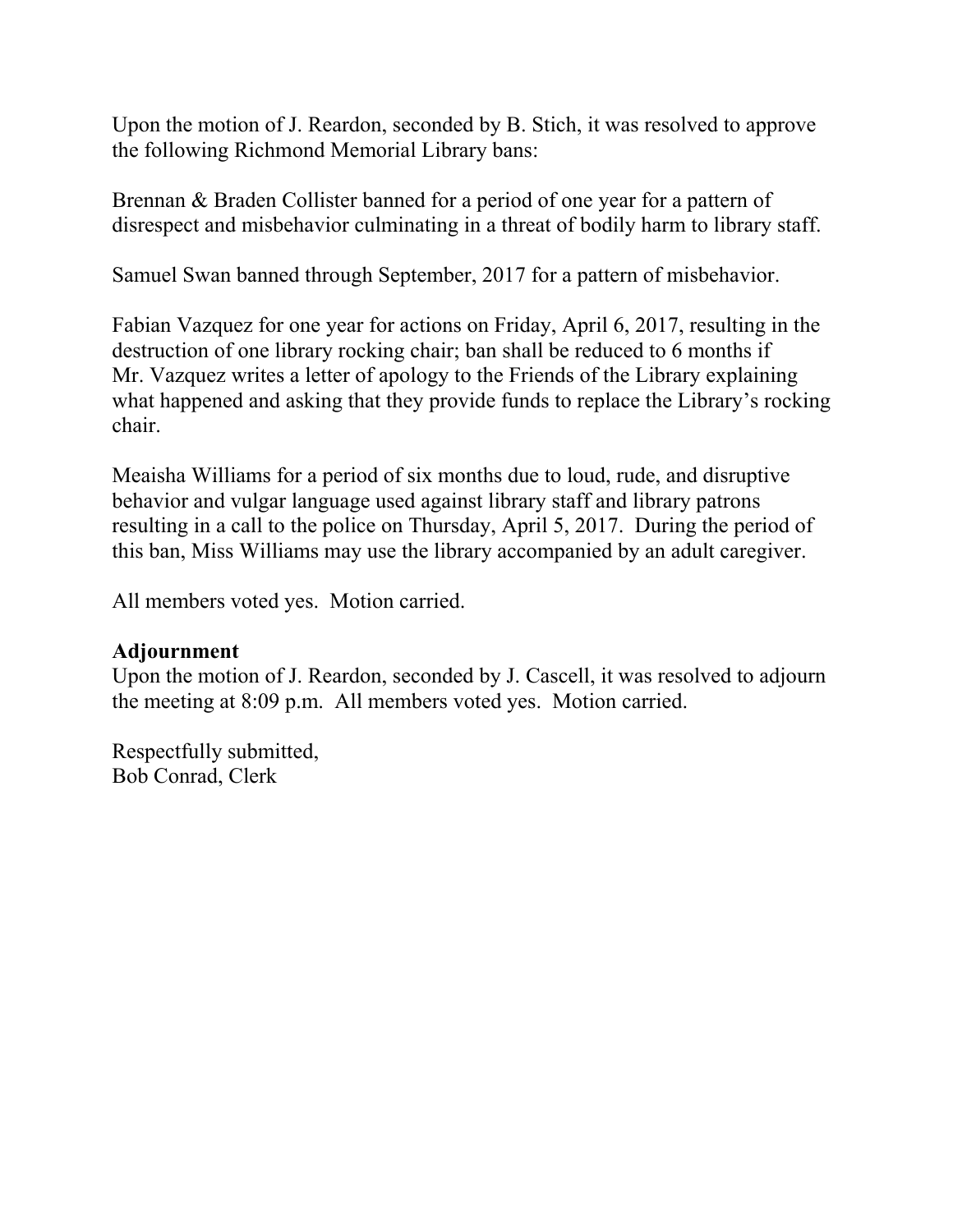## *Approved by the Library Board of Trustees June 12, 2017*  **Richmond Memorial Library Board of Trustees May 8, 2017**

The May meeting of the Library Board of Trustees was held on Monday, May 8, 2017. President Michael Rivers called the meeting to order at 6:30 p.m.

Members present: Michael Rivers, Beth Stich, Norm Argulsky, Jennifer Reardon, and Jenn Cascell

Also present: Colleen Brudz, Bob Conrad, and Debra Levins

## **Approval of Minutes**

Upon the motion of N. Argulsky, seconded by B. Stich, it was resolved to approve the minutes of the April 10, 2017 meeting with corrections. All members voted yes. Motion carried.

# **Public to be Heard –** None

## **Correspondence H. Lynne Collins, Ph.D.**

Director Conrad shared correspondence from Helen Lynne Collins, Ph.D. Dr. Collins offered the Richmond Memorial Library the gift of an original 15 inch x 20 inch framed hand tinted rendering by late local artist Don Carmichael. It is of the house that her parents owned for 68 years at 314 E Main Street, Batavia – directly across the street from the Library.

Upon the motion of J. Cascell, seconded by J. Reardon, it was resolved to accept, with gratitude, the gift from Dr. Helen Lynne Collins of an original hand tinted rendering of the house at 314 E Main St by the late local artist Don Carmichael. All members voted yes. Motion carried.

# **Financials**

# **March 2017 Summary of Revenues and Appropriations**

Upon the motion of J. Cascell, seconded by N. Argulsky, it was resolved to approve the March 2017 Summary of Revenues and Appropriations. All members voted yes. Motion carried.

# **March 2017 Quarterly Comparisons**

July 1, 2016 – March 31, 2017 Comparison figures vs 2015-2016 of estimated revenues and revenues to date for the same periods were reviewed.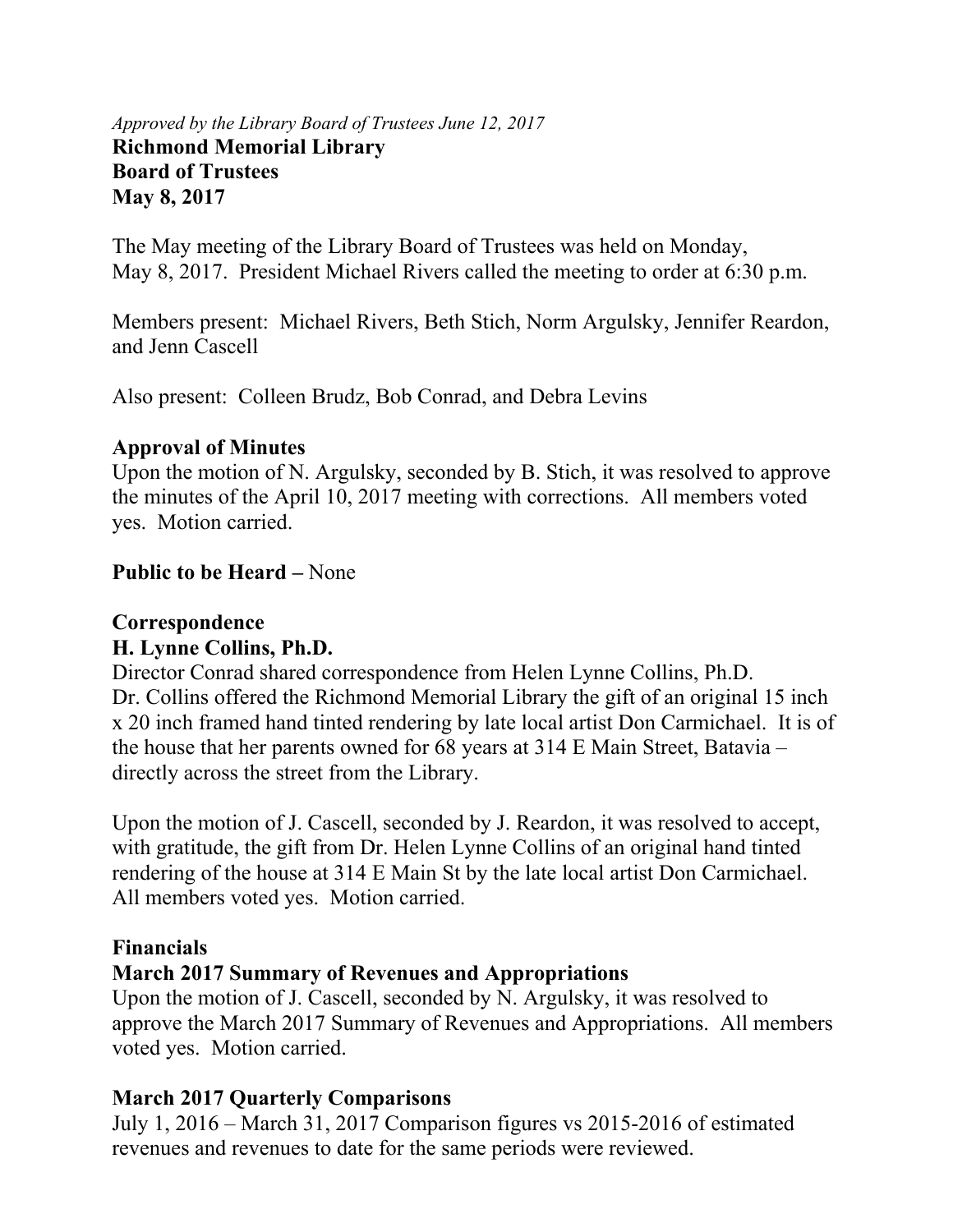## **March 2017 Bank Reconciliations**

Upon the motion of J. Cascell, seconded by N. Argulsky, it was resolved to approve the March 2017 Bank Reconciliations. All members voted yes. Motion carried.

## **Approval of Invoices for Payment**

Upon the motion of J. Cascell, seconded by N. Argulsky, it was resolved to approve the payment of \$5,562.37 on Supplemental Warrant 59. All members voted yes. Motion carried.

Upon the motion of J. Cascell, seconded by N. Argulsky, it was resolved to approve the payment of \$6,041.29 on Supplemental Warrant 65. All members voted yes. Motion carried.

Upon the motion of J. Cascell, seconded by N. Argulsky, it was resolved to approve the payment of \$26,193.70 on Warrant 66. All members voted yes. Motion carried.

Upon the motion of J. Cascell, seconded by N. Argulsky, it was resolved to approve the manual check on Warrant 69. The amount of \$2,233.08 was received by P & A Administrative Services for April Health Care costs. All members voted yes. Motion carried.

# **Request for Budgetary Transfer**

Upon the motion of B. Stich, seconded by J. Cascell, it was resolved to approve a transfer of \$366.00 from NYS Retirement – Marshall Grant to Materials & Supplies – Marshall Grant to cover additional supplies. All members voted yes. Motion carried.

# **Report of Librarian**

# **Review of Budget Vote Results/Trustee Election**

The Library budget passed by an 87% margin. There were 211 yeas to 32 nays.

Rebecca Long ran unopposed for the Library Trustee seat and won. She will begin her 5 year term in July, filling Beth Stich's seat.

A historical perspective chart of Richmond Memorial Library votes since 1997 was reviewed. The average approval rating for the 20 year period was just over 82.5%.

# **Marshall Fund/SAGE Program Grant Application**

The Marshall Fund/SAGE Program Grant Application was reviewed. B. Stich made a motion to approve it, and J. Reardon seconded it. All members voted yes. Motion carried.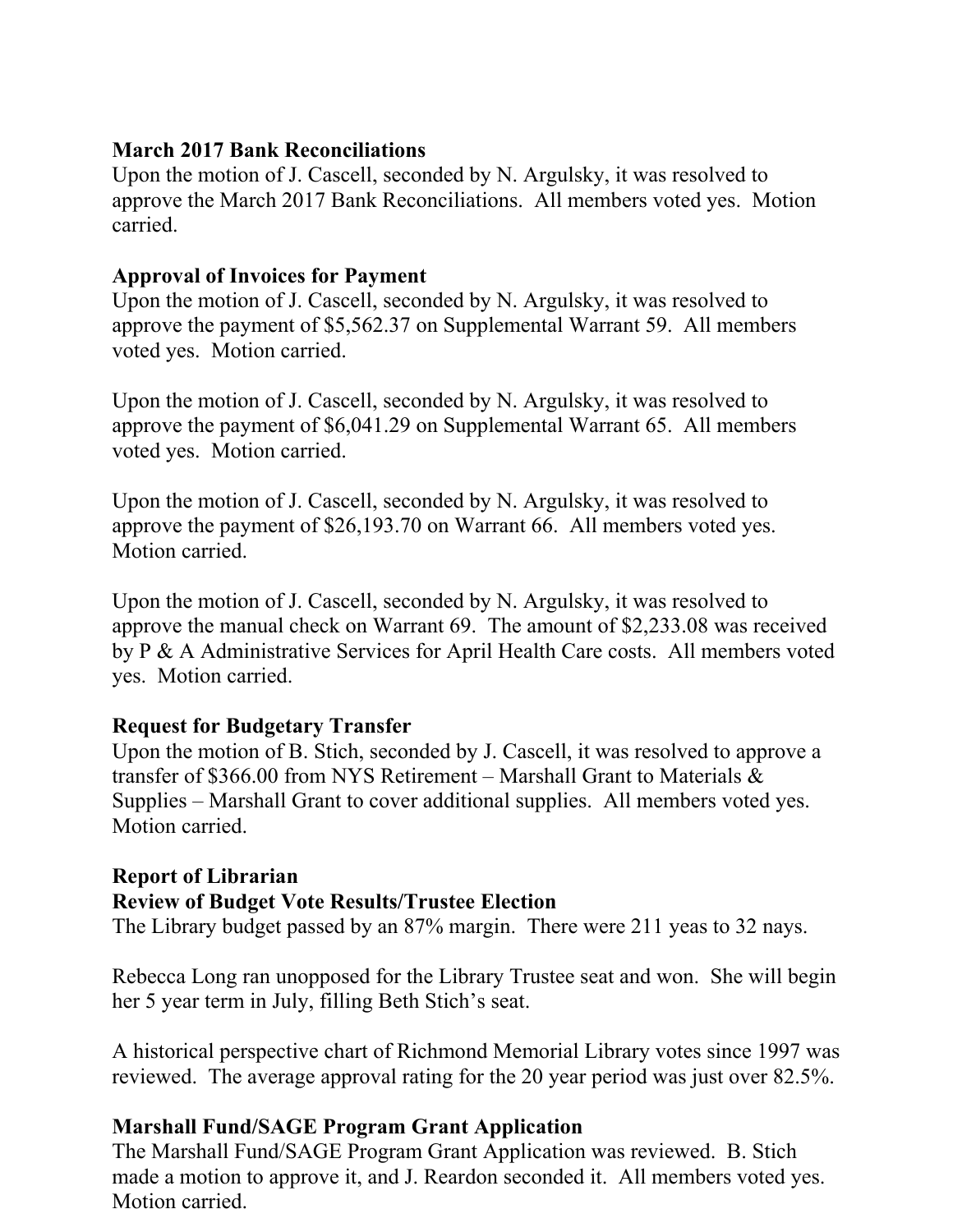## **Checkout Challenge report**

Statistics from the 2017 Checkout Challenge along with positive patron comments were reviewed.

# **Reports of Librarians**

The Board reviewed monthly reports from Reference Librarian Kathleen Facer, Community and Adult Services Librarian Leslie DeLooze, Media Services Librarian Rita McCormack, and Youth Services Librarian Andrea Fetterly.

# **Nioga Dinner (new information)**

Registration information for the May  $18<sup>th</sup>$  Nioga Annual Dinner at Terry's Corners Fire Hall in Gasport, NY was discussed. Details on a distinguished award honoring two of our Trustees will be revealed that evening.

# **New Business**

# **Adoption of 2017-18 Budget**

Upon the motion of N. Argulsky, seconded by B. Stich, the 2017-18 Richmond Memorial Library Budget was adopted as presented. All members voted yes. Motion carried.

# **Request for Proposal: Coffee Bar**

Upon the motion of J. Cascell, seconded by J. Reardon, the Request for Proposal (RFP) for the Library's Coffee Bar/Café was approved as presented. All members voted yes. Motion carried.

# **Other Business**

B. Conrad presented Colleen Brudz with a bouquet of flowers to honor her 10 years of service as the liaison between the Richmond Memorial Library Board and the Nioga Board. Board members also expressed their appreciation.

# **Adjournment**

There being no further business, upon the motion of B. Stich, seconded by J. Cascell, it was resolved to adjourn the meeting at 7:25 p.m. All members voted yes. Motion carried.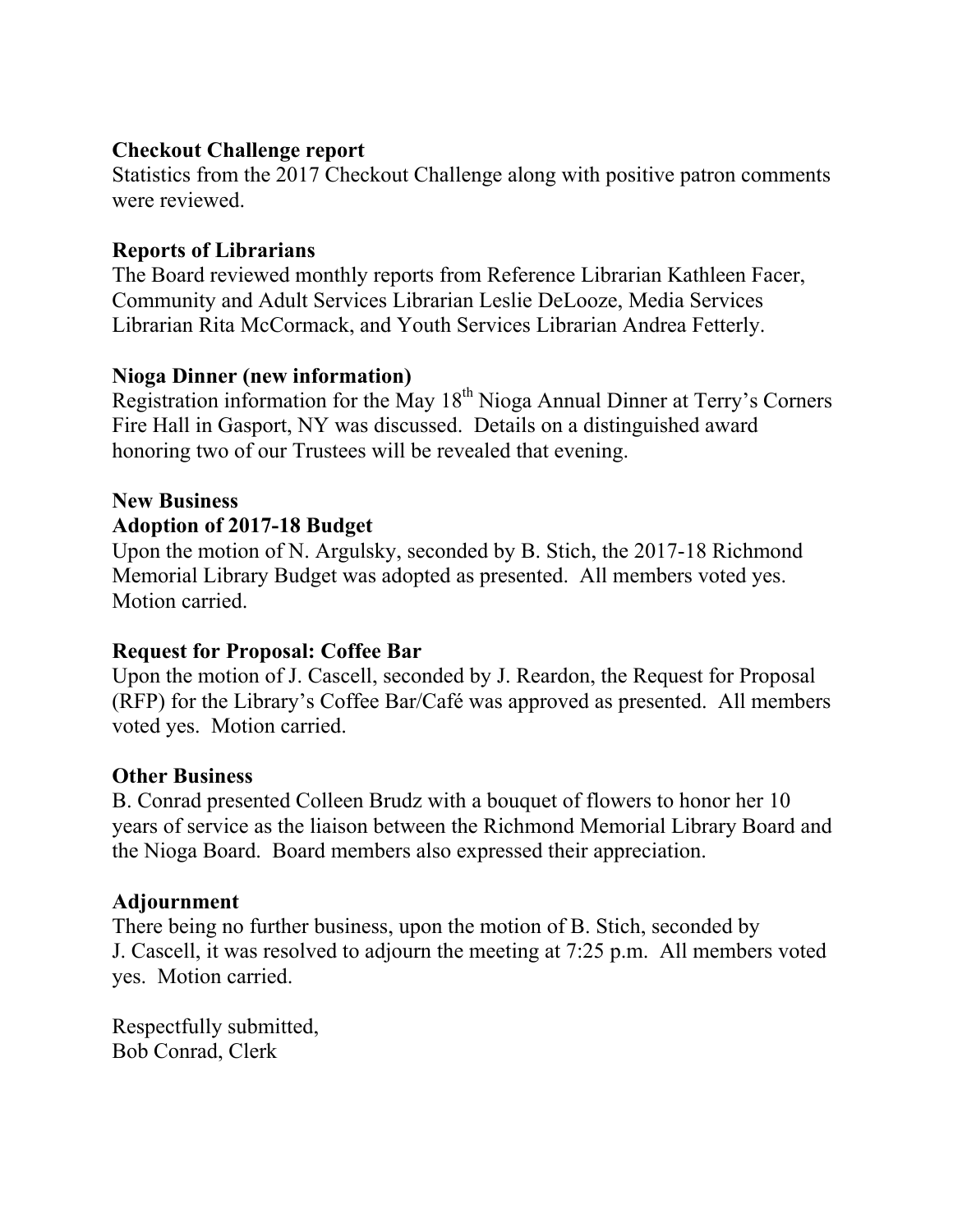#### *Approved by the Library Board of Trustees July 10, 2017*  **Richmond Memorial Library Board of Trustees June 12, 2017**

The June meeting of the Library Board of Trustees was held on Monday, June 12, 2017. President Michael Rivers called the meeting to order at 6:30 p.m.

Members present: Beth Stich, Norm Argulsky, Michael Rivers, and Jenn Cascell

Also present: Bob Conrad, Debra Levins and Carol Richardson

Excused: Jennifer Reardon and Samantha Schafer

# **Approval of Minutes**

Upon the motion of B. Stich, seconded by J. Cascell, it was resolved to approve the minutes of the May 8, 2017 meeting. All members voted yes. Motion carried.

# **Public to be Heard** - None

# **Communication**

## **Freed Maxick**

Director B. Conrad reviewed letters from Freed Maxick which described the scope, timing, and objective of the audit.

## **Financials**

# **April 2017 Summary of Revenues and Appropriations**

Upon the motion of N. Argulsky, seconded by J. Cascell, it was resolved to approve the April 2017 Summary of Revenues and Appropriations. All members voted yes. Motion carried.

# **April 2017 Bank Reconciliations**

Upon the motion of N. Argulsky, seconded by J. Cascell, it was resolved to approve the April 2017 Bank Reconciliations. All members voted yes. Motion carried.

# **Approval of Invoices for Payment**

Upon the motion of N. Argulsky, seconded by J. Cascell, it was resolved to approve the payment of \$1,178.33 on Supplemental Warrant 67. All members voted yes. Motion carried.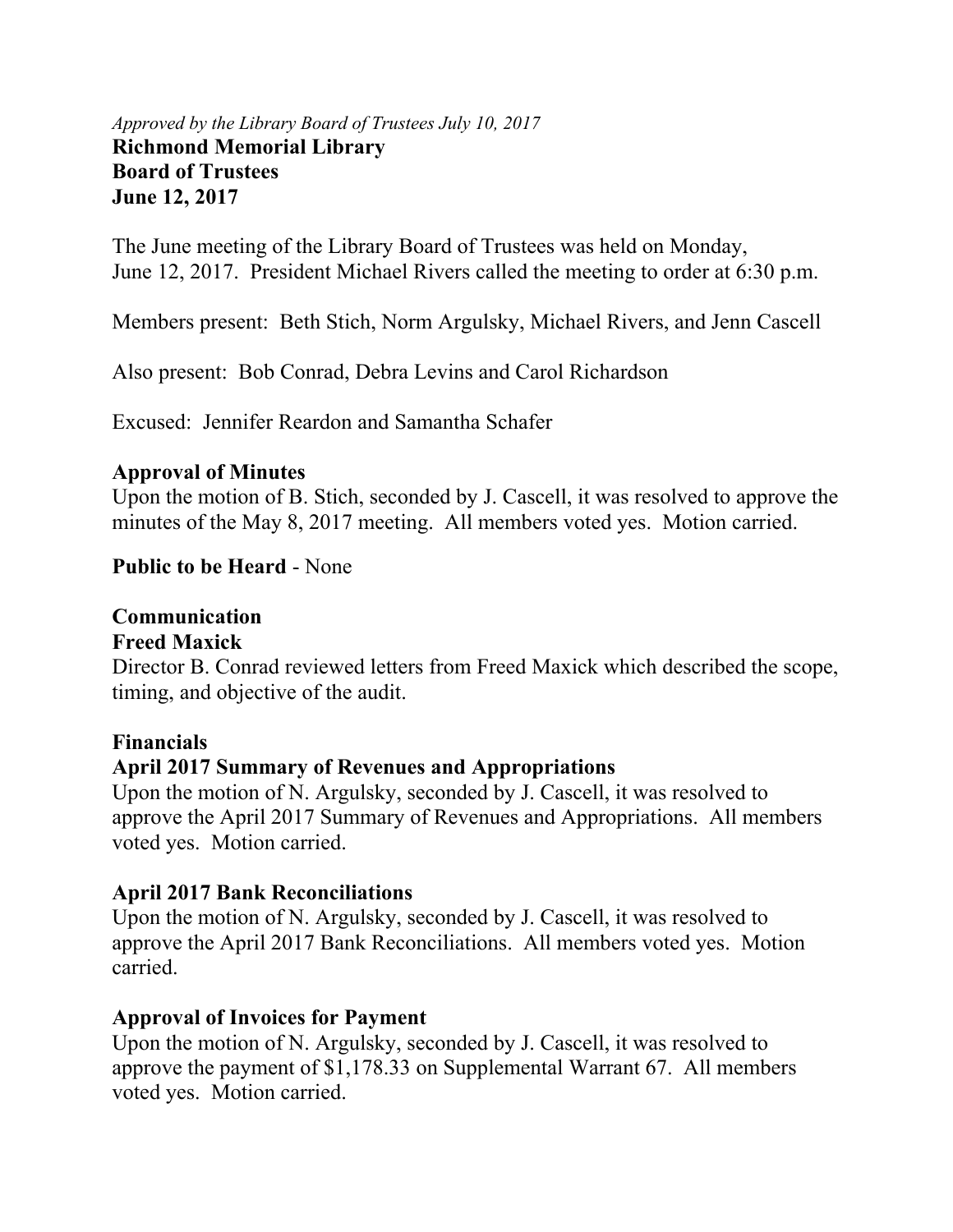Upon the motion of N. Argulsky, seconded by J. Cascell, it was resolved to approve the payment of \$2,997.52 on Supplemental Warrant 72. All members voted yes. Motion carried.

Upon the motion of N. Argulsky, seconded by J. Cascell, it was resolved to approve the manual checks on Warrant 70. The amount of \$1,149.85 was received by P & A Administrative Services for May 2017 Health Care costs. All members voted yes. Motion carried.

Upon the motion of N. Argulsky, seconded by J. Cascell, it was resolved to approve the payment of \$59.77 on Supplemental Warrant 74. All members voted yes. Motion carried.

Upon the motion of N. Argulsky, seconded by J. Cascell, it was resolved to approve the payment of \$26,479.23 on Warrant 73. All members voted yes. Motion carried.

## **Request for Budgetary Transfers**

Upon the motion of N. Argulsky, seconded by J. Cascell, it was resolved to approve the following transfers as amended:

- **5500.00 from Other Expenses Marshall Grant to Materials & Supplies -**Marshall Grant to cover additional supplies.
- \$2,300.00 from Part Time Salaries to Professional Salaries to cover June salaries.
- \$4,200.00 from Part Time Salaries to Custodial Salaries to cover June salaries.
- \$4,300.00 from Part Time Salaries to Clerical Salaries to cover June salaries.
- $\bullet$  \$3,150.00 from Materials & Supplies NYS Grant in Aid to Equipment NYS Grant in Aid to purchase equipment (a scrubber/cleaner).

All members voted yes. Motion carried.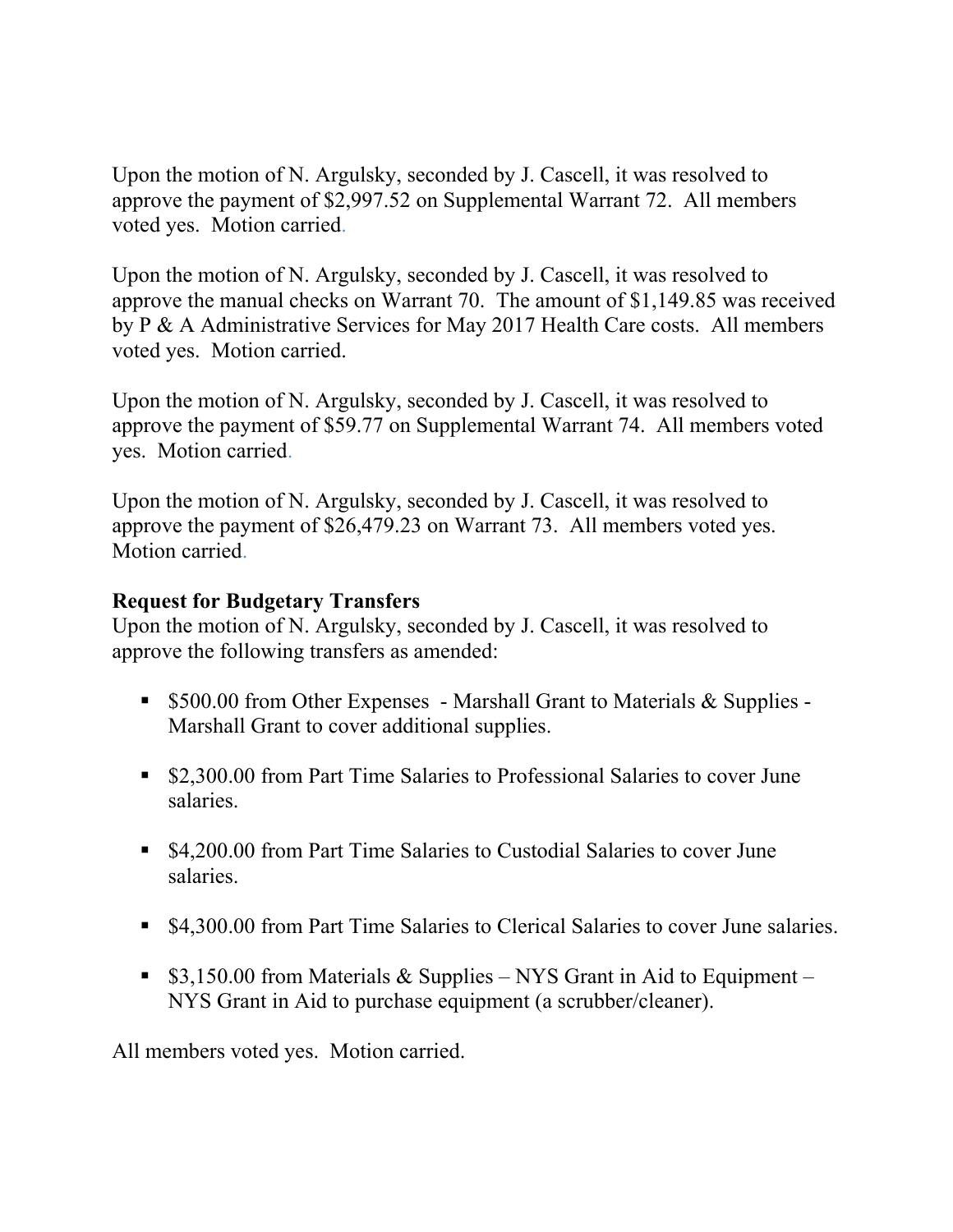## **Permission to pay all outstanding FY 2016-17 invoices**

Upon the motion of B. Stich, seconded by N. Argulsky, it was resolved to grant permission to pay all outstanding FY 2016-17 invoices on the last two supplemental warrants, June  $23<sup>rd</sup>$  and  $30<sup>th</sup>$ , regardless of due dates. All members voted yes. Motion carried.

Upon answering questions regarding the financials, C. Richardson left the meeting at 6:47 PM.

## **Report of Librarian Reports of Librarians**

The Board reviewed monthly reports from Reference Librarian Kathleen Facer, Community and Adult Services Librarian Leslie DeLooze, and Youth Services Librarian Andrea Fetterly. Director B. Conrad made note of the absence of a report from Media Services Librarian Rita McCormack.

# **Library Statistics - April 2017**

| <b>Materials Circulation</b> | 14,150 |
|------------------------------|--------|
| Ebooks                       | 699    |
| Freegal Downloads            | 396    |
| Zinio                        | 133    |
| Hoopla                       | 344    |
| <b>Internet Usage</b>        | 2,193  |
| <b>Literacy Stations</b>     | 384    |
| Attendance                   | 12,284 |
| Website Usage                | 8,451  |
|                              |        |

# **Library Statistics - May 2017**

| <b>Materials Circulation</b> | 15,375 |
|------------------------------|--------|
| Ebooks                       | 656    |
| Freegal Downloads            | 409    |
| Zinio                        | 68     |
| Hoopla                       | 231    |
| <b>Internet Usage</b>        | 2,433  |
| <b>Literacy Stations</b>     | 333    |
| Attendance                   | 14,958 |
| Website Usage                | 6,320  |
|                              |        |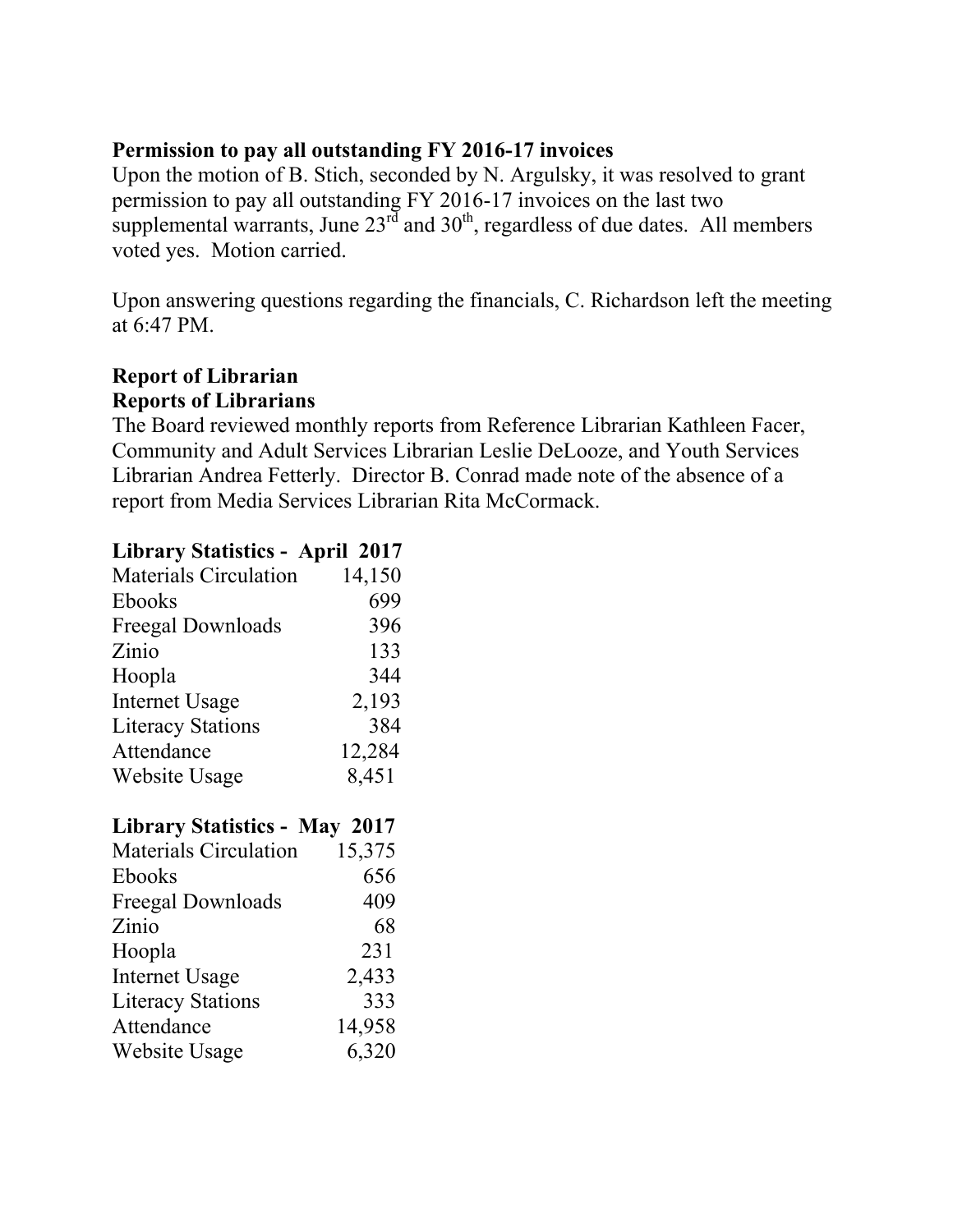# **Youth Summer Programs brochure (handout) &**

# **Summer Programs for Adults brochure (handout)**

Both the Youth and Adult Summer Program brochures were handed out.

# **Muriel H. Marshall Fund (SAGE Program) update**

B. Conrad apprised the Board of developments at the last meeting of the Marshall funded agencies, attended by SAGE Program Coordinator Lucine Kauffman.

# **Review of Coffee Bar Proposals**

The Board reviewed Café proposals. The two businesses that submitted them were the Arc of Genesee Orleans and GVEP (Genesee Valley Educational Partnership).

# **Old Business –** None.

## **New Business Selection of Coffee Bar tenant**

A decision was tabled for a future meeting. Presentations and Question & Answer sessions were requested of the vendors, while Director Conrad agreed to schedule.

# **Approval of temporary appointment of Jeanette Elia**

Upon the motion of J. Cascell, seconded by B. Stich, it was resolved to approve a temporary appointment of Jeanette Elia to the PT Library Page vacancy at \$9.70/hour through August 28, 2017. All members voted yes. Motion carried.

# **Executive Session**

Upon the motion of B. Stich, seconded by J. Cascell, it was resolved to enter into executive session at 7:05 p.m. All members voted yes. Motion carried.

Upon the motion of B. Stich, seconded by N. Argulsky, it was resolved to end executive session at 7:11 p.m. All members voted yes. Motion carried.

#### **Other Business Library Bans**

Upon the motion of N. Argulsky, seconded by J. Cascell, it was resolved to approve the following library bans:

**Josh Bombard** – a six month ban from the library building and grounds through December 12, 2017 due to a pattern of rowdy behavior after school culminating in an act of attempted vandalism on library property on May 12, 2017.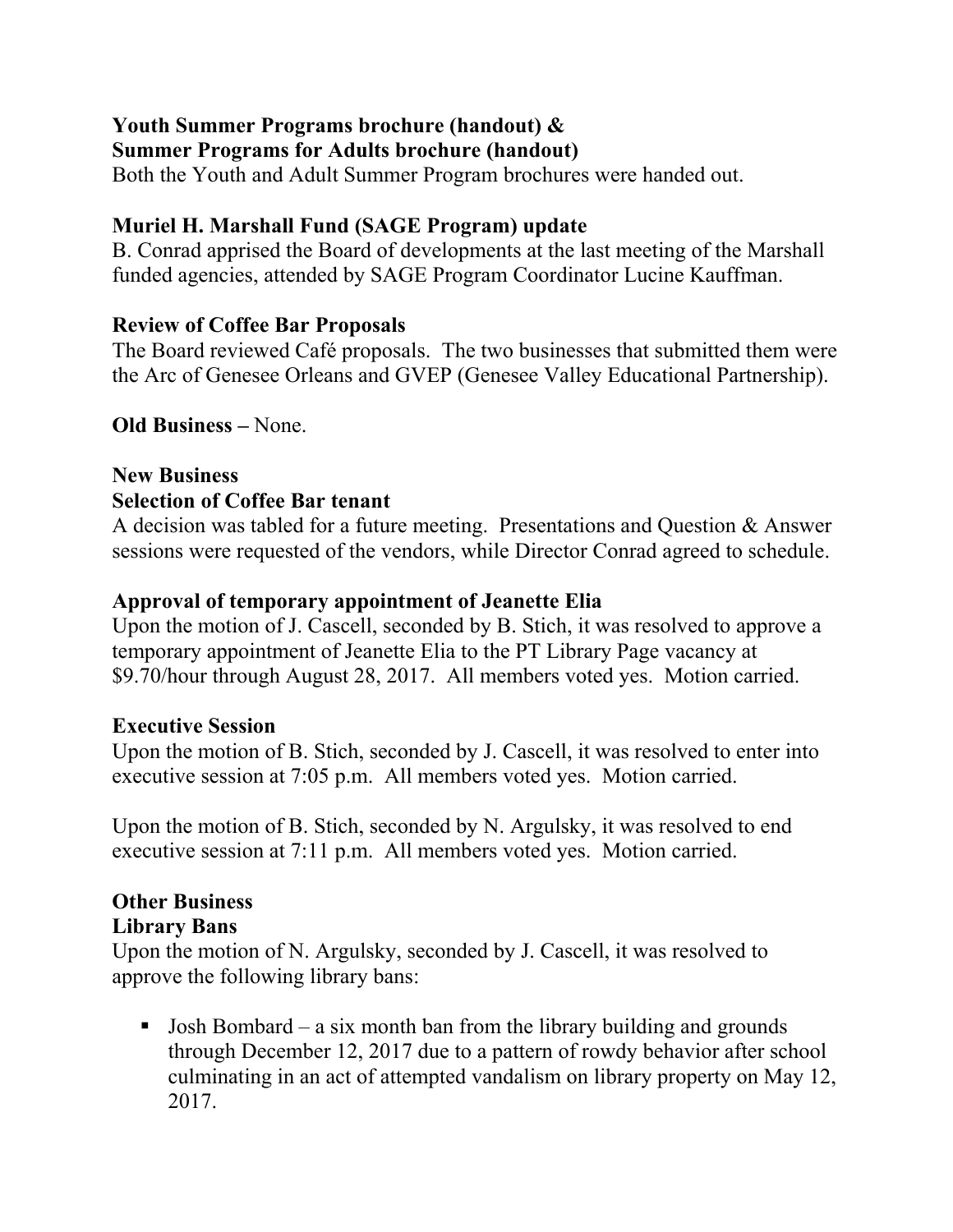- TaCarie Broadbent  $-$  a six month ban from the library building and grounds through December 12, 2017 due to a pattern of rowdy behavior after school culminating in an act of attempted vandalism on library property on May 12, 2017.
- Meaisha Williams from the library building and grounds for a period of one year through June 12, 2018 due to a fight that she was involved in on library grounds on May 12, 2017. This ban supersedes a prior ban given at the May meeting.

All members voted yes. Motion carried.

## **Honoring Beth Stich for 20 years of Service**

B. Conrad presented flowers to Beth Stich while thanking her for her 20 years of service as a Richmond Memorial Library Trustee. The Board echoed their sincerest appreciation. In the near future, a tree will be planted at RML in Mrs. Stich's honor.

Upon the motion of J. Cascell, seconded by N. Argulsky, it was resolved to adjourn the meeting at 7:15 p.m. All members voted yes. Motion carried.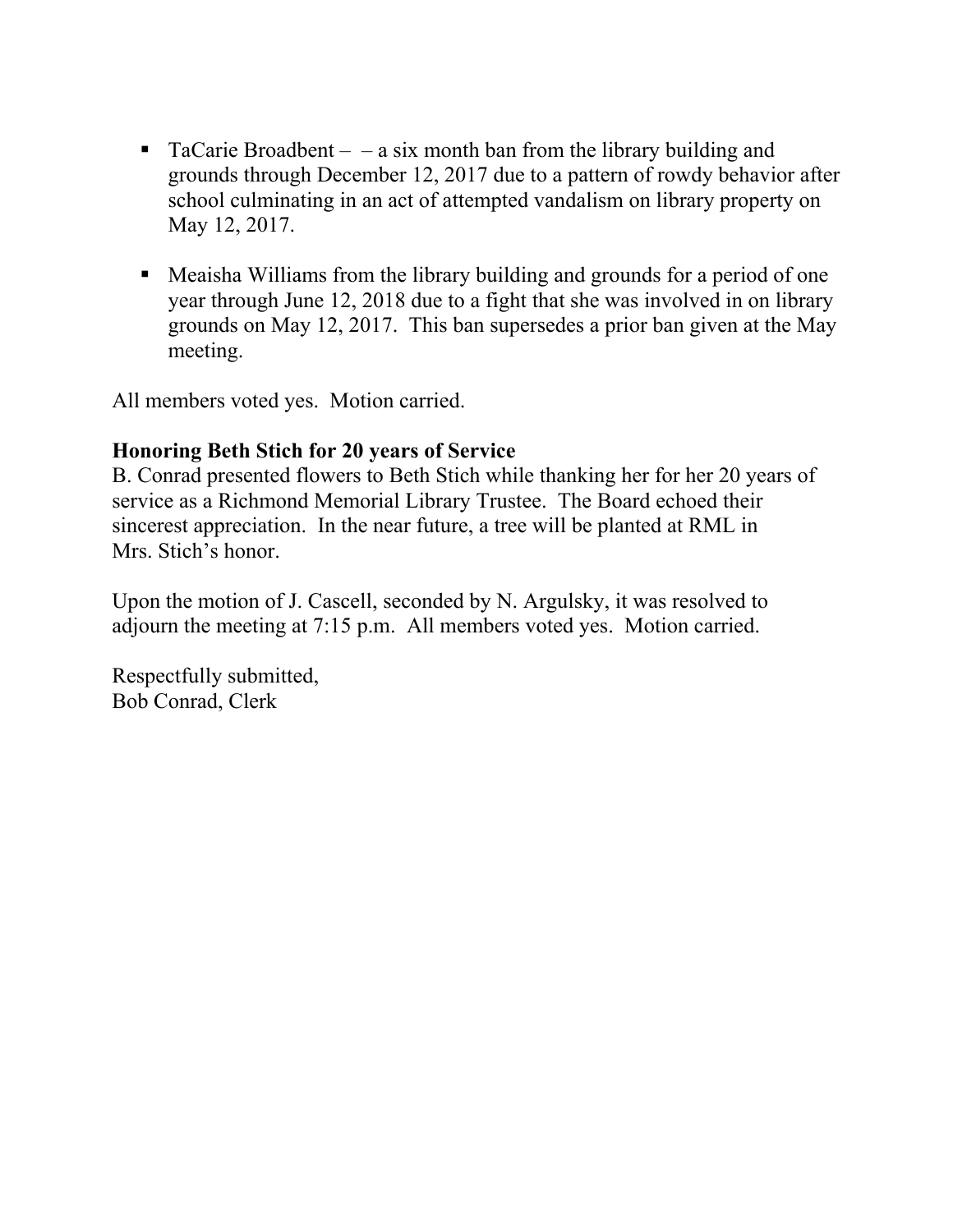## *Approved by the Library Board of Trustees August 14, 2017*  **Richmond Memorial Library Board of Trustees July 10, 2017**

The reorganization meeting of the Library Board of Trustees was held on Monday, July 10, 2017. President Michael Rivers called the meeting to order at 6:31p.m.

Members present: Michael Rivers, Norm Argulsky and Jennifer Reardon

Also present: Samantha Schafer, Bob Conrad, Debra Levins, and Alice Zito

Excused: Rebecca Long and Jenn Cascell

# **Swearing in of Board Members**

Board Members Michael Rivers, Norm Argulsky, and Jennifer Reardon were sworn in by Notary Public, Alice Zito. Upon completion, A. Zito left the meeting at 6:35 p.m.

Mrs. Zito will return for the August 14, 2017 Board Meeting to administer the oath of office to Rebecca Long and Jenn Cascell.

Director B. Conrad introduced Samantha Schafer as the replacement for Colleen Brudz as the Nioga Library System's Trustee from the city of Batavia for a five year term.

# **Signing of Conflict of Interest Agreement**

Board members present signed the Conflict of Interest Agreement.

## **Reorganization Election of President**

Upon the motion of M. Rivers, seconded by J. Reardon, N. Argulsky was nominated as the President of the Board of Trustees. All members voted yes. Motion carried.

# **Election of Vice President**

Upon the motion of M. Rivers, seconded by N. Argulsky, J. Reardon was nominated as the Vice President of the Board of Trustees. All members voted yes. Motion carried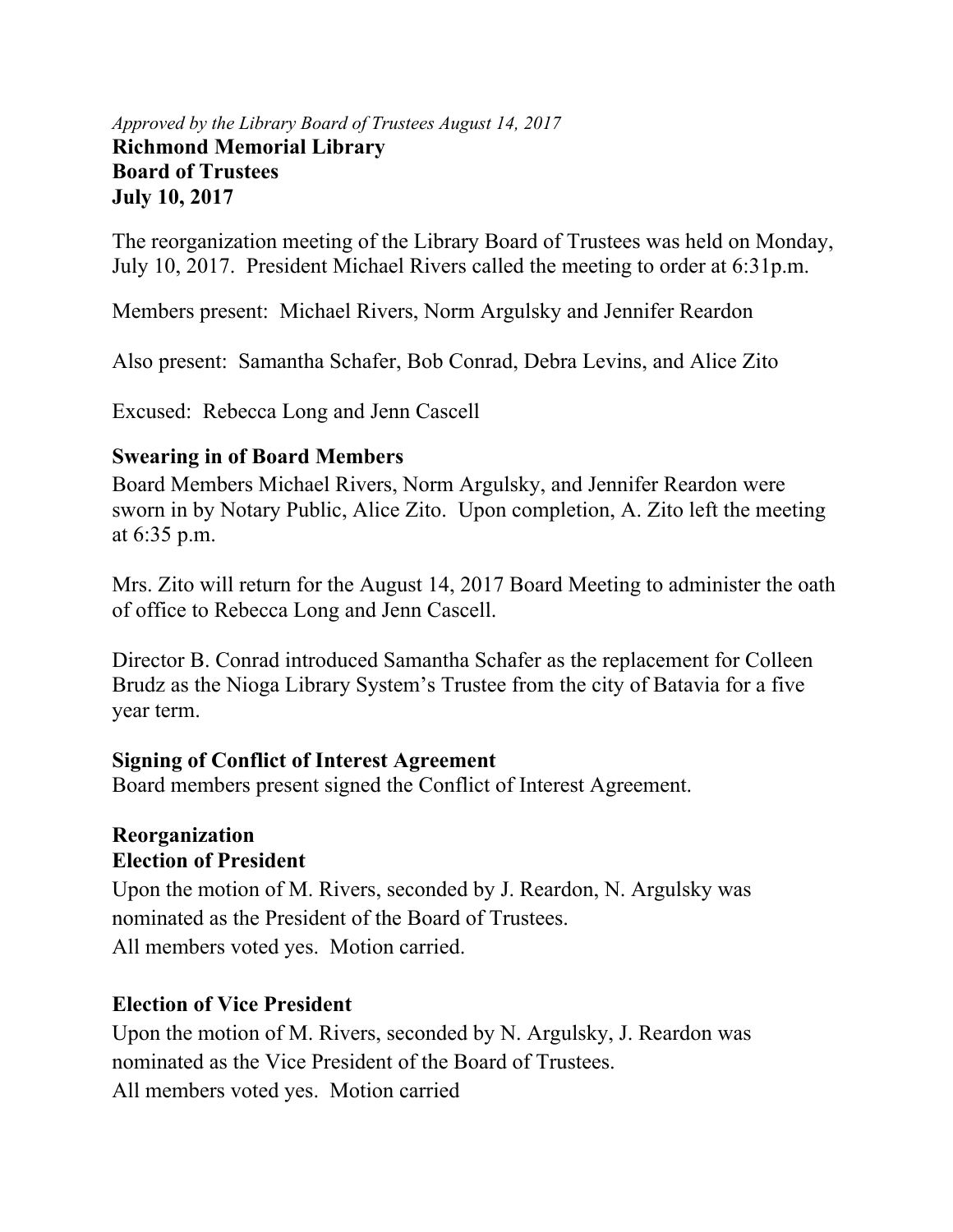## **Appointment of Clerk**

Upon the motion of M. Rivers, seconded by N. Argulsky, Robert Conrad was appointed as Clerk to the Board of Trustees. All members voted yes. Motion carried.

# **Appointment of Deputy Clerk**

Upon the motion of M. Rivers, seconded by N. Argulsky, Debra Levins was appointed as Deputy Clerk to the Board of Trustees. All members voted yes. Motion carried.

## **Appointment of Treasurer**

Upon the motion of M. Rivers, seconded by N. Argulsky, Sally Sanford was appointed as Treasurer to the Board of Trustees. All members voted yes. Motion carried.

# **Appointment of Deputy Treasurer**

Upon the motion of M. Rivers, seconded by J. Reardon, N. Argulsky was appointed as Deputy Treasurer to the Board of Trustees. All members voted yes. Motion carried.

# **Appointment of Purchasing Agent**

Upon the motion of M. Rivers, seconded by N. Argulsky, Robert Conrad was appointed as Purchasing Agent to the Board of Trustees. All members voted yes. Motion carried.

# **Designation of Library Attorney**

Upon the motion of M. Rivers, seconded by N. Argulsky, Thomas Williams of the Williams Law Firm was appointed to be the attorney of record to represent the Richmond Memorial Library. All members voted yes. Motion carried.

# **Designation of Auditing Firm**

Upon the motion of M. Rivers, seconded by N. Argulsky, Freed Maxick was appointed as the auditing firm for Richmond Memorial Library. All members voted yes. Motion carried.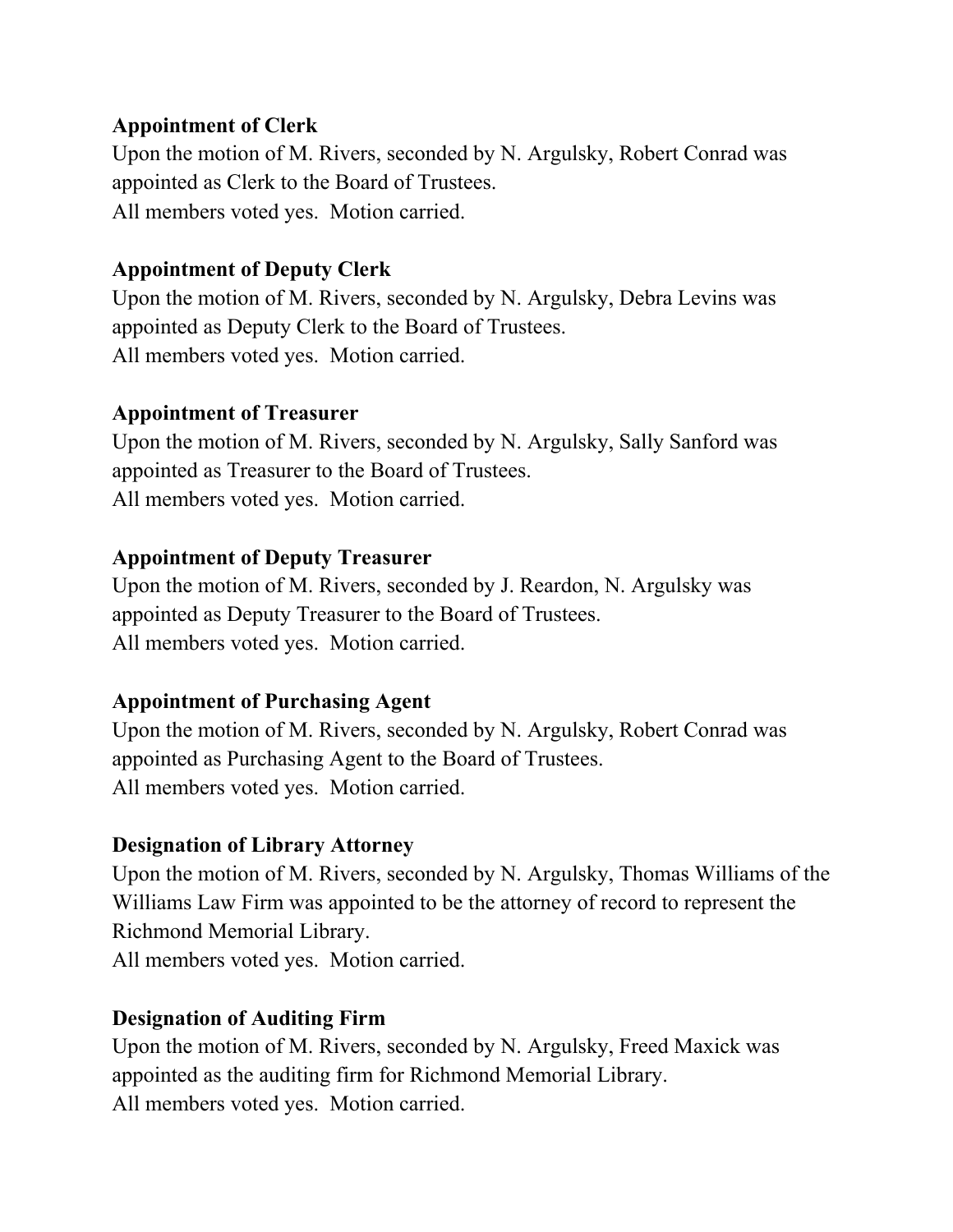# **Designation of Official Bank Depository**

Upon the motion of M. Rivers, seconded by N. Argulsky, Five Star Bank was appointed as the Official Bank Depository for Richmond Memorial Library.All members voted yes. Motion carried.

# **Designation of Bank Signatories**

Upon the motion of M. Rivers, and seconded by J. Reardon, Sally Sanford, and N. Argulsky were appointed to be the Bank Signatories for the Richmond Memorial Library. All members voted yes. Motion carried.

Upon the motion of M. Rivers, and seconded by N. Argulsky, J. Reardon was also appointed to be a Bank Signatory for the Richmond Memorial Library. All members voted yes. Motion carried.

# **Designation of Payroll Certifier**

Upon the motion of M. Rivers, seconded by N. Argulsky, Robert Conrad was appointed to be the Payroll Certifier for the Richmond Memorial Library. All members voted yes. Motion carried.

# **Designation of Deputy Payroll Certifier**

Upon the motion of M. Rivers, seconded by N. Argulsky, Alice Zito was appointed to be the Deputy Payroll Certifier for the Richmond Memorial Library. All members voted yes. Motion carried.

# **Designation of Petty Cash Funds**

Upon the motion of N. Argulsky, seconded by J. Reardon, it was resolved to approve a Petty Cash amount of \$300 for the Richmond Memorial Library and \$150 for the SAGE Program. All members voted yes. Motion carried.

# **Designation of Official Newspaper**

Upon the motion of M. Rivers, seconded by N. Argulsky, The Daily News was appointed to be Richmond Memorial Library's official newspaper. All members voted yes. Motion carried.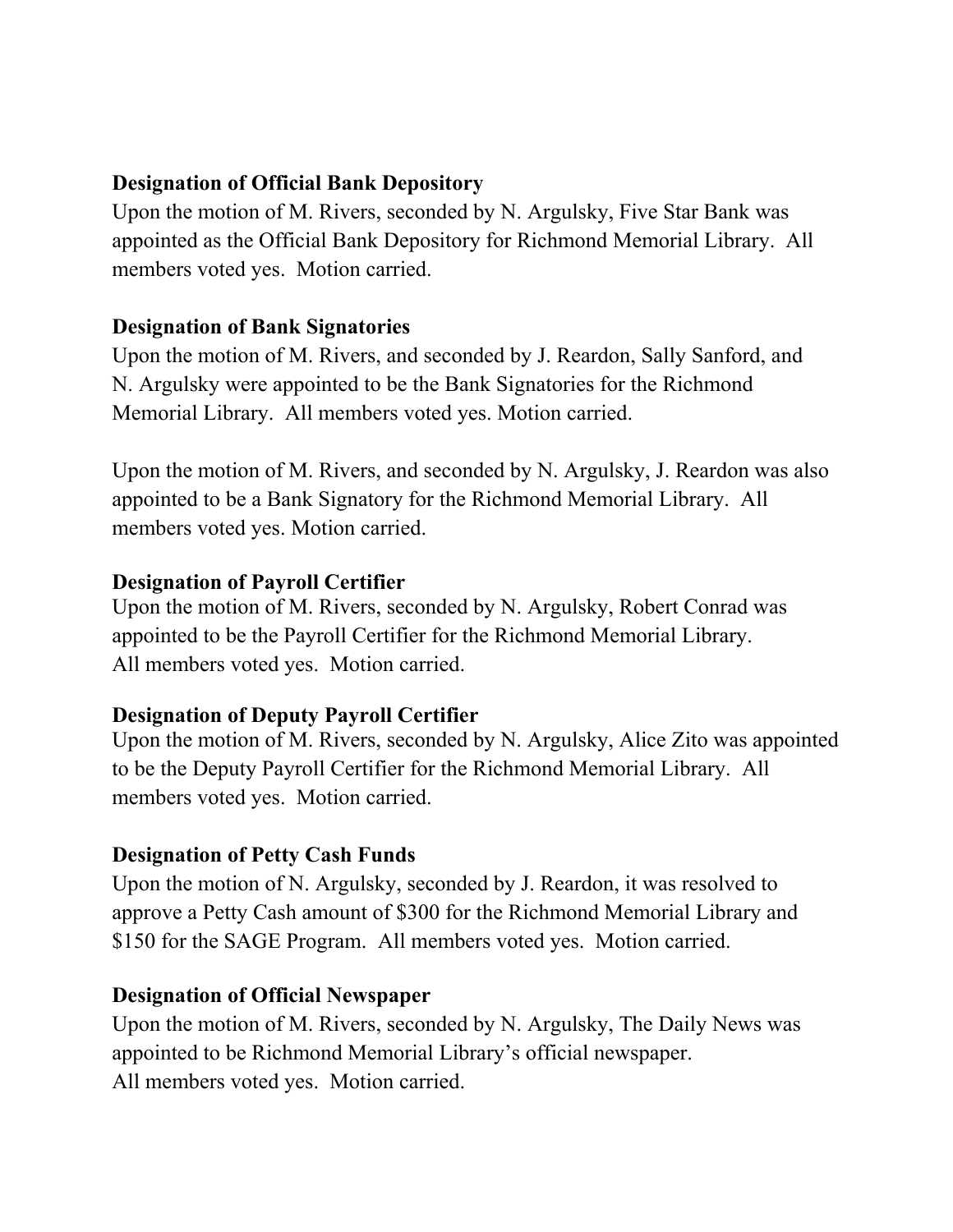## **By-Laws Review**

The By-Laws were reviewed. No revisions were made. Director B. Conrad reminded the Board that the By-laws can be revised at any meeting if need be.

# **Approval of Minutes**

Upon the motion of N. Argulsky, seconded by J. Reardon, it was resolved to approve the minutes of the June 12, 2017 meeting. All members voted yes. Motion carried.

## **Public to be Heard -** None

# **Financials**

# **May 2017 Bank Reconciliations**

Upon the motion of N. Argulsky, seconded by J. Reardon, it was resolved to approve the May 2017 Bank Reconciliations. All members voted yes. Motion carried.

## **May 2017 Summary of Revenues and Appropriations**

Upon the motion of N. Argulsky, seconded by J. Reardon, it was resolved to approve the May 2017 Summary of Revenues and Appropriations. All members voted yes. Motion carried.

# **Approval of Invoices for Payment**

Upon the motion of N. Argulsky, seconded by J. Reardon, it was resolved to approve the payment of \$10,006.42 on Supplemental Warrant 75. All members voted yes. Motion carried.

Upon the motion of N. Argulsky, seconded by J. Reardon, it was resolved to approve the payment of \$16,093.07 on Supplemental Warrant 77. All members voted yes. Motion carried.

Upon the motion of N. Argulsky, seconded by J. Reardon, it was resolved to approve the manual checks on Warrant 78. The amount of \$780.67 was received by P & A Administrative Services for June Health Care costs. All members voted yes. Motion carried.

Upon the motion of N. Argulsky, seconded by J. Reardon, it was resolved to approve the payment of \$9,650.15 on Supplemental Warrant 1. All members voted yes. Motion carried.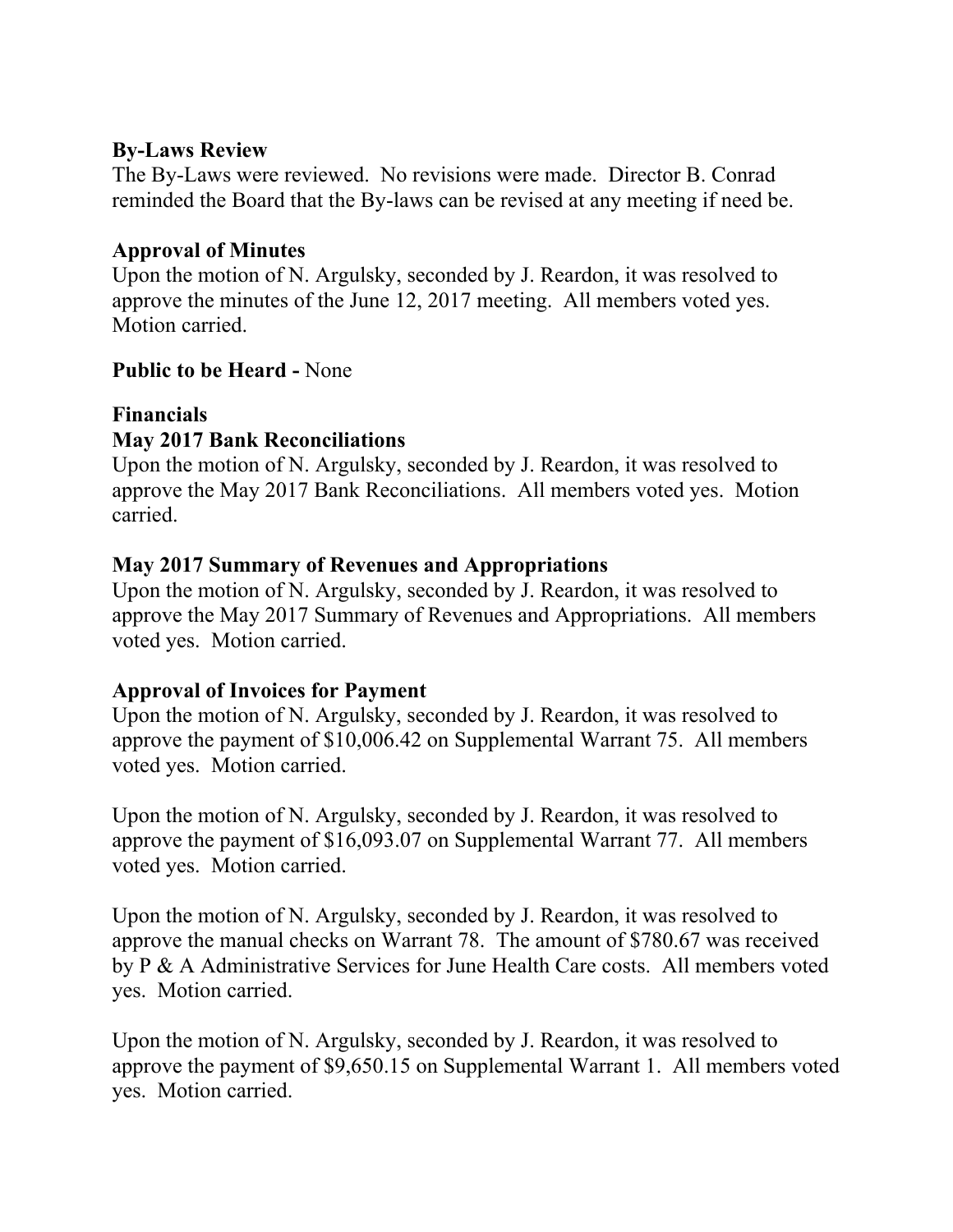Upon the motion of N. Argulsky, seconded by J. Reardon, it was resolved to approve the payment of \$1,409.41 on Warrant 2. All members voted yes. Motion carried.

# **Report of Library Director Reports of Librarians**

The Board reviewed monthly reports from Reference Librarian Kathleen Facer, Community and Adult Services Librarian Leslie DeLooze, and Youth Services Librarian Andrea Fetterly.

Board President M. Rivers made note of the absence of a report from Media Services Librarian Rita McCormack.

# **Core Values of Librarianship**

B. Conrad reviewed the American Library Association's Core Values of Librarianship for new and returning trustees.

# **Receipt of 2017-18 Muriel H. Marshall Fund Aging in Place Grant (SAGE)**

The 2017-18 Muriel H. Marshall Fund Aging in Place Grant funding the SAGE program was received in the amount SAGE Coordinator Lucine Kauffman requested.

# **Old Business**

# **Selection of Café Tenant**

The Board discussed the interviews of the café tenant candidates along with pros and cons of each. Upon the motion of M. Rivers, seconded by N. Argulsky, the ARC of Genesee was chosen as the new café tenant. All members voted yes. Motion carried.

## **New Business Subcommittee appointments Buildings & Grounds**

Upon the motion of M. Rivers, seconded by J. Reardon, N. Argulsky and J. Cascell were appointed to the Buildings & Grounds Committee for the 2017-18 fiscal year. All members voted yes. Motion carried.

# **Finance**

Upon the motion of M. Rivers, seconded by N. Argusky, J. Reardon and R. Long were appointed to the Finance Committee for the 2017-18 fiscal year. All members voted yes. Motion carried.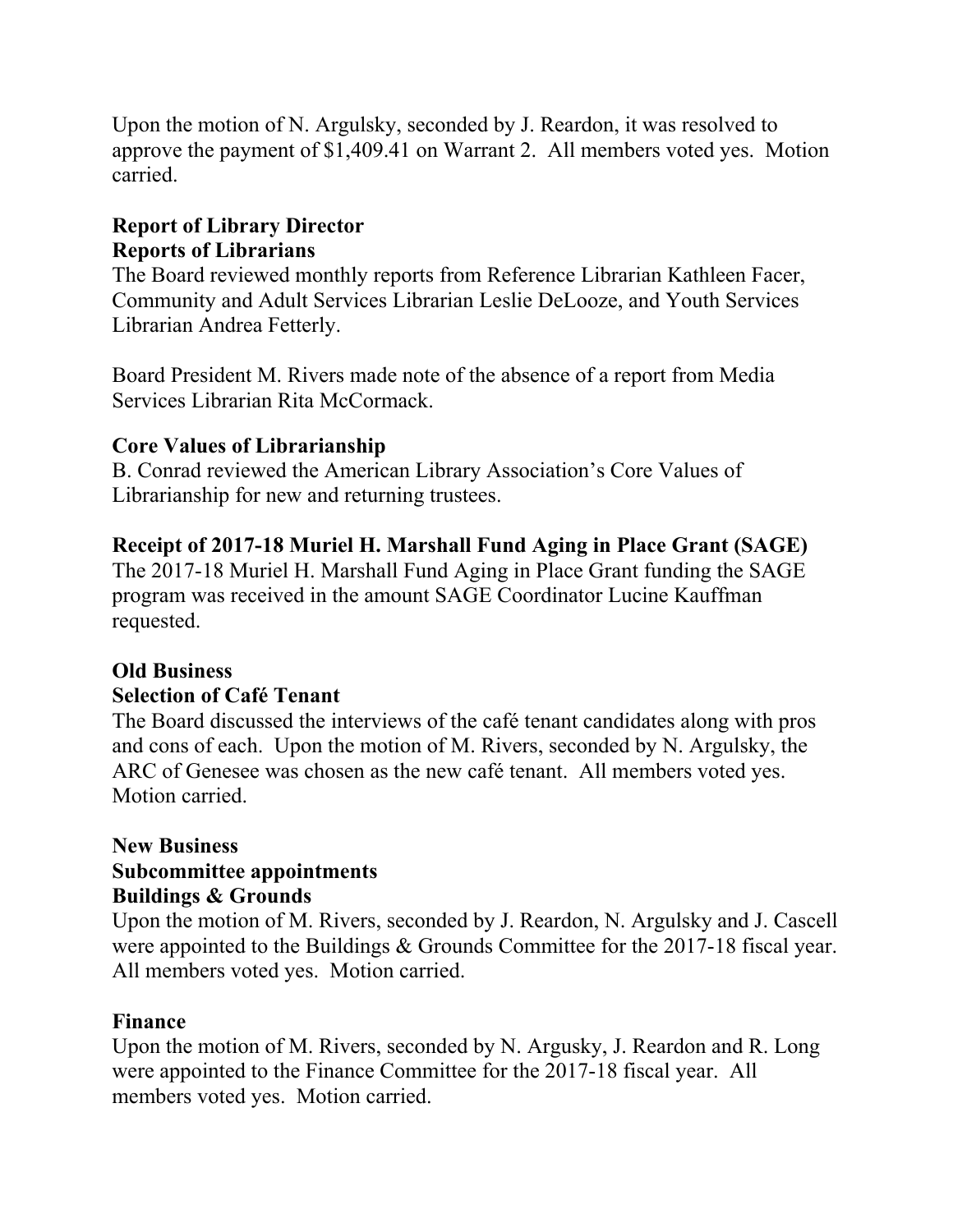## **Approval of 2017-18 Marshall Fund Budget**

Upon the motion of J. Reardon, seconded by N. Argulsky, the 2017-18 Marshall Fund Budget was approved. All members voted yes. Motion carried.

## **Approval of 2017-2018 Meetings Dates**

Upon the motion of N. Argulsky, seconded by M. Rivers, it was resolved to approve the Board of Trustees meeting dates with the following changes: the April Public Meeting to be moved to 6:30 p.m. instead of 7 p.m., with the board meeting immediately following and the September Board meeting changed to the  $3<sup>rd</sup>$ Monday of the month (September 18, 2017) this year. All members voted yes. Motion carried.

## **Approval of Warrant Schedule FY 2017-18 (handout)**

Upon the motion of M. Rivers, seconded by J. Reardon, the warrant schedule for the 2017-18 year was approved as amended to coincide with the September  $18<sup>th</sup>$ Board meeting. All members voted yes. Motion carried.

# **Resignation of Michael Rivers from Board of Trustees**

Per phone call to Director R. Conrad earlier this week, M. Rivers resigned from the Board.

The Board thanked Michael Rivers for his years of service on the Library Board, and wished him well on his move out of state.

## **Appointment of new trustee**

The appointment of a new trustee was tabled. As per By-laws, B. Conrad will schedule an informal meeting with Board Members and one candidate who has already expressed interest, as well as other prospective candidates who Board Trustees may invite.

## **Executive Session**

Upon the motion of N. Argulsky, seconded by J. Reardon, it was resolved to enter into executive session at 7:18 p.m. All members voted yes. Motion carried.

Upon the motion of M. Rivers, seconded by J. Reardon, it was resolved to end executive session at 7:24 p.m. All members voted yes. Motion carried.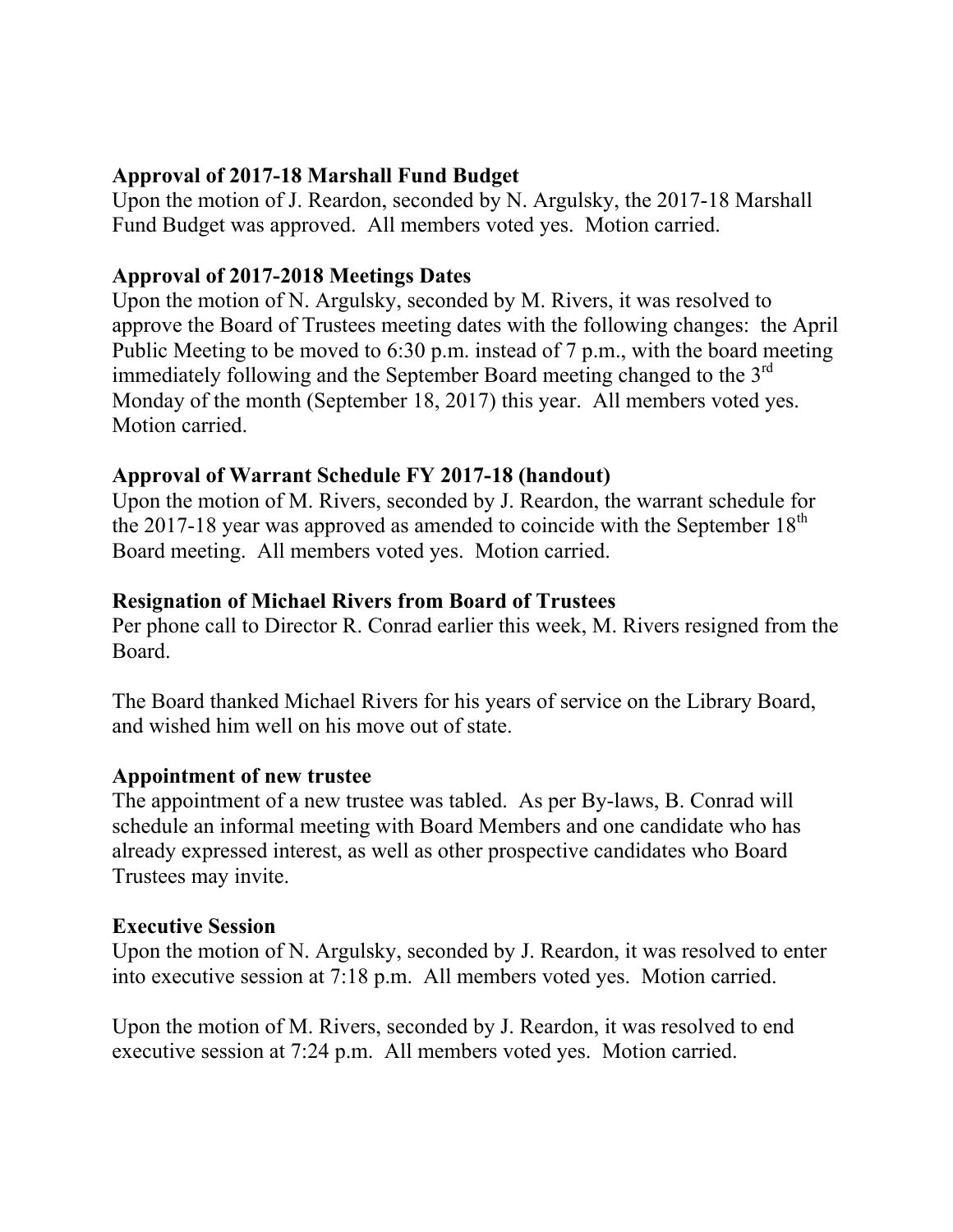## **Addition - New Business**

Upon the motion of M. Rivers, seconded by N. Argulsky, a Lifetime ban on Robert Richmond from Richmond Memorial Library was made for violation of the Library's internet policy. All members voted yes. Motion carried.

## **Further Business -** None

## **Adjournment**

Upon the motion of N. Argulsky, seconded by J. Reardon, it was resolved to adjourn the meeting at 7:30 p.m. All members voted yes. Motion carried.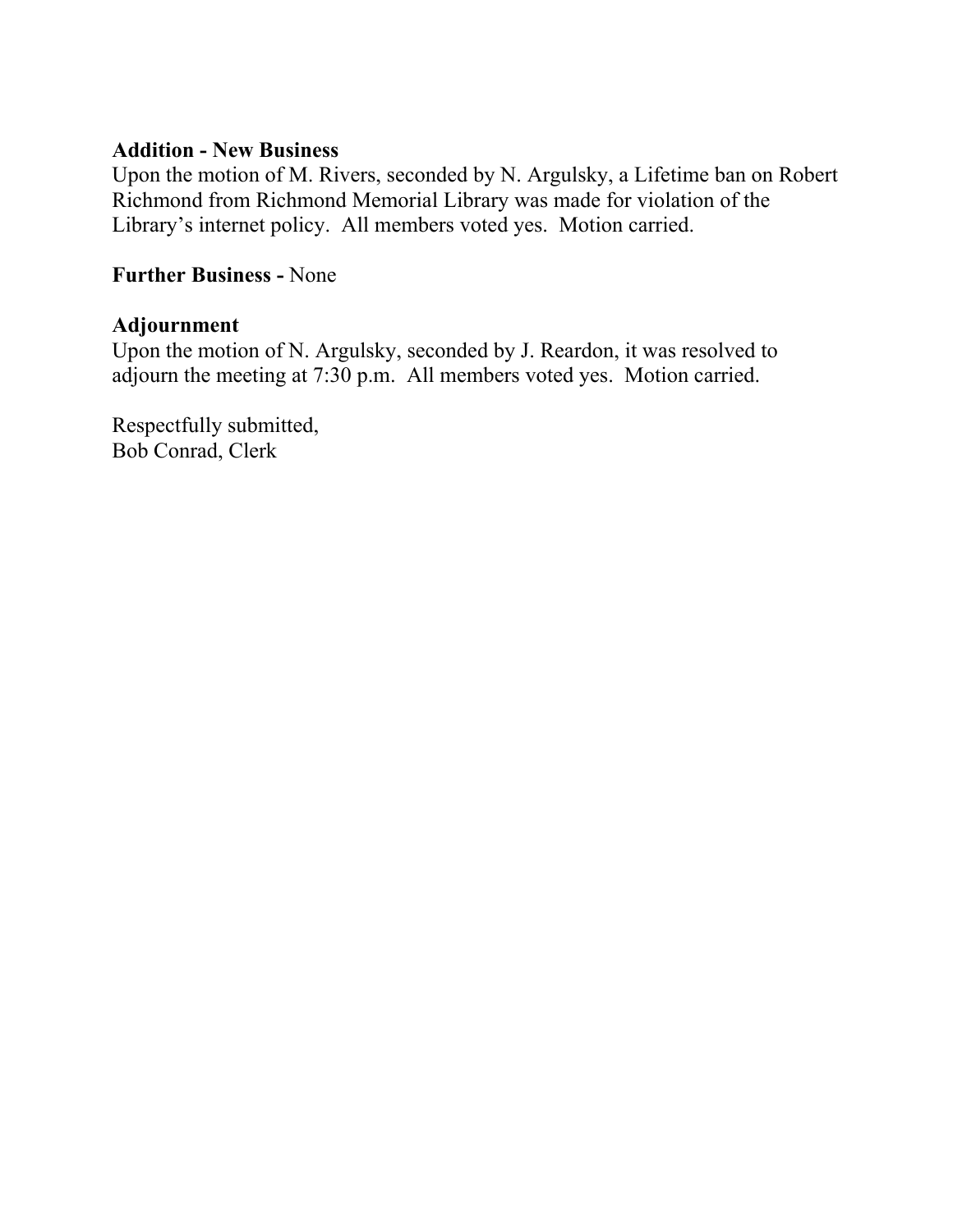## *Approved by the Library Board of Trustees September 18, 2017* **Richmond Memorial Library Board of Trustees August 14, 2017**

The August meeting of the Library Board of Trustees was held on Monday, August 14, 2017. President Norm Argulsky called the meeting to order at 6:30 p.m.

Members present: Norm Argulsky, Jennifer Reardon, Jenn Cascell, and Rebecca Long

Also present: Bob Conrad, and Debra Levins

Excused: Samantha Schafer

## **Approval of Minutes**

Upon the motion of J. Cascell, seconded by J. Reardon, it was resolved to approve the minutes of the July 10, 2017 meeting. All members voted yes. Motion carried.

## **Public to be Heard**

#### **Correspondence Gregg McAllister**

# An e-mail was received by Board President Norm Argulsky from former Board of Trustee President/Member Gregg McAllister expressing an interest in the Board of Trustee vacancy left by Michael Rivers.

## **Financials**

## **Bank Reconciliations for period ending June 30, 2017**

Upon the motion of J. Reardon, seconded by J. Cascell, it was resolved to approve the June 2017 Bank Reconciliations. All members voted yes. Motion carried.

## **Approval of Invoices for Payment**

Upon the motion of J. Reardon, seconded by J. Cascell, it was resolved to approve the payment of \$11,695.03 on Supplemental Warrant 1. All members voted yes. Motion carried.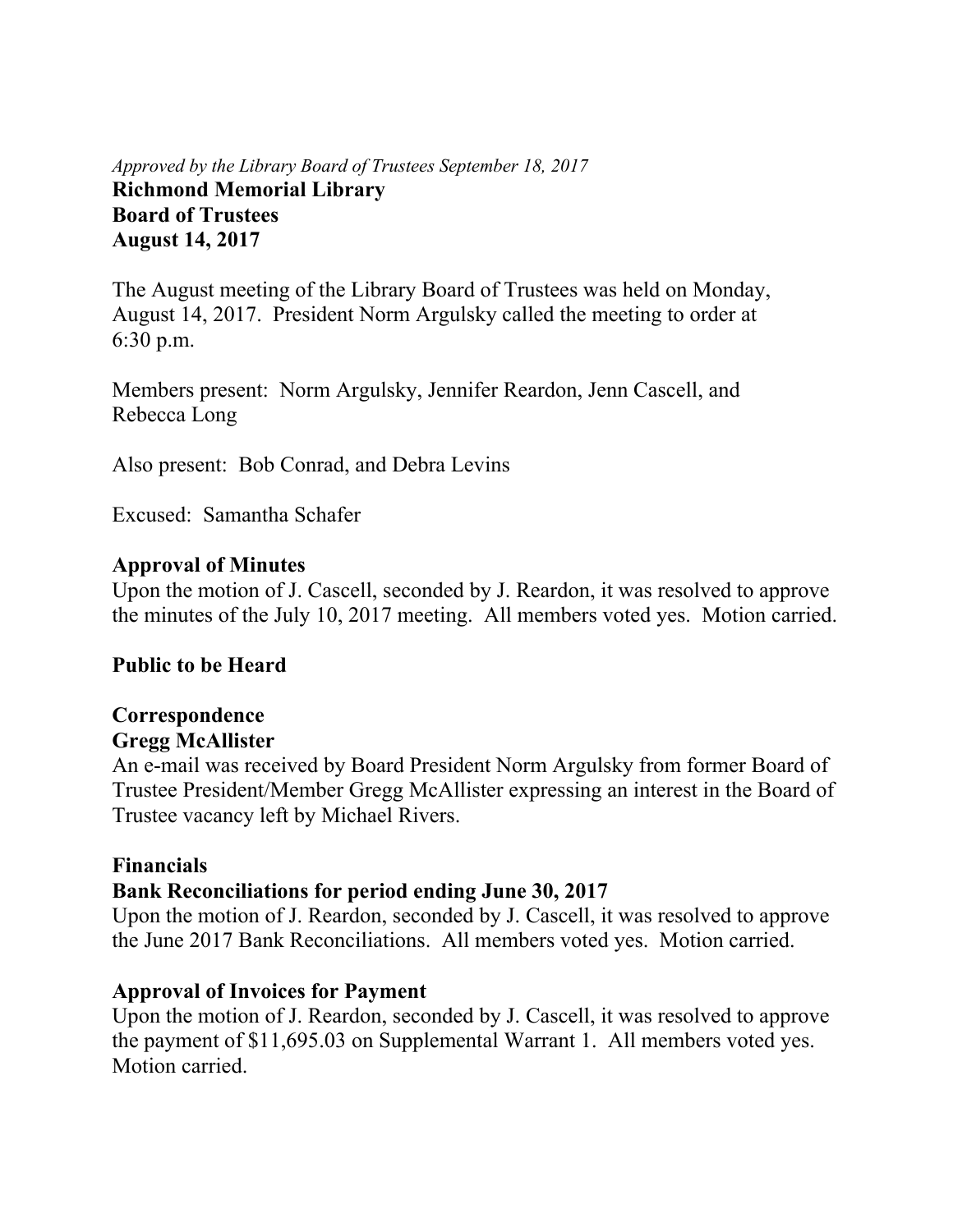Upon the motion of J. Reardon, seconded by J. Cascell, it was resolved to approve the payment of \$15,003.24 on Supplemental Warrant 5. All members voted yes. Motion carried.

Upon the motion of J. Reardon, seconded by J. Cascell, it was resolved to approve the manual checks on Warrant 4. The amount of \$287.24 was received by P & A Administrative Services for July Health Care costs. All members voted yes. Motion carried.

Upon the motion of J. Reardon, seconded by J. Cascell, it was resolved to approve the payment of \$4,035.48 on Supplemental Warrant 7. All members voted yes. Motion carried.

Upon the motion of J. Reardon, seconded by J. Cascell, it was resolved to approve the payment of \$16,468.54 on Warrant 6. All members voted yes. Motion carried.

## **Report of Librarian Schedule of Meeting Dates**

The approved schedule of Board of Trustee Meeting dates was reviewed.

## **Building & Grounds update**

There was not a Building & Grounds meeting, but a project estimate summary was available to review. A Buildings and Grounds meeting will be scheduled to review project elements.

## **SAGE program in Daily News**

An article regarding the SAGE program, featuring a picture of Sage Coordinator Lucine Kauffman was reviewed.

## **July reports of Adult Services librarians**

The Board reviewed monthly reports from Reference Librarian Kathleen Facer, Community and Adult Services Librarian Leslie DeLooze, and Media Services Librarian Rita McCormack.

## **Combined Youth Services report**

The Board also reviewed the combined Youth Services monthly report from Youth Services Librarian Andrea Fetterly.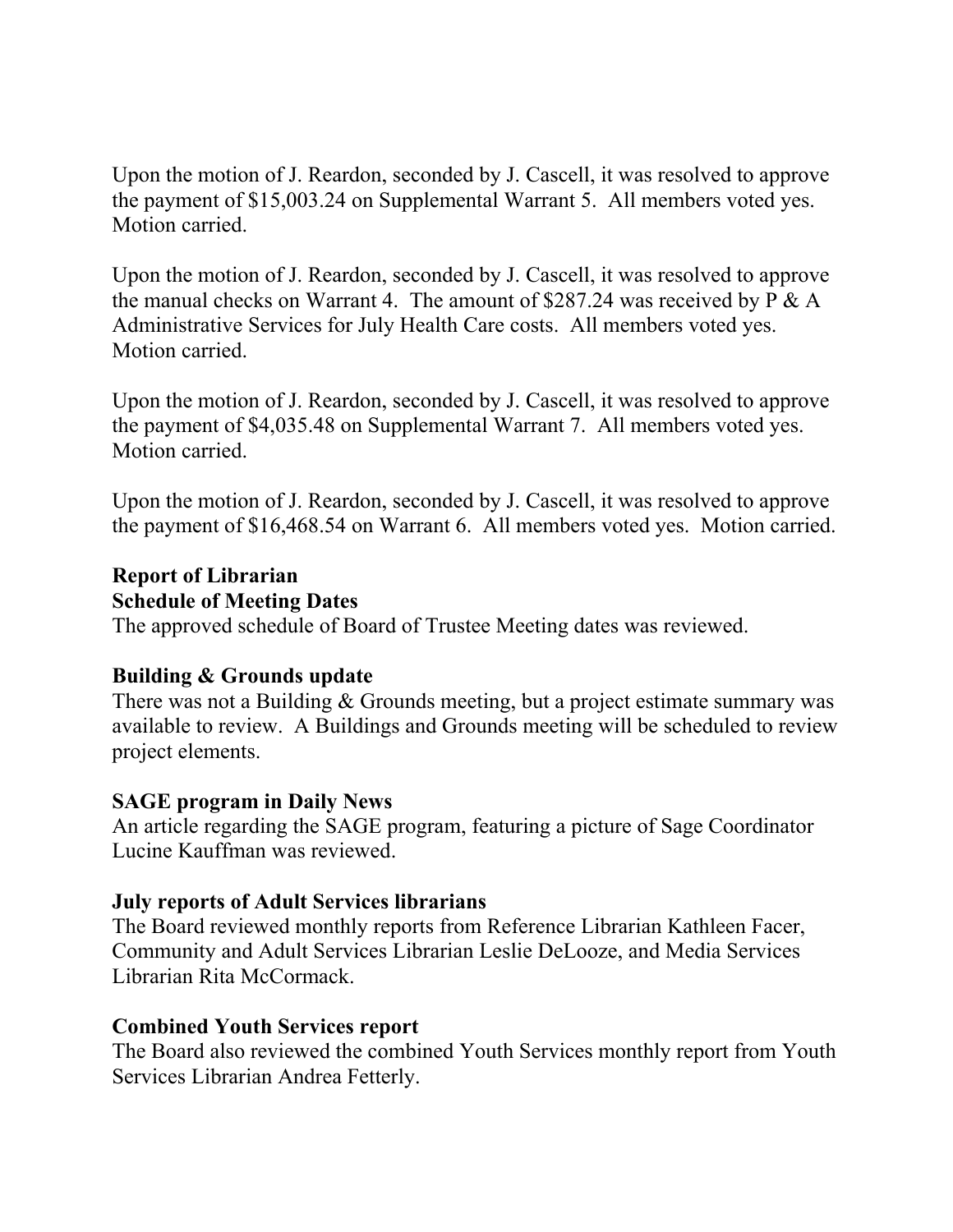# **Library Statistics – June 2017**

| <b>Materials Circulation</b> | 14,545 |
|------------------------------|--------|
| <b>Ebooks</b>                | 584    |
| Freegal Downloads            | 379    |
| Zinio                        | 70     |
| Hoopla                       | 229    |
| <b>Internet Usage</b>        | 2,358  |
| <b>Literacy Stations</b>     | 408    |
| Attendance                   | 12,382 |
| Website Usage                | 7,346  |
|                              |        |

# **Library Statistics – July 2017**

| <b>Materials Circulation</b> | 16,480 |
|------------------------------|--------|
| <b>Ebooks</b>                | 641    |
| Freegal Downloads            | 389    |
| Zinio                        | 77     |
| Hoopla                       | 266    |
| <b>Internet Usage</b>        | 2,303  |
| <b>Literacy Stations</b>     | 460    |
| Attendance                   | 12,523 |
| Website Usage                | 8,525  |

#### **Old Business Discussion of an Appointment**

## **Appointment of Library Trustee to Michael Rivers' vacancy**

Upon the motion of J. Reardon, seconded by J. Cascell, it was resolved to appoint Kristi Evans to fill the Richmond Memorial Library Board of Trustee vacancy left by Michael Rivers. All members voted yes. Motion carried.

Mrs. Evans will begin her term at the September 2017 meeting.

The Board instructed the Library Director to draft an amendment to the By-Laws creating a  $6<sup>th</sup>$  library trustee, and in the meantime to invite Gregg McAllister to attend Board meetings as a liaison from the Foundation.

## **Deputy Treasurer**

The Library Director pointed out that the Deputy Treasurer duties are not outlined in the By-Laws, and suggested that the position be re-appointed so that it does not conflict with the President's duties.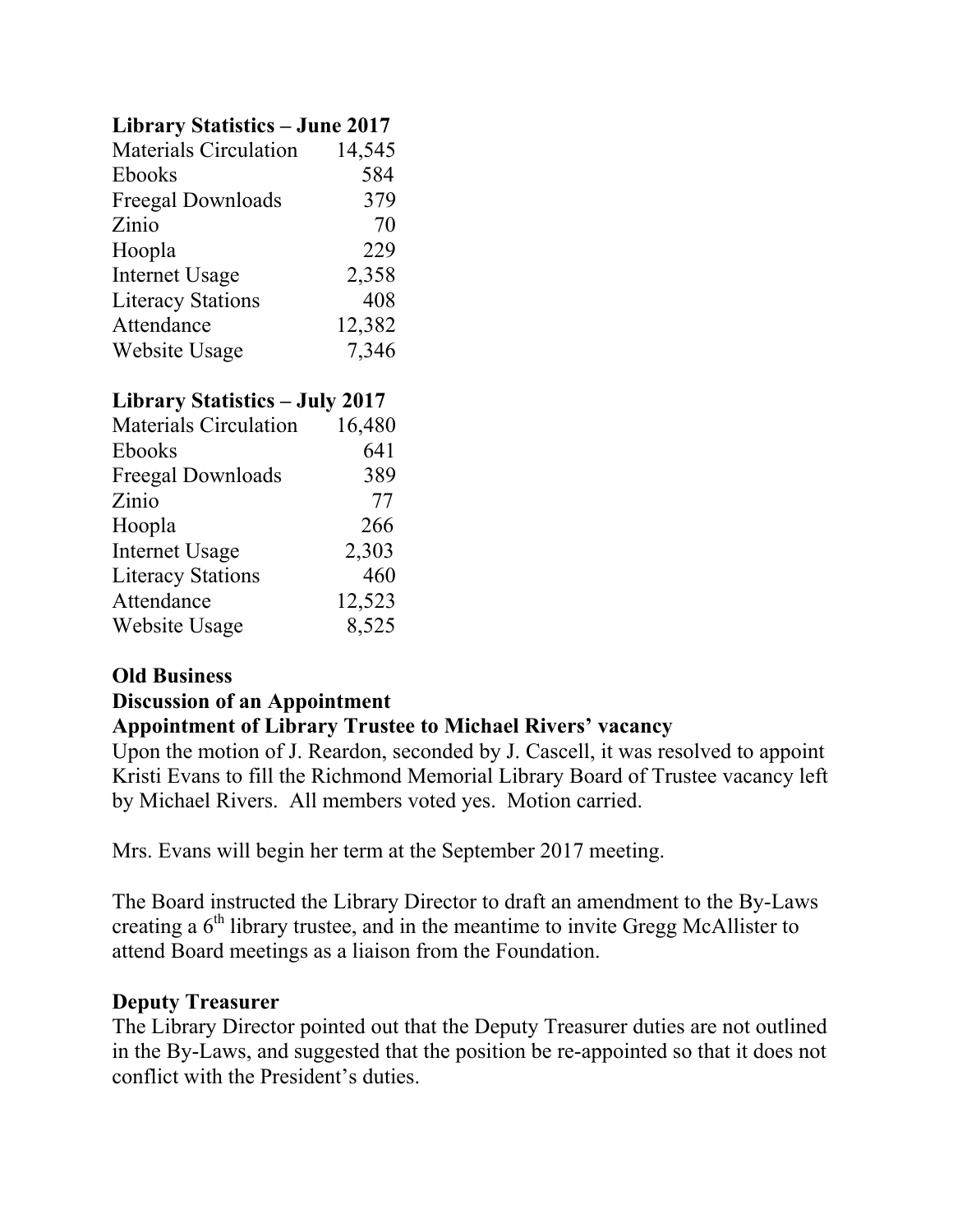## **New Business Verify Contact Information**

A contact information chart for Board of Trustee Members was distributed to verify current information.

## **Donation of Photographs from Jim & Claudia Nigro**

Upon the motion of J. Reardon, seconded by J. Cascell, it was resolved to accept, with gratitude, the donation of photographs from Jim & Claudia Nigro. All members voted yes. Motion carried.

## **Donation of Painting from Joanne Bish**

Upon the motion of J. Reardon, seconded by J. Cascell, it was resolved to accept, with gratitude, the donation of a painting from Joanne Bish. All members voted yes. Motion carried.

## **Retirement Incentive**

Upon the motion of J. Reardon, seconded by J. Cascell, it was resolved to offer the proposed retirement incentive, as written, to library staff. All members voted yes. Motion carried.

## **Adjournment**

Upon the motion of J. Cascell, seconded by J. Reardon, it was resolved to adjourn the meeting at 7:52 p.m. All members voted yes. Motion carried.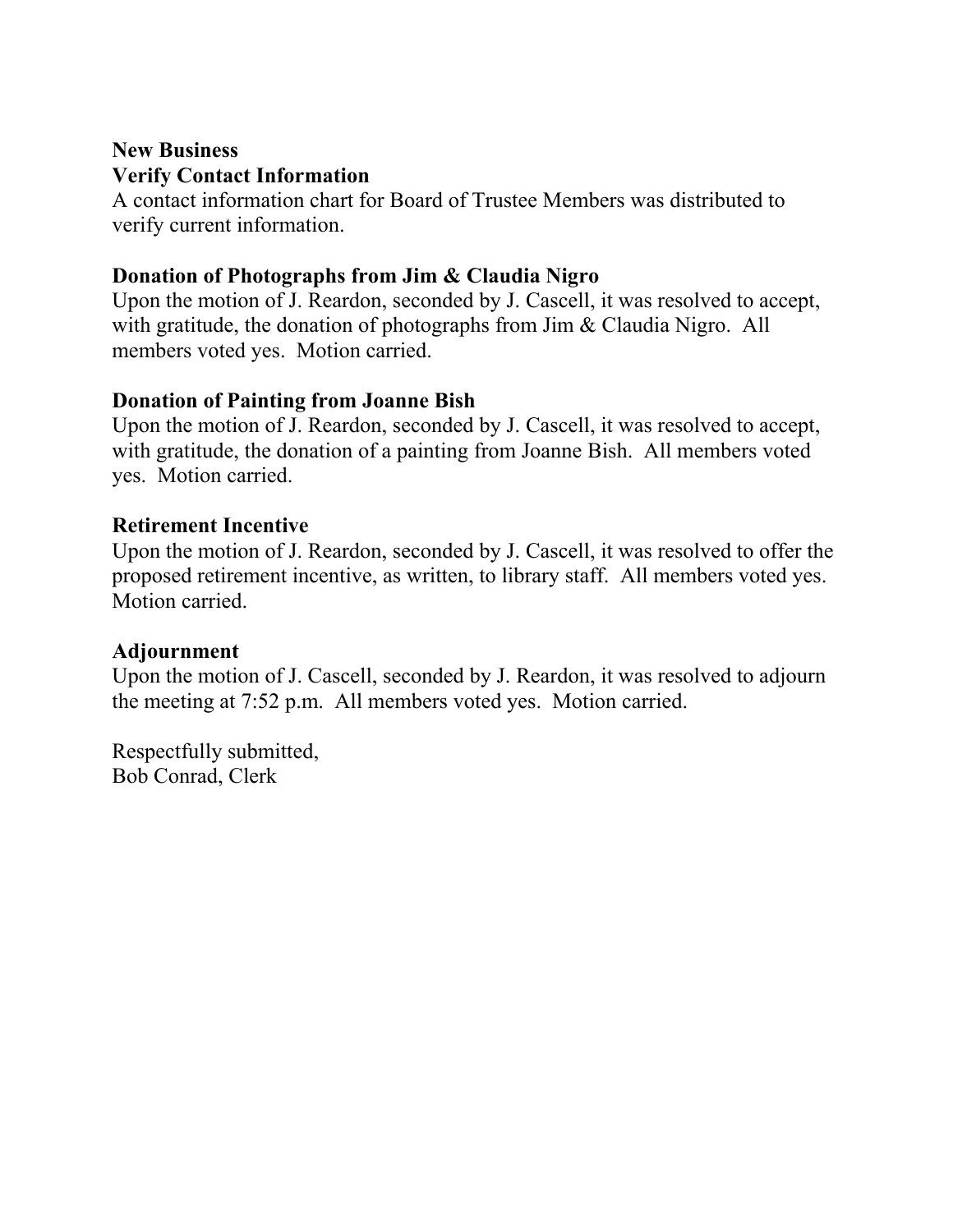## *Approved by the Library Board of Trustees October 16, 2017* **Richmond Memorial Library Board of Trustees September 18, 2017**

The September meeting of the Library Board of Trustees was held on Monday, September 18, 2017. President Norm Argulsky called the meeting to order at 6:32 p.m.

Members present: Norm Argulsky, Jennifer Reardon, Jen Cascell, Rebecca Long, and Kristi Evans

Also present: Gregg McAllister, Samantha Schafer, Bob Conrad, Debra Levins, and Elijah Brent Monroe

Since there were new faces, introductions were made.

#### **Approval of Minutes**

Upon the motion of J. Reardon and seconded by R. Long, the minutes of the August 14, 2017 meeting were approved. All members voted yes. Motion carried.

## **Public to be Heard**

Assistant Marshal General Elijah-Brent Alan Monroe of Attica, NY on behalf of the General Society of the War of 1812 presented a copy of the Bicentennial Edition of the Roster of Members and Their Ancestors of the General Society of the War of 1812 to the Richmond Memorial Library Board as a donation to the Library. Mr. Monroe is member #5732, and his ancestor is Jacob Fishell. Our library is one of the first libraries to get a copy. The book lists every member from 1894 and on. Mr. Monroe left the meeting at 6:41 pm.

## **Financials**

## **Summary of Revenues and Appropriations**

Upon the motion of J. Cascell, seconded by J. Reardon, it was resolved to approve the July 2017 Summary of Revenues and Appropriations. All members voted yes. Motion carried.

## **July 2017 Bank Reconciliations**

Upon the motion of J. Cascell, seconded by J. Reardon, it was resolved to approve the July 2017 Bank Reconciliations. All members voted yes. Motion carried.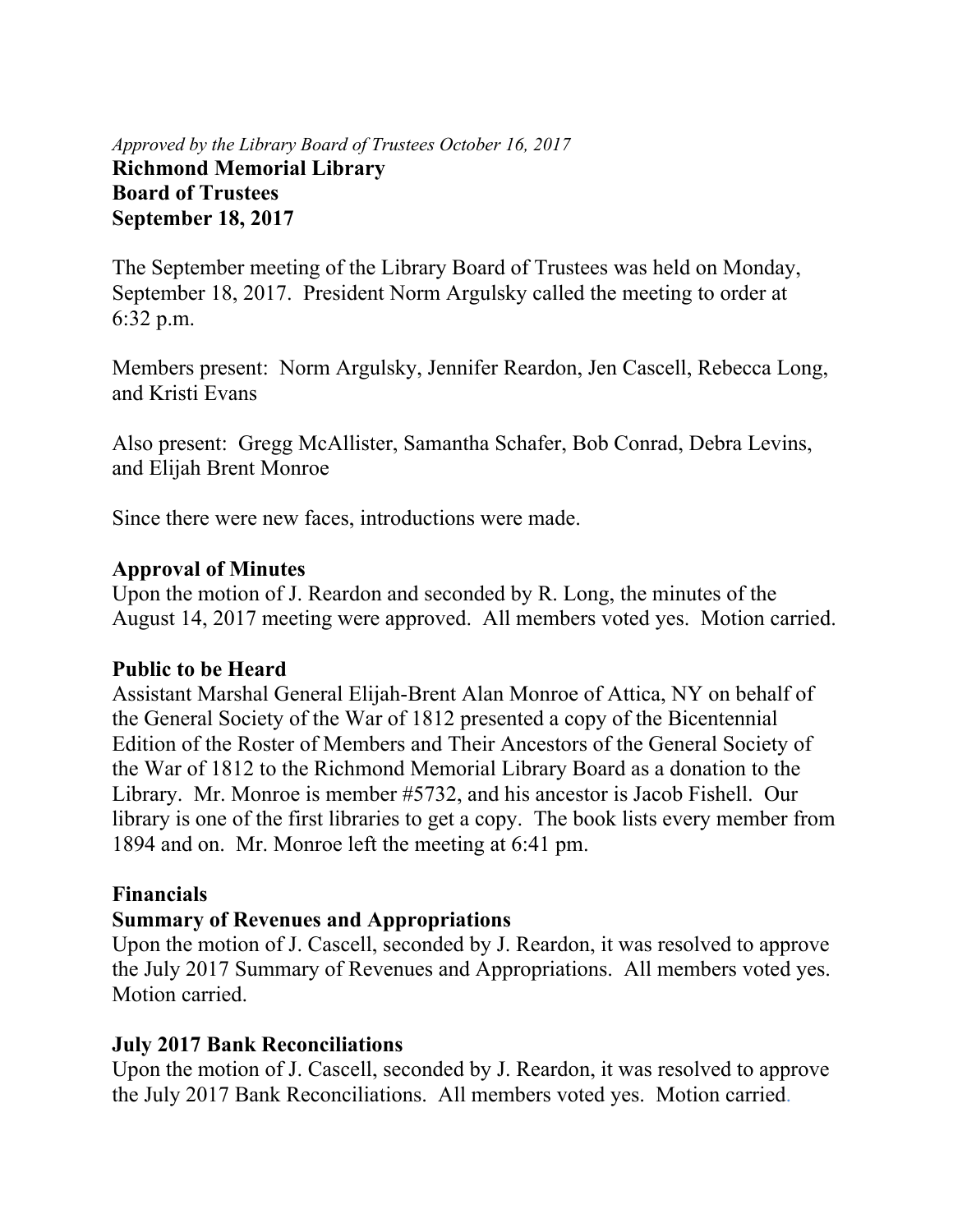## **Approval of Invoices for Payment**

Upon the motion of J. Cascell, seconded by J. Reardon, it was resolved to approve the payment of \$10,923.23 on Supplemental Warrant 11. All members voted yes. Motion carried.

Upon the motion of J. Cascell, seconded by J. Reardon, it was resolved to approve the manual checks on Warrant 14. The amount of  $$217.37$  was received by P & A Administrative Services for August Health Care costs. All members voted yes. Motion carried.

Upon the motion of J. Cascell, seconded by J. Reardon, it was resolved to approve the payment of \$2,696.67 on Supplemental Warrant 13. All members voted yes. Motion carried.

Upon the motion of J. Cascell, seconded by J. Reardon, it was resolved to approve the payment of \$18,496.66 on Warrant 10. All members voted yes. Motion carried.

# **Report of Library Director**

## **Inquiry into Amending By-laws**

Director Conrad presented the opinion of WNYLRC's counsel-on-retainer advising that in order to add a  $6<sup>th</sup>$  trustee, the library would need to amend its charter by working with its liaison from NYS Education Department Division of Library Development.

# **NYLA Conference dates: November 8-11**

Some professional staff will be attending the November  $8<sup>th</sup>$ -11<sup>th</sup> NYLA Conference at Saratoga Springs. Board members were invited.

# **Genesee County Library Funding update, 2018**

Director Conrad reviewed the six public libraries' request for Genesee County funding in 2018.

## **Buildings & Grounds subcommittee report**

Subcommittee members N. Argulsky and J. Cascell answered questions about the upcoming building project. B. Conrad explained some changes that he requested in the project's scope and details.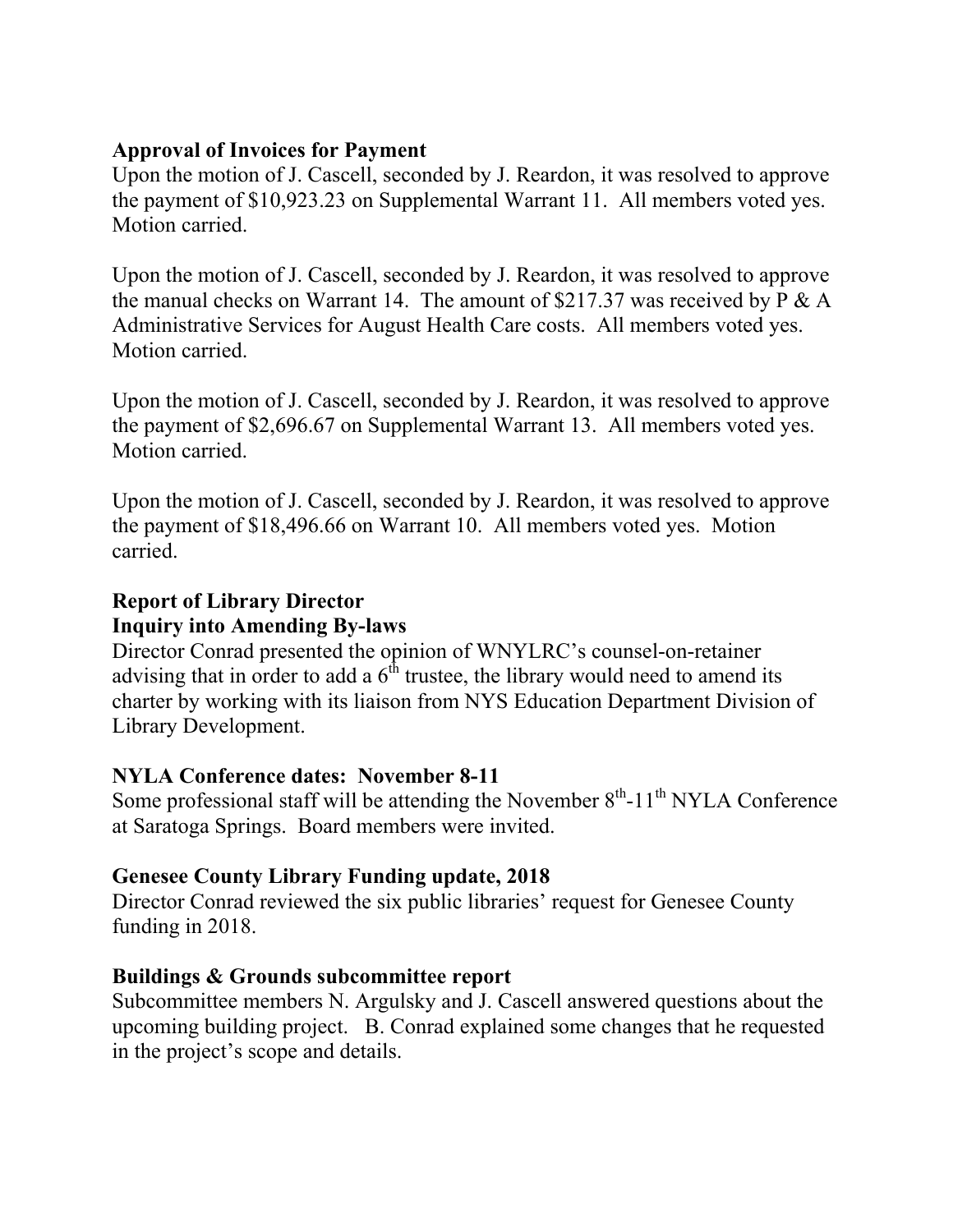## **Friends, Foundation, and library board joint meeting**

The meeting of the Friends President Kathy Zipkin, Board President N. Argulsky and the Foundation President Gregg McAllister was discussed.

# **Library Statistics - August 2017**

| <b>Materials Circulation</b> | 17,263 |
|------------------------------|--------|
| <b>Ebooks</b>                | 659    |
| Freegal Downloads            | 307    |
| Zinio                        | 80     |
| Hoopla                       | 222    |
| <b>Internet Usage</b>        | 2,538  |
| <b>Literacy Stations</b>     | 569    |
| Attendance                   | 14,217 |
| Website Usage                | 8,891  |

# **Freegal update**

Director B. Conrad discussed the library's renewal of Freegal, a subscription service which allows library patrons to download five songs per week from Sony's digital back catalog and new releases. He also described the vendor's other subscription services, Rocket Languages and Freading, the latter of which is set to expand with 15,000 titles from Harper Collins.

## **Reports of Librarians**

The Board reviewed monthly reports from Reference Librarian Kathleen Facer, Community and Adult Services Librarian Leslie DeLooze, and Youth Services Librarian Andrea Fetterly.

# **Report of Foundation President**

Richmond Memorial Library Foundation Board President Gregg McAllister apprised Trustees of their accomplishments in the last couple of years including:

- Establishing the baseline for the foundation legal, accounting, etc...
- $\bullet$  501c3 status
- Brighten Securities as an Investment Firm
- The Investment Policy is in the process of being developed
- A Brochure is in process with plans to distribute them to funeral homes, attorneys, etc.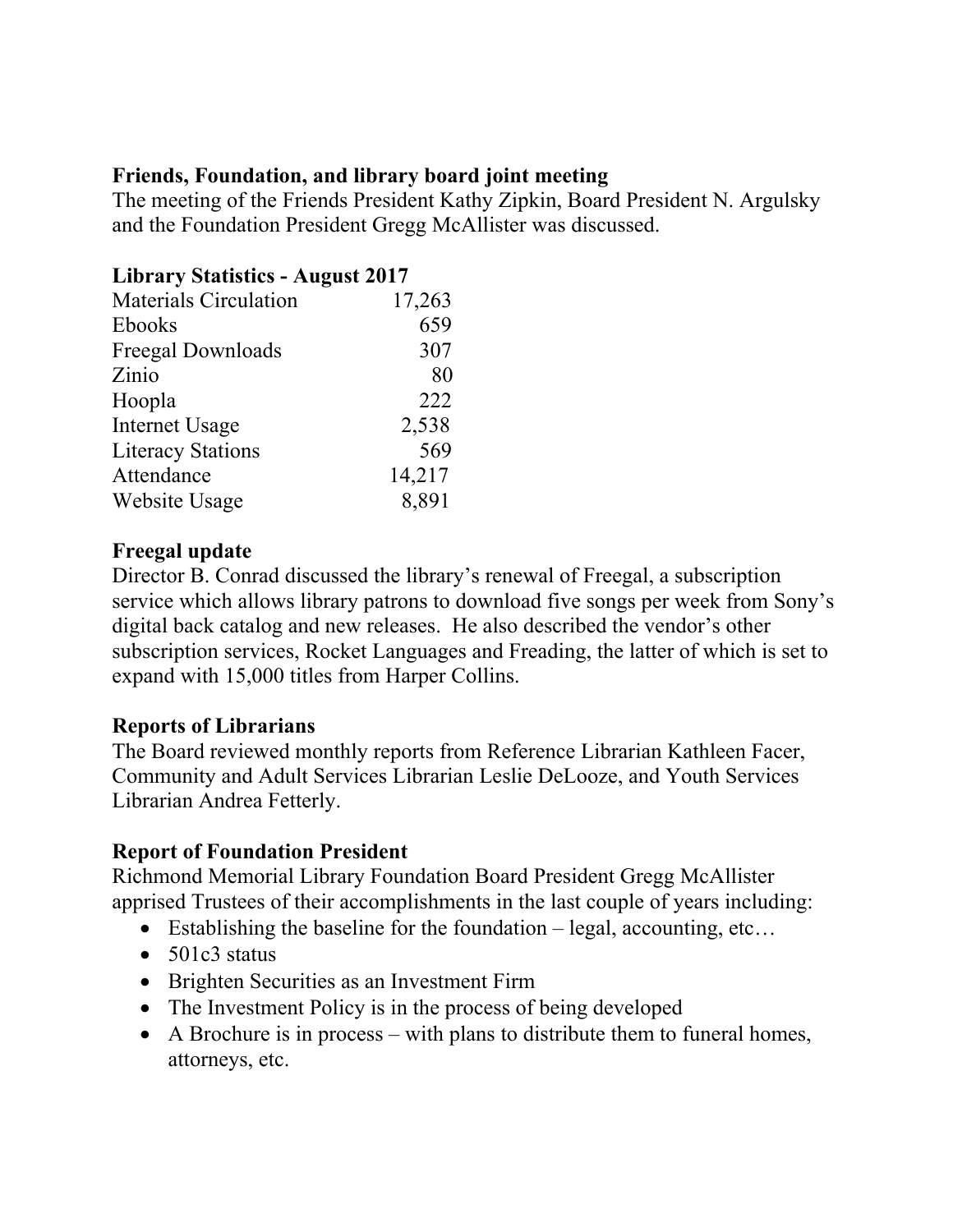#### **Old Business**

Due to the absence of a notary, it was not possible for oaths for the three remaining Trustees to be given. The remaining Trustees may get their oaths notarized at the Library as soon as it is convenient for them to do so.

**New Business –** None.

## **Adjournment**

Upon the motion of J. Reardon, seconded by R. Long, it was resolved to adjourn the meeting at 7:35 p.m. All members voted yes. Motion carried.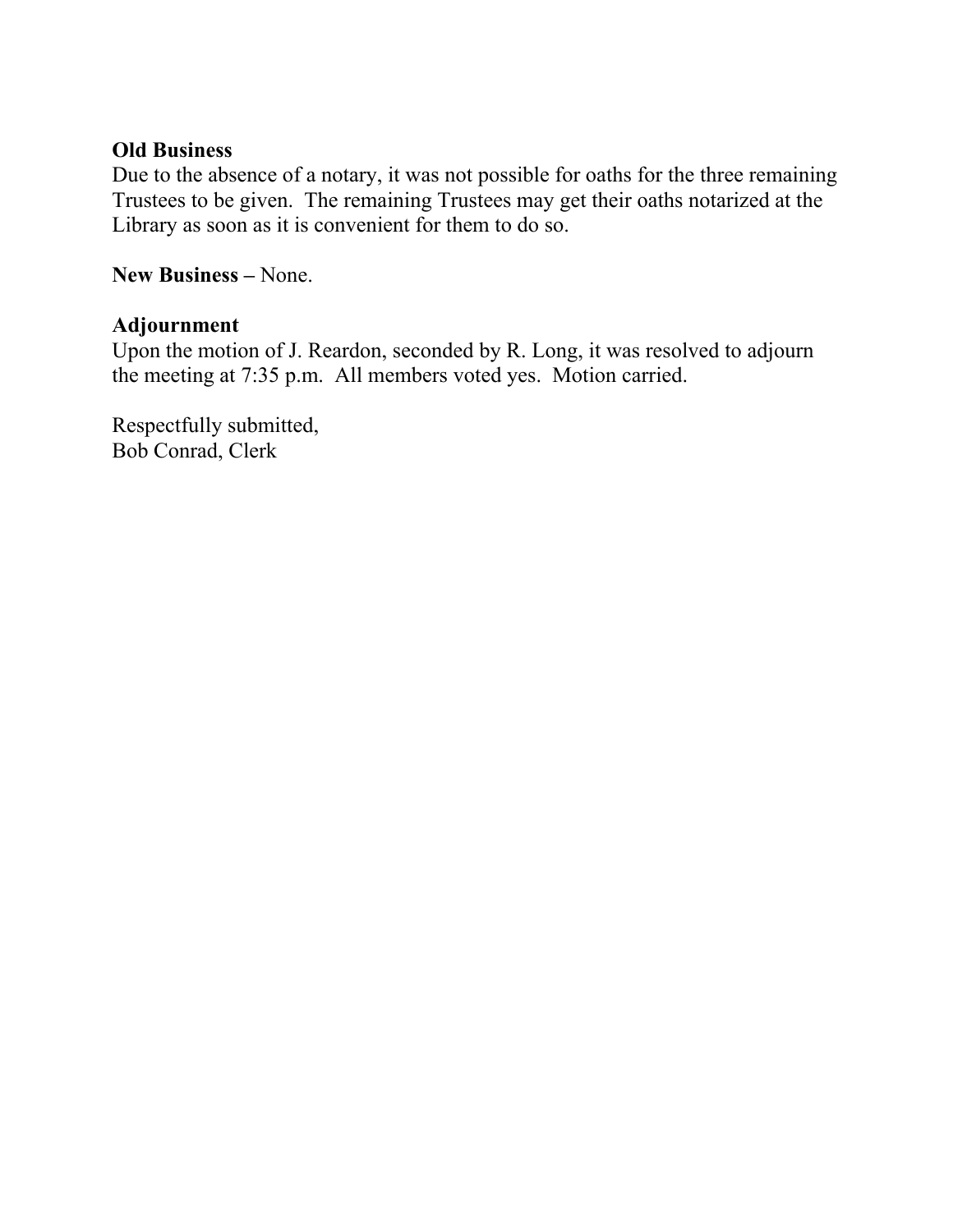## *Approved by the Library Board of Trustees November 13, 2017* **Richmond Memorial Library Board of Trustees October 16, 2017**

The October meeting of the Library Board of Trustees was held on Monday, October 16, 2017. President Norm Argulsky called the meeting to order at 6:30 p.m.

Members present: Norm Argulsky, Jennifer Reardon, Jen Cascell, Rebecca Long, and Kristi Evans

Also present: Samantha Schafer, Bob Conrad, Debra Levins, Kathleen Facer, and Lydia Dear

## **Swearing in of Board Members**

Board Members Jennifer Cascell, Rebecca Long, and Kristi Evans were sworn in by Notary Public, Lydia Dear. Upon completion, Miss Dear left the meeting at 6:35 p.m.

## **Approval of Minutes**

Upon the motion of J. Reardon, seconded by R. Long, the minutes of the September 18, 2017 meeting were approved. All members voted yes. Motion carried.

## **Director's recap of library actions which lead to an arrest made in January, 2017**

The Library Director gave a recap of library actions which lead to an arrest made in January, 2017.

# **Public to be Heard -** None

## **Financials**

# **August 2017 Summary of Revenues and Appropriations**

Upon the motion of J. Reardon, seconded by J. Cascell, it was resolved to approve the August 2017 Summary of Revenues and Appropriations. All members voted yes. Motion carried.

# **August 2017 Bank Reconciliations**

Upon the motion of J. Reardon, seconded by J. Cascell , it was resolved to approve the August 2017 Bank Reconciliations. All members voted yes. Motion carried.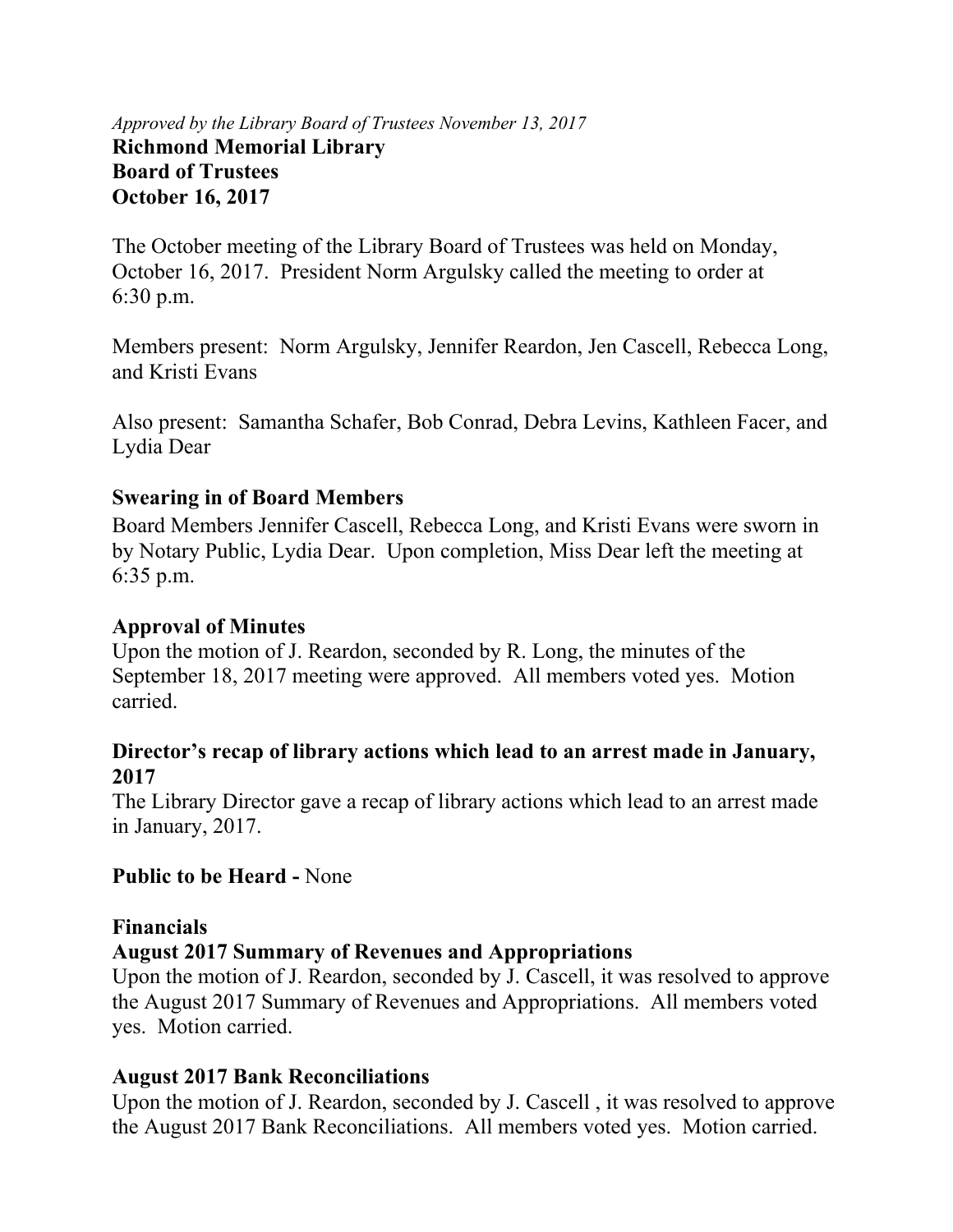## **Approval of Invoices for Payment**

Upon the motion of J. Reardon, seconded by J. Cascell, it was resolved to approve the payment of \$903.58 on Supplemental Warrant 12. All members voted yes. Motion carried.

Upon the motion of J. Reardon, seconded by J. Cascell , it was resolved to approve the payment of \$9,520.90 on Supplemental Warrant 18. All members voted yes. Motion carried.

Upon the motion of J. Reardon, seconded by J. Cascell, it was resolved to approve the manual checks on Warrant 14. The amount of  $$615.71$  was received by P & A Administrative Services for August Health Care costs. All members voted yes. Motion carried.

Upon the motion of J. Reardon, seconded by J. Cascell, it was resolved to approve the manual checks on Warrant 17. The amount of \$7,213.35 was received by P & A Administrative Services and Proflex Administrators LLC for September Health Care costs. All members voted yes. Motion carried.

Upon the motion of J. Reardon, seconded by J. Cascell, it was resolved to approve the payment of \$699.37 on Supplemental Warrant 20. All members voted yes. Motion carried.

Upon the motion of J. Reardon, seconded by J. Cascell it was resolved to approve the payment of \$27,415.05 on Warrant 21. All members voted yes. Motion carried.

## **Request for Budgetary Transfer**

Upon the motion of R. Long, seconded by J. Cascell, it was resolved to approve a transfer of \$579.00 from NYS Retirement to Workman's Compensation for Genesee County Self-Insurance payment (Worker's Comp). All members voted yes. Motion carried.

## **Report of Library Director**

## **Summary of ongoing problems with Internet filtering software**

Reference Librarian K. Facer and Director B. Conrad gave a recap of ongoing technological problems with the internet filtering software in the Children's Room and the technology team's current solutions. The Director's recommendation is to retain the Meraki filter currently in use.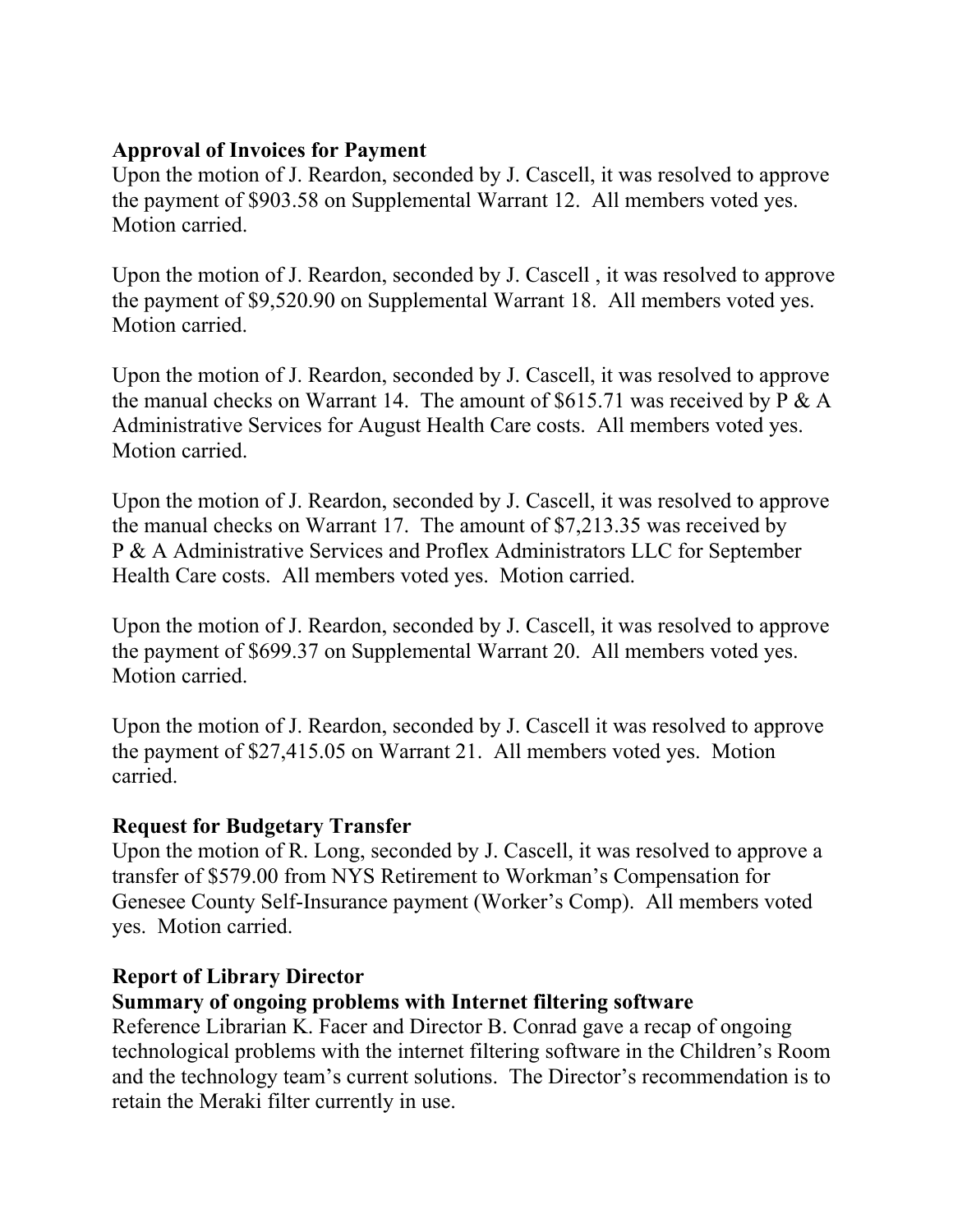## **Reports of Librarians Kathy Facer, Leslie DeLooze, Rita McCormack**

Reference Librarian K. Facer reviewed her monthly report. The Board reviewed monthly reports from Community and Adult Services Librarian Leslie DeLooze and Media Services Librarian Rita McCormack.

## **Combined Youth Services Report**

The Board reviewed the monthly report of Youth Services Librarian Andrea Fetterly.

## **Youth Summer Reading Program Report, 2017**

The Board reviewed the 2017 Youth Summer Reading Program Report.

#### **Buildings & Grounds updates from 9/12 and 10/16 meetings**

Director Conrad and Board President N. Argulsky briefed the Board on the recent Building & Grounds meetings.

## **Review of Application for State Aid for Library Construction**

B. Conrad reviewed the Application for State Aid for Library Construction.

#### **Library Statistics – September 2017**

| <b>Materials Circulation</b> | 13,964 |
|------------------------------|--------|
| <b>Ebooks</b>                | 534    |
| Freegal Downloads            | 288    |
| Zinio                        | 74     |
| Hoopla                       | 239    |
| <b>Internet Usage</b>        | 2,314  |
| <b>Literacy Stations</b>     | 350    |
| Attendance                   | 12,987 |
| Website Usage                | 7,870  |

# **Old Business**

#### **Amending Charter**

Upon the motion of R. Long, seconded by J. Reardon it was resolved to amend the Charter as presented. All members voted yes. Motion carried.

#### **New Business**

## **Adoption of Application for State Aid for Library Construction**

Upon the motion of J. Reardon, seconded by J. Cascell it was resolved to adopt the Application for State Aid for the Library Construction. All members voted yes. Motion carried.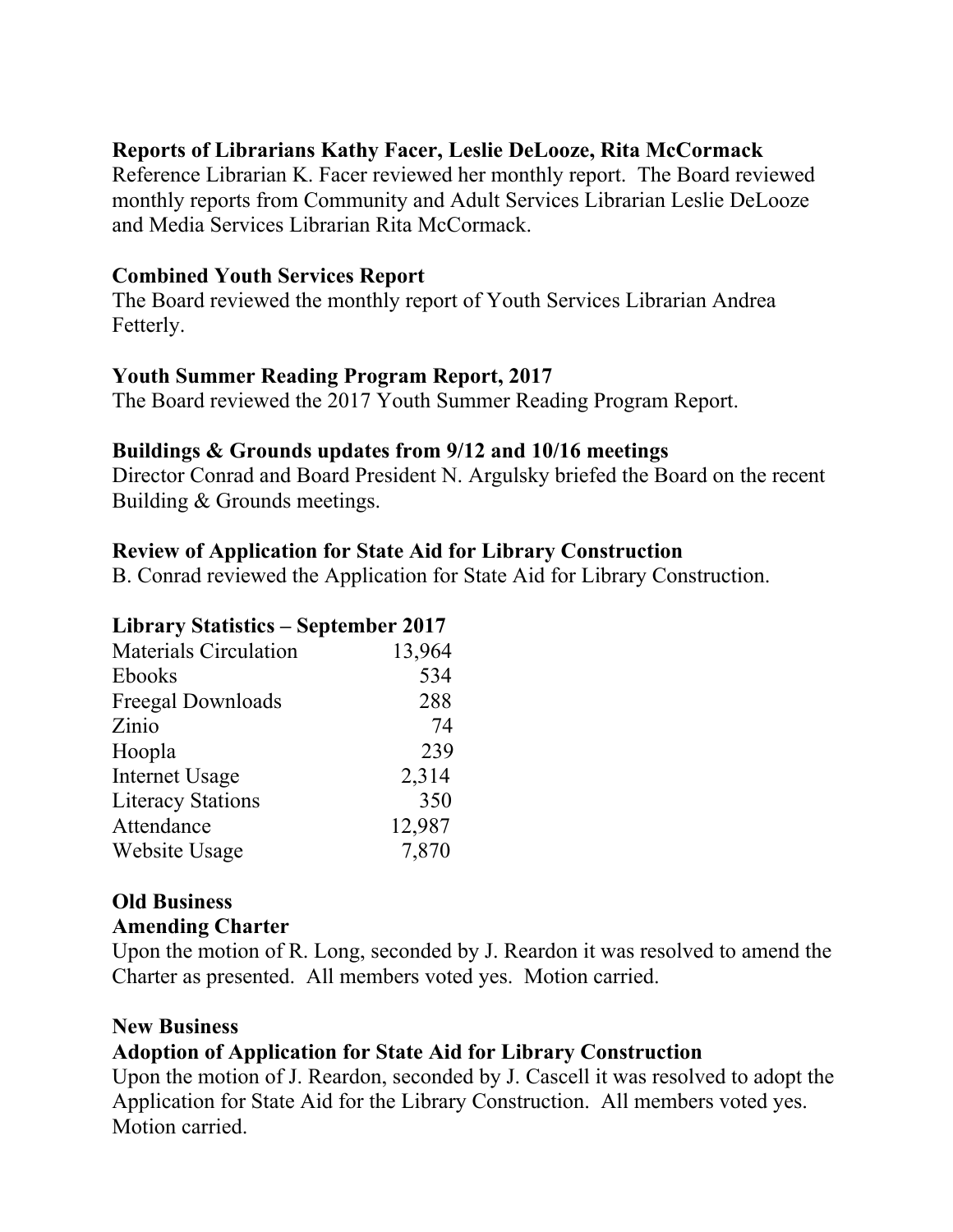## **Schedule Library Budget Vote & Trustee Election for Thursday, May 3, 2018**

Upon the motion of R. Long, seconded by J. Cascell it was resolved to approve Thursday, May 3, 2018 as the upcoming Library Budget Vote and Trustee Election date. All members voted yes. Motion carried.

## **Approval of 2018 Library Closures**

Upon the motion of J. Cascell, seconded by J. Reardon it was resolved to approve the calendar of 2018 Library (Holiday) Closures as presented. All members voted yes. Motion carried.

## **Other Business / Executive Session** - None

## **Adjournment**

There being no further business, President Norm Argulsky adjourned the meeting at 7:53p.m.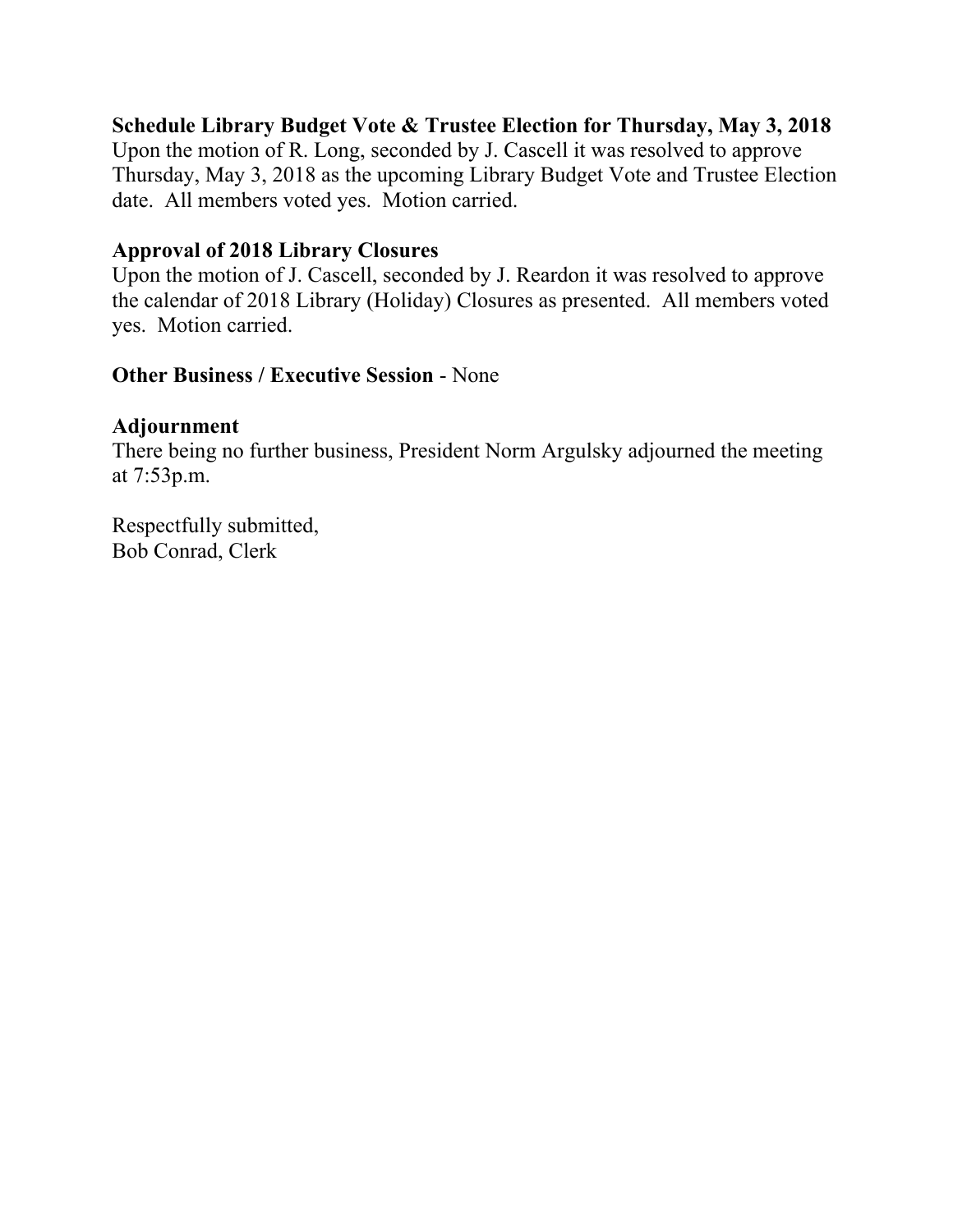## *Approved by the Library Board of Trustees December 11, 2017* **Richmond Memorial Library Board of Trustees November 13, 2017**

The November meeting of the Library Board of Trustees was held on Monday, November 13, 2017. President Norm Argulsky called the meeting to order at 6:30 p.m.

Members present: Norm Argulsky, Jennifer Reardon, Jen Cascell, Rebecca Long, and Kristi Evans

Also present: Samantha Schafer, Bob Conrad, and Debra Levins

## **Approval of Minutes**

Upon the motion of J. Reardon, seconded by Kristi Evans, the minutes of the October 16, 2017 meeting were approved. All members voted yes. Motion carried.

## **Public to be Heard -** None

## **Financials**

# **Summary of Revenues and Appropriations through September 2017**

Upon the motion of J. Cascell, seconded by R. Long, it was resolved to approve the September 2017 Summary of Revenues and Appropriations. All members voted yes. Motion carried.

## **Quarterly Comparison Report**

Comparison figures of September 2016 to September 2017 estimated revenues and revenues to date were reviewed.

## **September 2017 Bank Reconciliations**

Upon the motion of J. Cascell, seconded by R. Long, it was resolved to approve the September 2017 Bank Reconciliations. All members voted yes. Motion carried.

# **Approval of Invoices for Payment**

Upon the motion of J. Cascell, seconded by R. Long, it was resolved to approve the payment of \$10,912.36 on Supplemental Warrant 24. All members voted yes. Motion carried.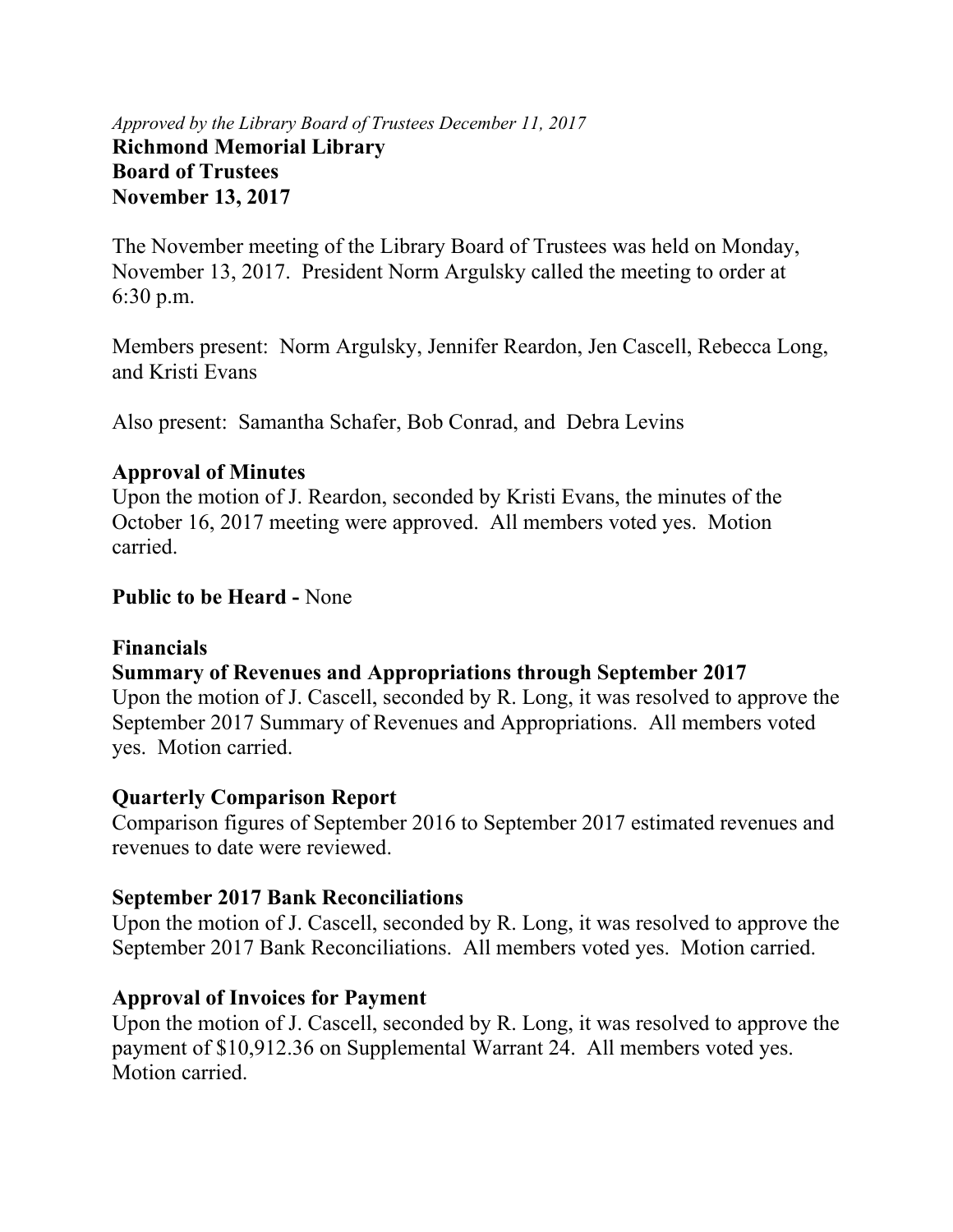Upon the motion of J. Cascell, seconded by R. Long, it was resolved to approve the manual checks on Warrant 25. The amount of \$3,022.47 was received by  $P \& A$ Administrative Services and Proflex Administrators LLC for October Health Care costs. All members voted yes. Motion carried.

Upon the motion of J. Cascell, seconded by R. Long, it was resolved to approve the payment of \$12,891.38 on Warrant 22. All members voted yes. Motion carried.

Upon the motion of J. Cascell, seconded by R. Long, it was resolved to approve the payment of \$707.99 on Supplemental Warrant 28. All members voted yes. Motion carried.

## **Request for Budgetary Transfer**

Upon the motion of J. Reardon, seconded by J. Cascell, it was resolved to approve a transfer of \$1,618.00 from Flex Employee Contributions to NYS Retirement for a NYS Retirement payment. All members voted yes. Motion carried.

# **Correspondence**

## **Michele Balonek**

Director B. Conrad presented correspondence from Michele Balonek, tendering her resignation. The board acknowledged her 24 years of service.

## **Report of Librarian**

# **Reports of Librarians Kathy Facer and Leslie DeLooze**

The Board reviewed monthly reports from Reference Librarian Kathleen Facer and Community & Adult Services Librarian Leslie DeLooze.

## **Adult Summer Reading Program wrap-up report**

The Adult Summer Reading Program wrap-up report by Adult Services Librarian Leslie DeLooze was also reviewed.

## **Charter Amendment update**

The revised charter was mailed to NYS Education Department, Division of Library Development, Mary Beth Farr. Director Conrad has not received a response yet.

## **Audit update**

Kathryn Barrett, CPA of Freed Maxick will be at the December Board Meeting to review the Library's audit.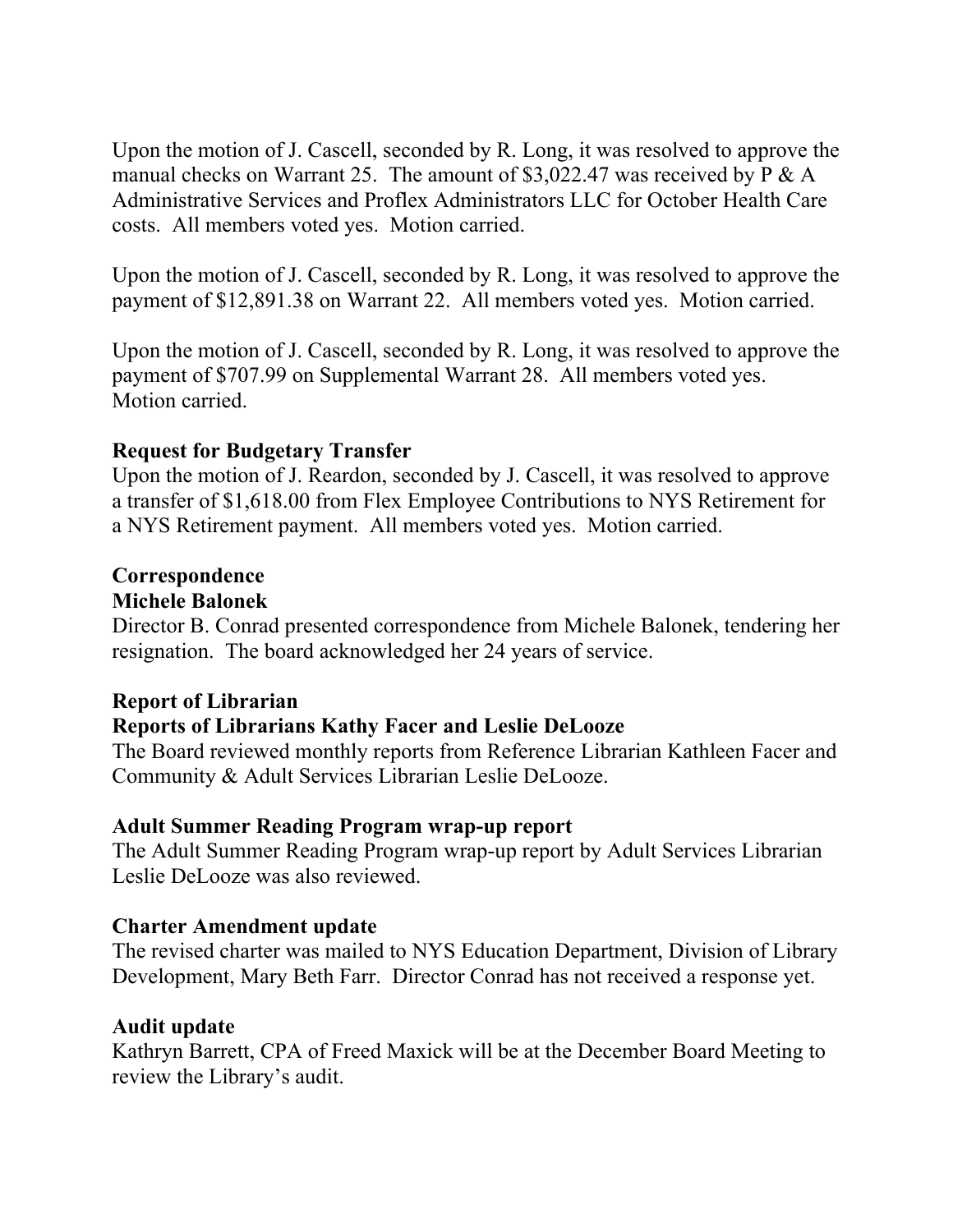## **Library Statistics - October 2017**

| <b>Materials Circulation</b>                                           | 13,800 |  |
|------------------------------------------------------------------------|--------|--|
| <b>Ebooks</b>                                                          | 591    |  |
| <b>Freegal Downloads</b>                                               | 347    |  |
| Zinio                                                                  | 64     |  |
| Hoopla                                                                 | 254    |  |
| Internet Usage                                                         | 2,393  |  |
| <b>Literacy Stations</b>                                               | 362    |  |
| Attendance                                                             | 14,219 |  |
| Website Usage                                                          | $*N/A$ |  |
| (*Millennium has a new server - No Website Usage Stats were available) |        |  |

# **Old Business -** None

## **New Business**

## **Approval of Library 2018-19 Budget Vote/Trustee Election Calendar**

Upon the motion of R. Long, seconded by J. Cascell, it was resolved to approve the 2018-19 Budget Vote/Trustee Election Calendar. All members voted yes. Motion carried.

## **Appointment of Jim Doyle to PT/Sub Librarian vacancy at \$16/hr**

Upon the motion of J. Reardon, seconded by R. Long, it was resolved to approve the appointment of Jim Doyle to the position of PT/Sub Librarian at \$16/hr. All members voted yes. Motion carried.

## **Appointment of Jennifer Bartz to Library Page vacancy at \$10.40/hr**

Upon the motion of J. Cascell, seconded by J. Reardon, it was resolved to approve the appointment of Jennifer Bartz to the position of PT Library Page at \$10.40/hr. All members voted yes. Motion carried.

#### **Three month bans:**

Upon the motion of J. Reardon, seconded by J. Cascell, the following students were banned from the Richmond Memorial Library for 3 (three) months:

Fabian Vasquez Meki'Ayla Vasquez Zadyn Dash Tyler Burns

All Members voted yes. Motion carried.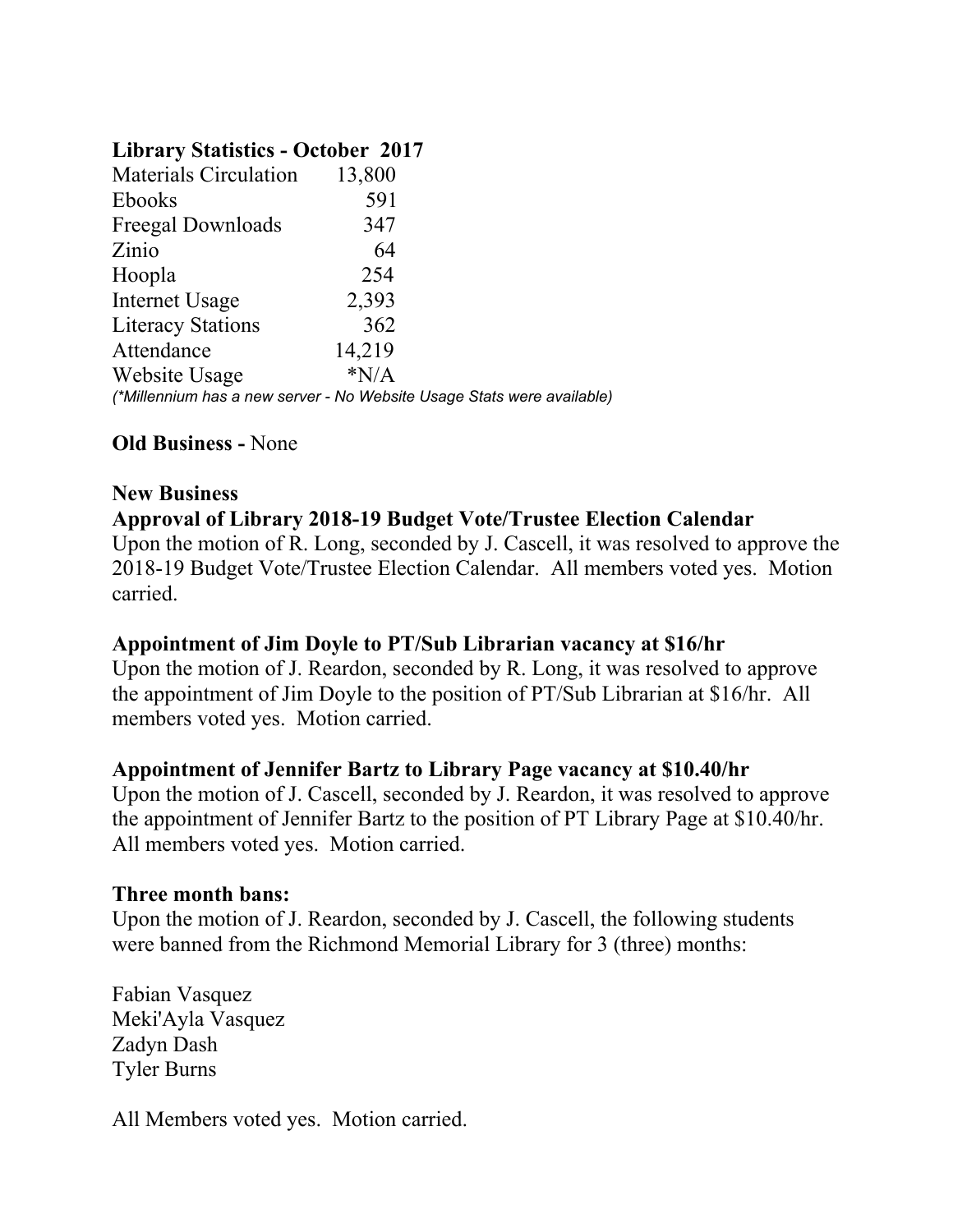## **Other Business**

# **NIOGA Meeting Report – Samantha Schafer**

NIOGA Board Member Samantha Schafer gave an updated report. She also noted that a NIOGA board member had raved about the Erie County Library Tour, and encouraged our library board to visit it.

#### **Adjournment**

Upon the motion of J. Cascell, seconded by R. Long, it was resolved to adjourn the meeting at 7:12 p.m. All members voted yes. Motion carried.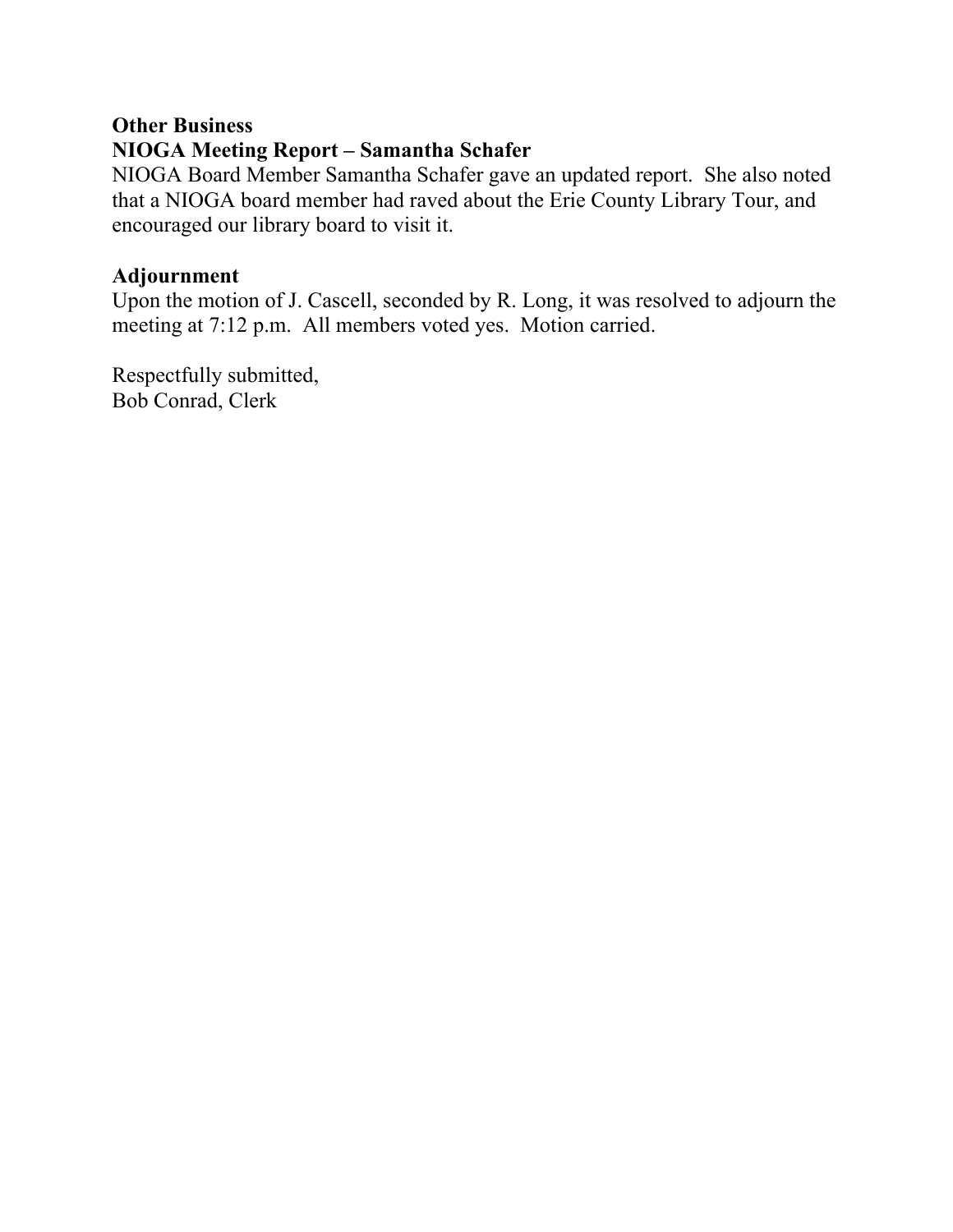## *Approved by the Library Board of Trustees January 8, 2018* **Richmond Memorial Library Board of Trustees December 11, 2017**

The December meeting of the Library Board of Trustees was held on December 11, 2017. President Norm Argulsky called the meeting to order at 6:30 p.m.

Members present: Norm Argulsky, Rebecca Long, and Kristi Evans

Also present: Gregg McAllister, Bob Conrad, Debra Levins, Carol Richardson, Kathleen Facer, Kathleen Bennett, and Sally Sanford

Excused: Jennifer Reardon and Jenn Cascell

#### **Approval of Minutes**

Upon the motion of R. Long, seconded by K. Evans, the minutes of the November 13, 2017 meeting were approved. All members voted yes. Motion carried.

## **Public to be Heard** - None

## **Correspondence: Andrea Fetterly**

Youth Services Librarian Andrea Fetterly tendered her resignation. A civil service list of candidates is expected in February, followed by interviews, and an anticipated start date in March.

## **Audit Report (scanned previously): Kathryn Barrett, CPA**

Kathryn Barrett, CPA of Freed Maxick reviewed our audit report with the Board. Upon the motion of K. Evans, seconded by R. Long, it was resolved to accept the audit report as presented. All members voted yes. Motion carried.

Kathleen Bennett left at 6:53 p.m.

## **Retiree Healthcare Request: Kathy Facer**

Reference Librarian Kathleen Facer presented comparisons of Health Insurance for those over 65 in previous Agreements with all levels of staff to the changes the previous director had made to the Employee Handbook. Miss Facer states that following the terms of the last valid Agreements allowing those over 65 to have a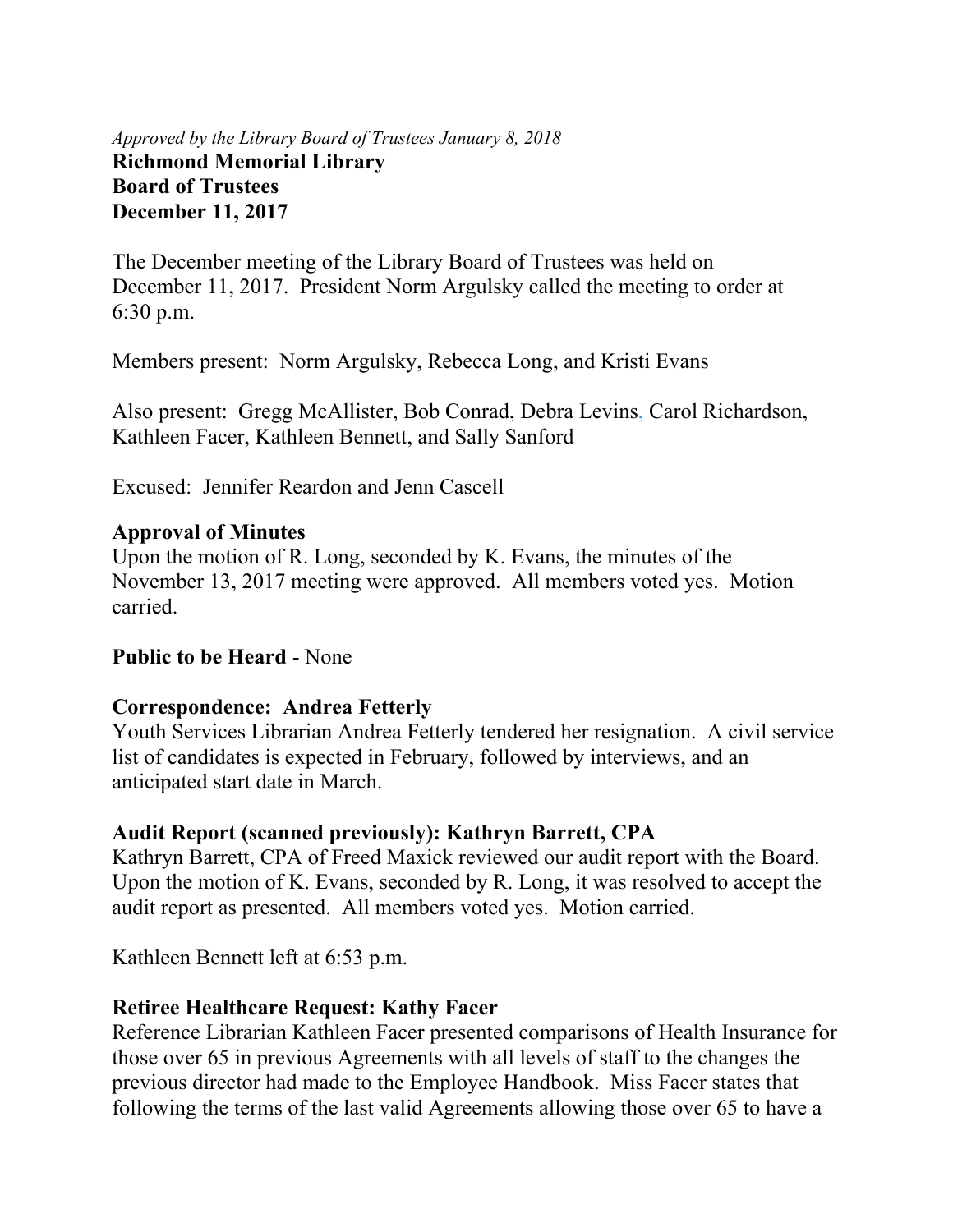choice in supplemental coverage for the rest of their lives would be a cost savings for the library in terms of library and agency administration and charges.

R. Conrad reported that he was advised by our healthcare broker that the kind of individually selected coverage requested is prohibited by regulations, but will consult our auditors for a second opinion.

K. Facer left the meeting at 7:07 p.m.

## **Financials**

## **October 2017 Summary of Revenues and Appropriations**

Upon the motion of K. Evans, seconded by R. Long, it was resolved to approve the October 2017 Summary of Revenues and Appropriations. All members voted yes. Motion carried.

## **Bank Reconciliations, October 2017**

Upon the motion of K. Evans, seconded by R. Long, it was resolved to approve the October 2017 Bank Reconciliations. All members voted yes. Motion carried.

## **Trust Account Balances, October 2017**

Upon the motion of K. Evans, seconded by R. Long, it was resolved to approve the October 2017 Trust Account Balances. All members voted yes. Motion carried.

# **Approval of Invoices for Payment**

Upon the motion of K. Evans, seconded by R. Long, it was resolved to approve the manual checks on Warrant 25. The amount of \$1,422.47 was received by P & A Administrative Services and Proflex Administrators LLC for October Health Care costs. All members voted yes. Motion carried.

Upon the motion of K. Evans, seconded by R. Long, it was resolved to approve the payment of \$12,825.95 on Supplemental Warrant 29. All members voted yes. Motion carried.

Upon the motion of K. Evans, seconded by R. Long, it was resolved to approve the manual checks on Warrant 35. The amount of \$5,321.39 was received by P & A Administrative Services and Proflex Administrators LLC for November Health Care costs. All members voted yes. Motion carried.

Upon the motion of K. Evans, seconded by R. Long, it was resolved to approve the payment of \$23,603.04 on Warrant 31. All members voted yes. Motion carried.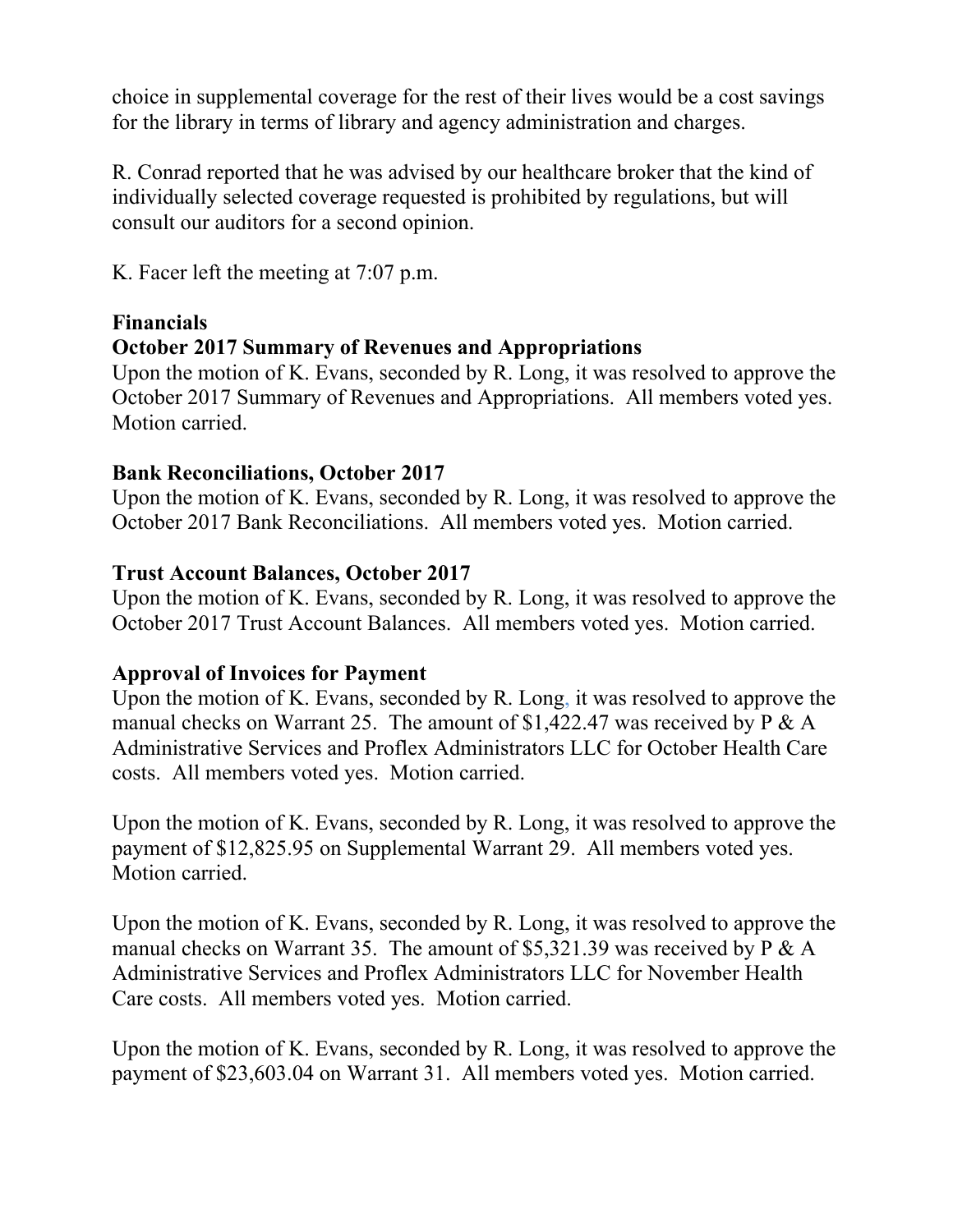Upon the motion of K. Evans, seconded by R. Long, it was resolved to approve the payment of \$105,857.00 on Supplemental Warrant 32. All members voted yes. Motion carried.

Carol Richardson and Sally Sanford left the meeting at 7:22 p.m.

## **Disbursement of Genesee County Grant**

Upon the motion of R. Long, seconded by K. Evans, it was resolved to approve the disbursement of the Genesee County Grant. All members voted yes. Motion carried.

#### **Report of Librarian Review of HRA and FSA Plan Documents (scanned previously)**

Director Conrad reviewed the HRA and FSA Plan documents that were previously scanned and answered questions that Trustees had.

# **NYLA Annual Conference Reports (Bob Conrad, Andrea Fetterly)**

Reports of the NYLA Annual Conference by Director B. Conrad and Youth Services Librarian Andrea Fetterly were reviewed. The Director stated that it was the best conference that he has attended.

## **Reports of Librarians**

The Board reviewed the November reports from Reference Librarian Kathleen Facer and Community and Adult Services Librarian Leslie DeLooze

The Board reviewed the October and November reports from Media Services Librarian Rita McCormack and Youth Services Librarian Andrea Fetterly.

| <b>Library Statistics - November 2017</b> |        |
|-------------------------------------------|--------|
| <b>Materials Circulation</b>              | 13,490 |
| <b>Ebooks</b>                             | 525    |
| Freegal Downloads                         | 238    |
| Zinio                                     | 167    |
| Hoopla                                    | 279    |
| <b>Internet Usage</b>                     | 2,351  |
| <b>Literacy Stations</b>                  | 387    |
| Attendance                                | 12,713 |
| Website Usage                             | 7,090  |

# **Old Business** – None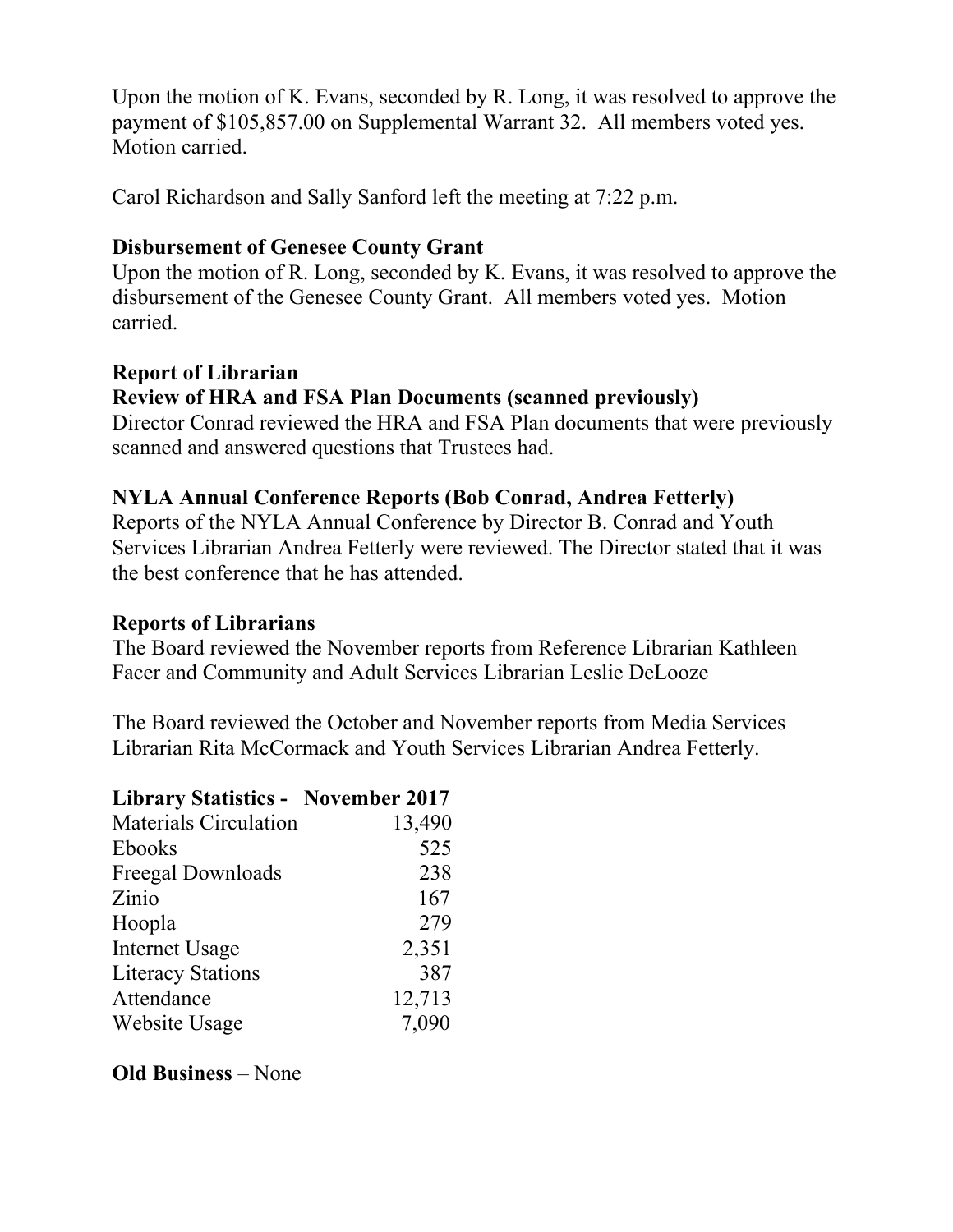## **New Business**

# **Approval of increase of Lydia Dear's hourly wage to \$13.44**

Upon the motion of R. Long, seconded by K. Evans, it was resolved to approve the increase of Lydia Dear's hourly wage to \$13.44. All members voted yes. Motion carried.

## **Approval of the creation of a new Library Clerk vacancy**

Upon the motion of R. Long, seconded by K. Evans, it was resolved to approve the creation of a new Library Clerk vacancy. All members voted yes. Motion carried.

## **Conditional Appointment of Felicia Rynkowski to new Library Clerk vacancy at \$12.00/hr**

Upon the motion of R. Long, seconded by K. Evans, it was resolved to approve the appointment of Felicia Rynkowski to the newly created Library Clerk vacancy at \$12/hour pending Civil Service approval of that position's creation. All members voted yes. Motion carried.

# **Conditional Appointment of Mary Marks to Library Clerk (PT) vacancy at \$11.50/hr**

Upon the motion of K. Evans, seconded by R. Long, it was resolved to approve the appointment of Mary Marks to Library Clerk (PT) vacancy at \$11.50/hour, pending Civil Service approval of prior appointment. All members voted yes. Motion carried.

# **Approval of Amendment to 2018 Library Closures**

Upon the motion of K. Evans, seconded by R. Long, it was resolved to approve the amendment to the 2018 Library Closures as presented. All members voted yes. Motion carried.

# **Resolutions to Adopt HRA Plan Documents**

Upon the motion of R. Long, seconded by K. Evans, it was resolved to approve the Resolutions to adopt the HRA Plan documents. All members voted yes. Motion carried.

## **Other Business**

## **Foundation - Gregg McAllister**

Foundation President G. McAllister updated the Board on the Kenney trust being dissolved of spending restrictions.